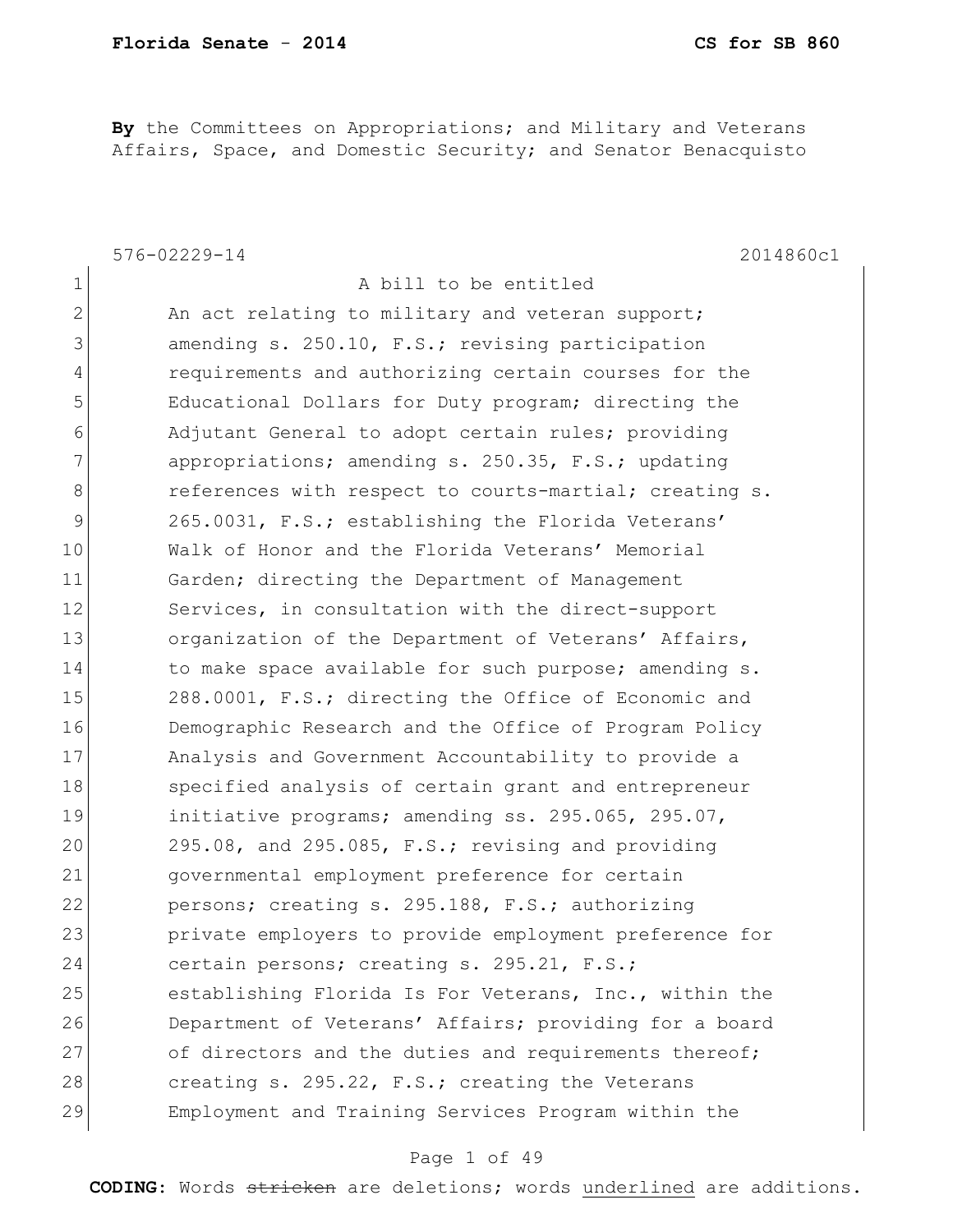|    | 2014860c1<br>576-02229-14                              |
|----|--------------------------------------------------------|
| 30 | department; providing program requirements; directing  |
| 31 | Enterprise Florida, Inc., to provide certain           |
| 32 | information about Florida Is For Veterans, Inc., to    |
| 33 | certain businesses; creating s. 295.23, F.S.;          |
| 34 | directing the Florida Tourism Industry Marketing       |
| 35 | Corporation to perform specified duties relating to    |
| 36 | Florida Is For Veterans, Inc., and to expend specified |
| 37 | funds in the performance of such duties; requiring the |
| 38 | Florida Tourism Industry Marketing Corporation to      |
| 39 | provide certain funds to Florida Is For Veterans,      |
| 40 | Inc.; providing appropriations; requiring Florida Is   |
| 41 | For Veterans, Inc., and the Florida Tourism Industry   |
| 42 | Marketing Corporation to submit certain plans and      |
| 43 | performance measures to the Legislative Budget         |
| 44 | Commission and receive the commission's approval       |
| 45 | before expending certain funds; directing Florida Is   |
| 46 | For Veterans, Inc., to submit a report to the Governor |
| 47 | and the Legislature relating to gaps in veteran        |
| 48 | resources; directing the Office of Program Policy      |
| 49 | Analysis and Government Accountability to conduct a    |
| 50 | performance audit of Florida Is For Veterans, Inc.;    |
| 51 | amending ss. 296.06 and 296.36, F.S.; revising the     |
| 52 | eligibility requirements for residency in the Florida  |
| 53 | State Veterans' Domiciliary Home and admittance to a   |
| 54 | state veterans' nursing home; amending s. 322.031,     |
| 55 | F.S.; providing conditions under which the spouses and |
| 56 | dependents of servicemembers are exempt from obtaining |
| 57 | or displaying a driver license or learner's permit;    |
| 58 | amending s. 322.121, F.S.; granting an automatic       |
|    |                                                        |

# Page 2 of 49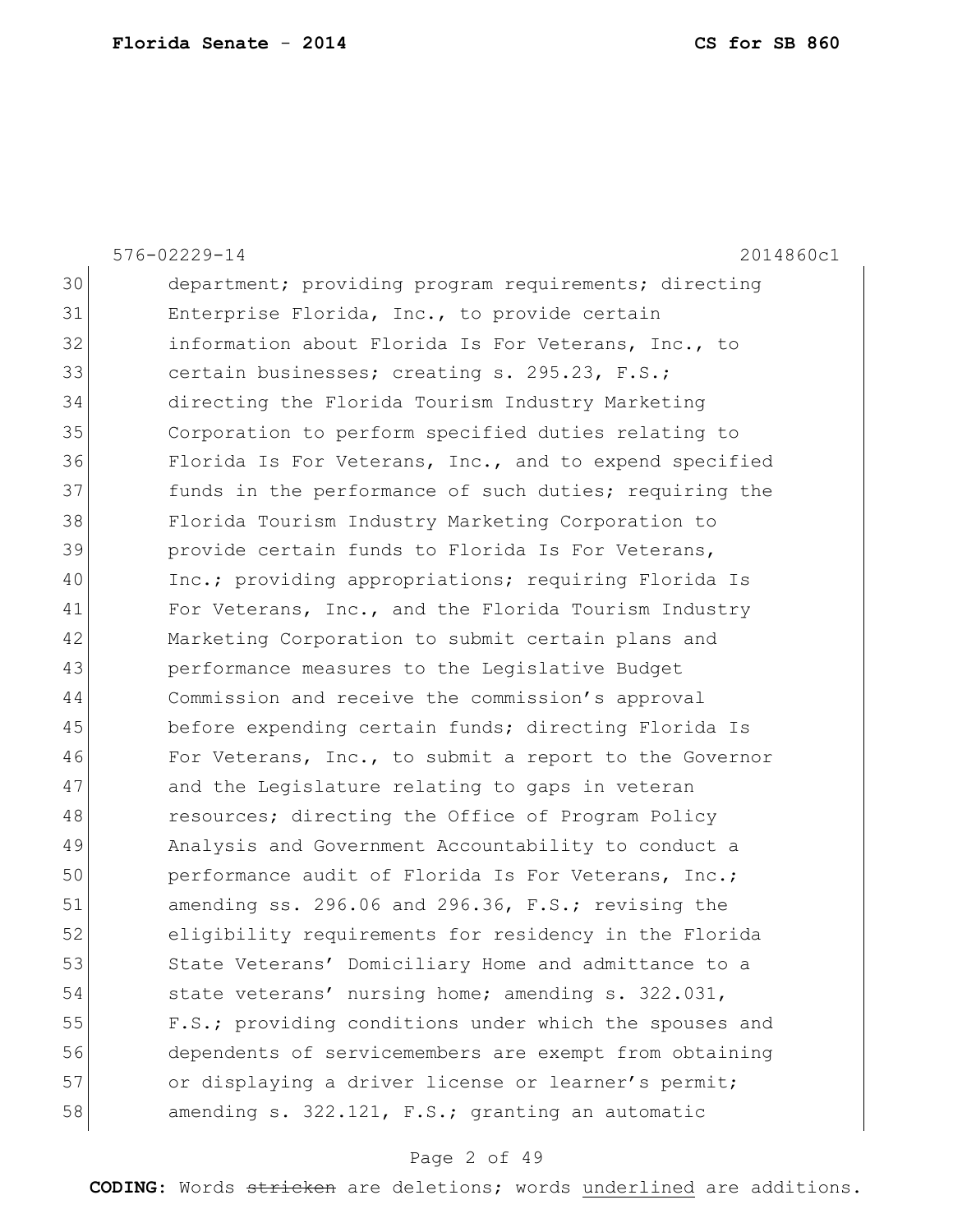|    | 576-02229-14<br>2014860c1                                  |
|----|------------------------------------------------------------|
| 59 | extension for the expiration of a driver license to        |
| 60 | the spouse and dependents of servicemembers; amending      |
| 61 | s. 455.213, F.S.; extending the application deadline       |
| 62 | for military veterans to have certain fees waived by       |
| 63 | the Department of Business and Professional Regulation     |
| 64 | and waiving such fees for the spouses of veterans;         |
| 65 | amending ss. $456.013$ and $468.304$ , F.S.; extending the |
| 66 | application deadline for military veterans to have         |
| 67 | certain fees waived by the Department of Health and        |
| 68 | waiving such fees for the spouses of veterans;             |
| 69 | amending s. 456.024, F.S.; providing licensing             |
| 70 | procedures and waiving fees for certain health care        |
| 71 | practitioners; amending ss. 458.315 and 459.0076,          |
| 72 | F.S.; revising provisions for issuance of temporary        |
| 73 | certificates for practice in areas of critical need to     |
| 74 | conform to changes made by the act; creating ss.           |
| 75 | 458.3151 and 459.00761, F.S.; providing application        |
| 76 | requirements and procedures for active duty military       |
| 77 | and veteran physicians to obtain temporary                 |
| 78 | certificates for practice in areas of critical need;       |
| 79 | amending s. 499.012, F.S.; providing that specified        |
| 80 | military service meets certain permitting                  |
| 81 | requirements; amending s. 1002.33, F.S.; providing         |
| 82 | legislative findings and intent with respect to            |
| 83 | establishing charter schools on military                   |
| 84 | installations; encouraging military installation           |
| 85 | commanders to collaborate with the Commissioner of         |
| 86 | Education; providing for operation and control of such     |
| 87 | schools; amending s. 1009.26, F.S.; directing state        |

# Page 3 of 49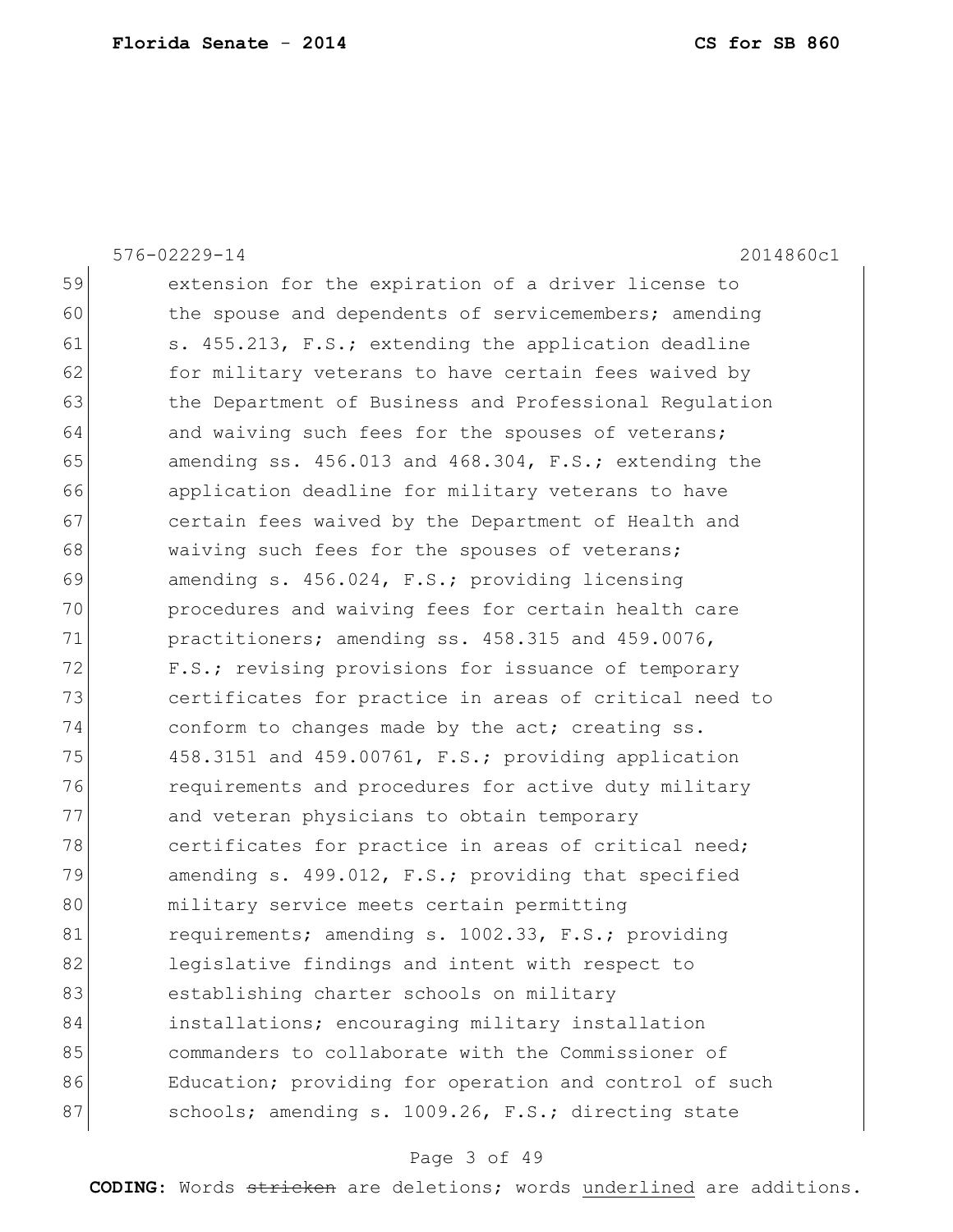|     | 576-02229-14<br>2014860c1                                        |
|-----|------------------------------------------------------------------|
| 88  | universities, Florida College System institutions, and           |
| 89  | certain career centers to waive certain fees for                 |
| 90  | veterans; providing applicability; providing                     |
| 91  | appropriations; providing effective dates.                       |
| 92  |                                                                  |
| 93  | Be It Enacted by the Legislature of the State of Florida:        |
| 94  |                                                                  |
| 95  | Section 1. Subsections (7) and (8) of section $250.10$ ,         |
| 96  | Florida Statutes, are amended to read:                           |
| 97  | 250.10 Appointment and duties of the Adjutant General.-          |
| 98  | (7) The Adjutant General shall develop an education              |
| 99  | assistance program for members in good standing of the Florida   |
| 100 | National Guard who enroll in an authorized course of study at a  |
| 101 | public or nonpublic postsecondary institution or technical       |
| 102 | center of higher learning in the state which has been accredited |
| 103 | by an accrediting body recognized by the United States           |
| 104 | Department of Education or licensed by the Commission for        |
| 105 | Independent Education. Education assistance also may be used for |
| 106 | training to obtain industry certifications approved by the       |
| 107 | Department of Education pursuant to s. 1008.44 and continuing    |
| 108 | education to maintain license certifications. The education      |
| 109 | assistance This program shall be known as the Educational        |
| 110 | Dollars for Duty program (EDD).                                  |
| 111 | (a) The program shall establish set forth application            |
| 112 | requirements, including, but not limited to, requirements that   |
| 113 | the applicant:                                                   |
| 114 | 1. Be 17 years of age or older.                                  |
| 115 | 2. Be presently domiciled in the state.                          |
| 116 | 3. Be an active drilling member and in good standing in the      |
|     |                                                                  |

# Page 4 of 49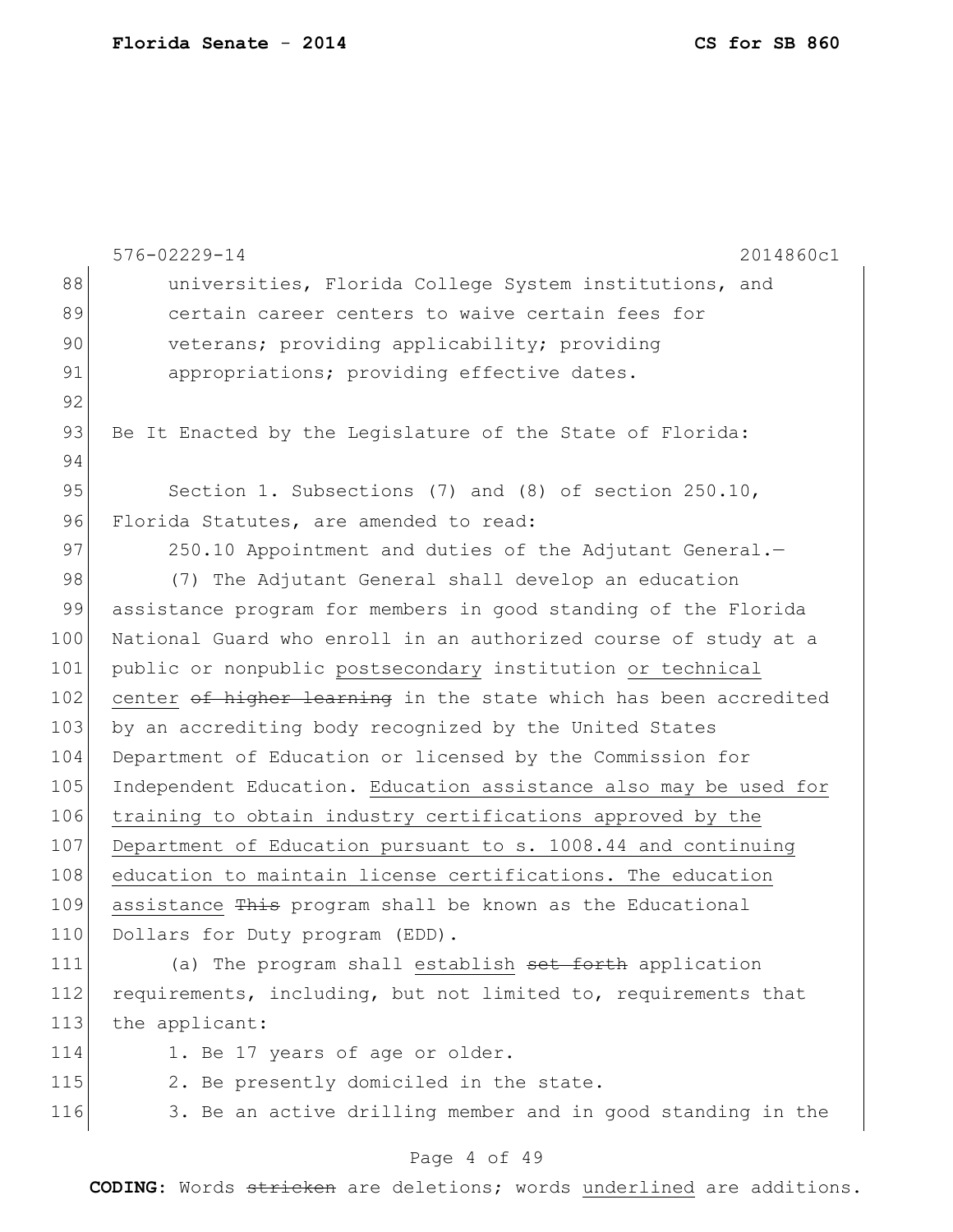|     | $576 - 02229 - 14$<br>2014860c1                                   |
|-----|-------------------------------------------------------------------|
| 117 | Florida National Guard at the beginning of and throughout the     |
| 118 | entire academic term for which benefits are received.             |
| 119 | 4. Maintain continuous satisfactory participation in the          |
| 120 | Florida National Guard for the any school term for which          |
| 121 | exemption benefits are received.                                  |
| 122 | 5. Upon enrollment in the program, complete a memorandum of       |
| 123 | agreement to:                                                     |
| 124 | a. Comply with the rules of the program. and                      |
| 125 | b. Serve in the Florida National Guard for the period             |
| 126 | specified in the member's enlistment or reenlistment contract.    |
| 127 | c. Authorize the release of information pursuant to               |
| 128 | subparagraph (d) 6. by the postsecondary institution or technical |
| 129 | center to the education service office of the Department of       |
| 130 | Military Affairs, subject to applicable federal and state law.    |
| 131 | (b) The program shall define those members of the Florida         |
| 132 | National Guard who are ineligible to participate in the program   |
| 133 | and those courses of study which are not authorized for the       |
| 134 | program.                                                          |
| 135 | 1. Ineligible members include, but are not limited to, a          |
| 136 | any member, commissioned officer, warrant officer, or enlisted    |
| 137 | person who has obtained a master's degree using the program.      |
| 138 | 2. Inactive members of the Florida National Guard and             |
| 139 | members of the Individual Ready Reserve are not eligible to       |
| 140 | participate in the program.                                       |
| 141 | 3.2. Courses not authorized include noncredit courses,            |
| 142 | courses that do not meet degree requirements, courses that do     |
| 143 | not meet requirements for completion of career training, or       |
| 144 | other courses as determined by program definitions.               |
| 145 | 4. The program may not pay repeat course fees.                    |

# Page 5 of 49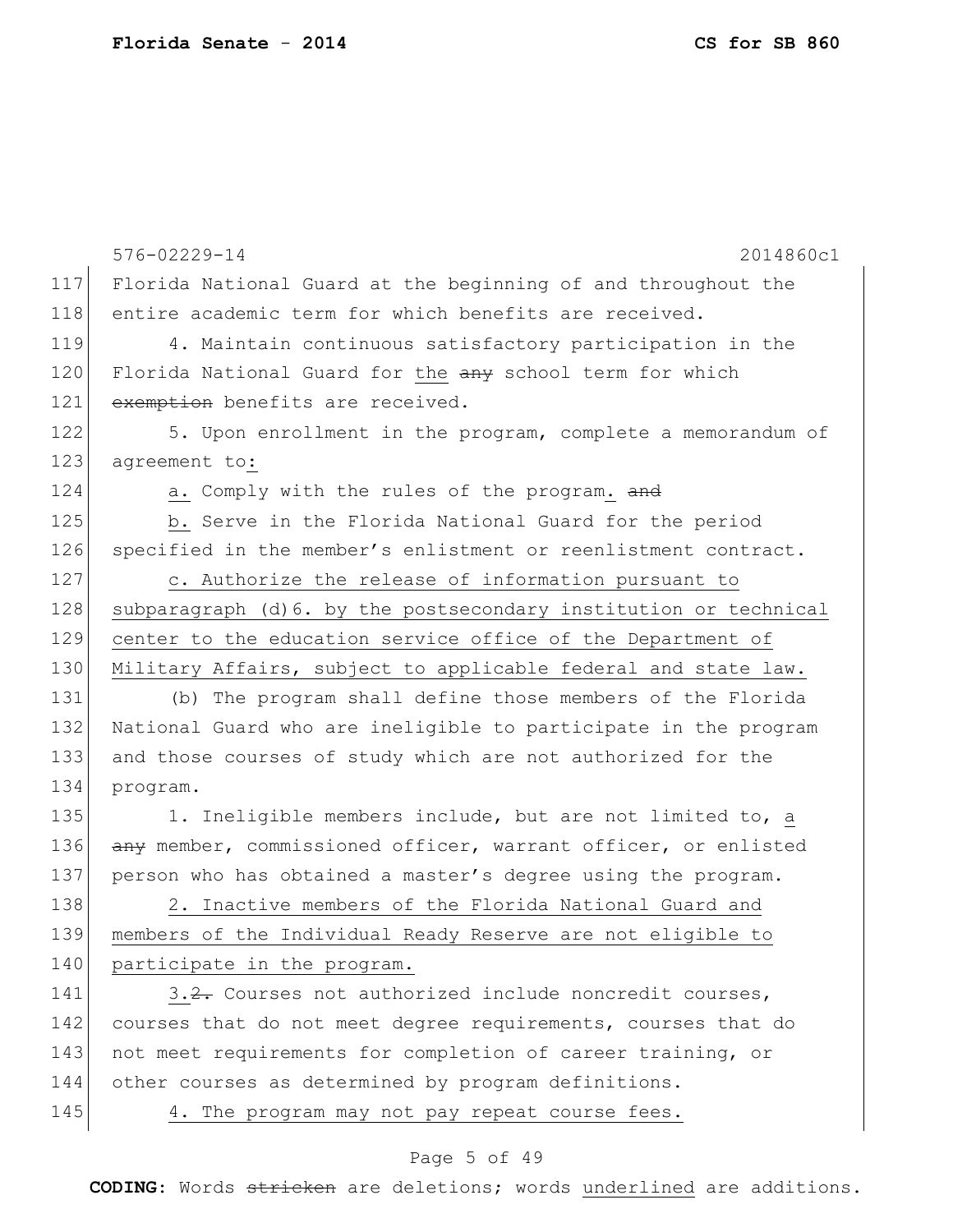|     | 576-02229-14<br>2014860c1                                                    |
|-----|------------------------------------------------------------------------------|
| 146 | (c) The program may include, but is not limited to:                          |
| 147 | 1. Courses at a public or nonpublic postsecondary                            |
| 148 | institution or technical center in the state which is accredited             |
| 149 | by an accrediting body recognized by the United States                       |
| 150 | Department of Education or licensed by the Commission for                    |
| 151 | Independent Education.                                                       |
| 152 | 2. Training to obtain industry certifications, limited to                    |
| 153 | certifications approved by the Department of Education under s.              |
| 154 | 1008.44.                                                                     |
| 155 | 3. Continuing education to maintain a license or                             |
| 156 | certification. Notwithstanding subparagraph (b) 1., members who              |
| 157 | have obtained a master's degree using the program are eligible               |
| 158 | for funding under this subparagraph.                                         |
| 159 | 4. Licensing and industry certification examination fees.                    |
| 160 | Notwithstanding subparagraph (b) 1., members who have obtained a             |
| 161 | master's degree using the program are eligible for funding under             |
| 162 | this subparagraph.                                                           |
| 163 | 5. Notwithstanding subparagraph (b) 3., developmental                        |
| 164 | education courses.                                                           |
| 165 | 3. Developmental education courses are authorized for the                    |
| 166 | program.                                                                     |
| 167 | (d) $\left\{\text{e}\right\}$ The Adjutant General shall adopt rules for the |
| 168 | overall policy, quidance, administration, implementation, and                |
| 169 | proper use of the program. Such rules must include, but need not             |
| 170 | be limited to: $\overline{ }$                                                |
| 171 | 1. Guidelines for certification by the Adjutant General of                   |
| 172 | a guard member's eligibility. $\tau$                                         |
| 173 | 2. Procedures for notification to a postsecondary an                         |
| 174 | institution or technical center of a guard member's termination              |
|     | Page 6 of 49                                                                 |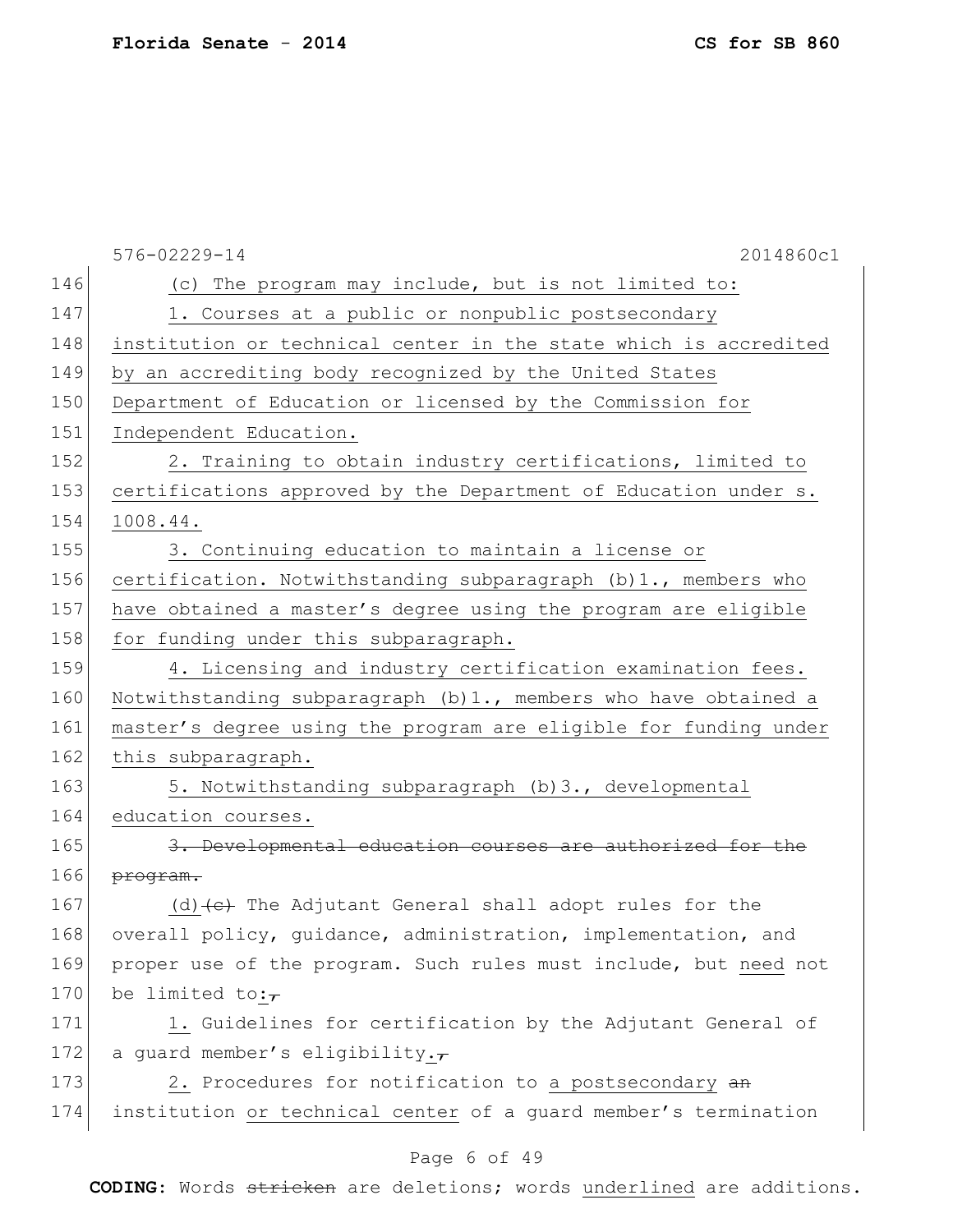576-02229-14 2014860c1 175 of eligibility., and 176 3. Guidelines for approving courses of study that are 177 authorized for the program, including online courses, industry 178 certification training, and continuing education to maintain 179 license certifications. 180 4. Guidelines for approving the use of program funds for 181 licensing and industry certification examination fees. 182 5. Procedures for restitution when a quard member fails to 183 comply with the penalties described in this section. 184 6. Procedures that require a public or nonpublic 185 postsecondary institution or technical center that receives 186 funding from the program to provide information regarding course 187 enrollment, course withdrawal, course cancellation, course 188 completion, course failure, and grade verification of enrolled 189 members to the education service office of the Department of 190 Military Affairs. 191 7. Guidelines for the payment of tuition and fees, not to 192 exceed the highest in-state tuition rate charged by a public 193 postsecondary institution in the state. 194 (8) Subject to appropriations, the Department of Military 195 Affairs may pay the full cost of tuition and fees for required 196 courses for current members of the Florida National Guard. 197 Members are eligible to use the program upon enlistment in the 198 Florida National Guard. If a member is enrolled in a nonpublic 199 postsecondary education institution or a nonpublic vocational-200 technical program, the Department of Military Affairs shall pay 201 an amount that may not exceed the rate of the highest in-state 202 equal to the amount that would be required to pay for the 203 average tuition and fees at a public postsecondary education

## Page 7 of 49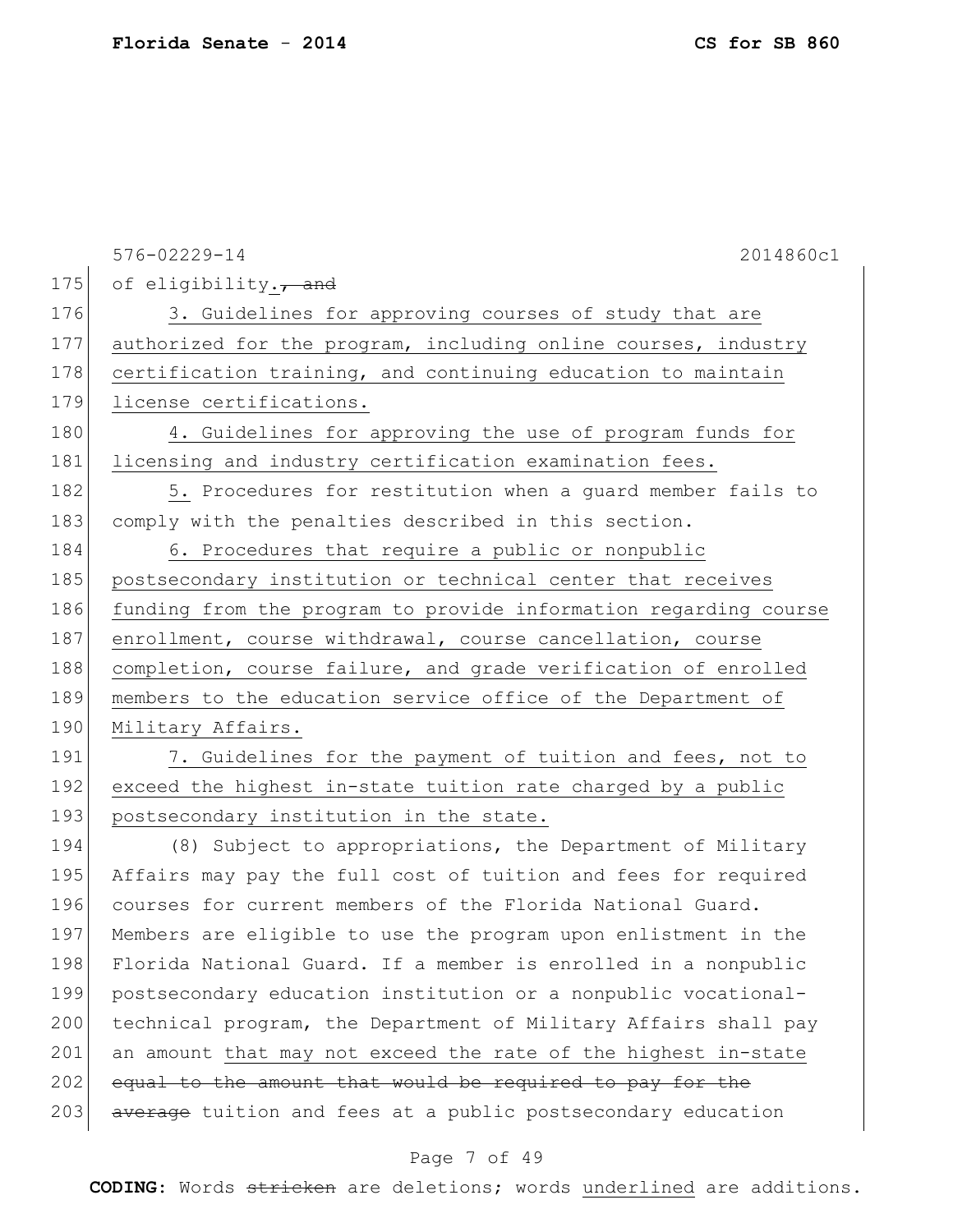576-02229-14 2014860c1 204 institution or public vocational-technical program. 205 (a) The Adjutant General shall give preference and priority 206 to eligible members who have deployed on federal military orders 207 While a member of the Florida National Guard. 208 (b) The Department of Military Affairs may reimburse a 209 member for student textbook and instructional material costs in 210 accordance with limits set each fiscal year based on funding 211 availability and regardless of the source of tuition funding, 212 but only after tuition and fees for all eligible members are 213 paid for that fiscal year. 214  $(a)$  A member may participate in the program if he or she 215 maintains satisfactory participation in, and is an active 216 drilling member of, the Florida National Guard. Inactive members 217 of the Florida National Guard and members of the Individual 218 Ready Reserve (IRR) are not eligible to participate in the 219 program. 220  $(c)$   $(b)$  Penalties for noncompliance with program 221 requirements include, but are not limited to, the following: 222 1. If a member of the Florida National Guard receives 223 payment of tuition and fees for an  $\frac{a_n}{b_n}$  academic term and fails 224 to maintain satisfactory participation in the Florida National 225 Guard during that academic term, the member shall reimburse the 226 Department of Military Affairs all tuition charges and student 227 fees for the academic term for which the member received 228 payment.

229 2. If a member of the Florida National Guard leaves the 230 Florida National Guard during the period specified in the 231 member's enlistment or reenlistment contract, the member shall 232 reimburse the Department of Military Affairs all tuition charges

#### Page 8 of 49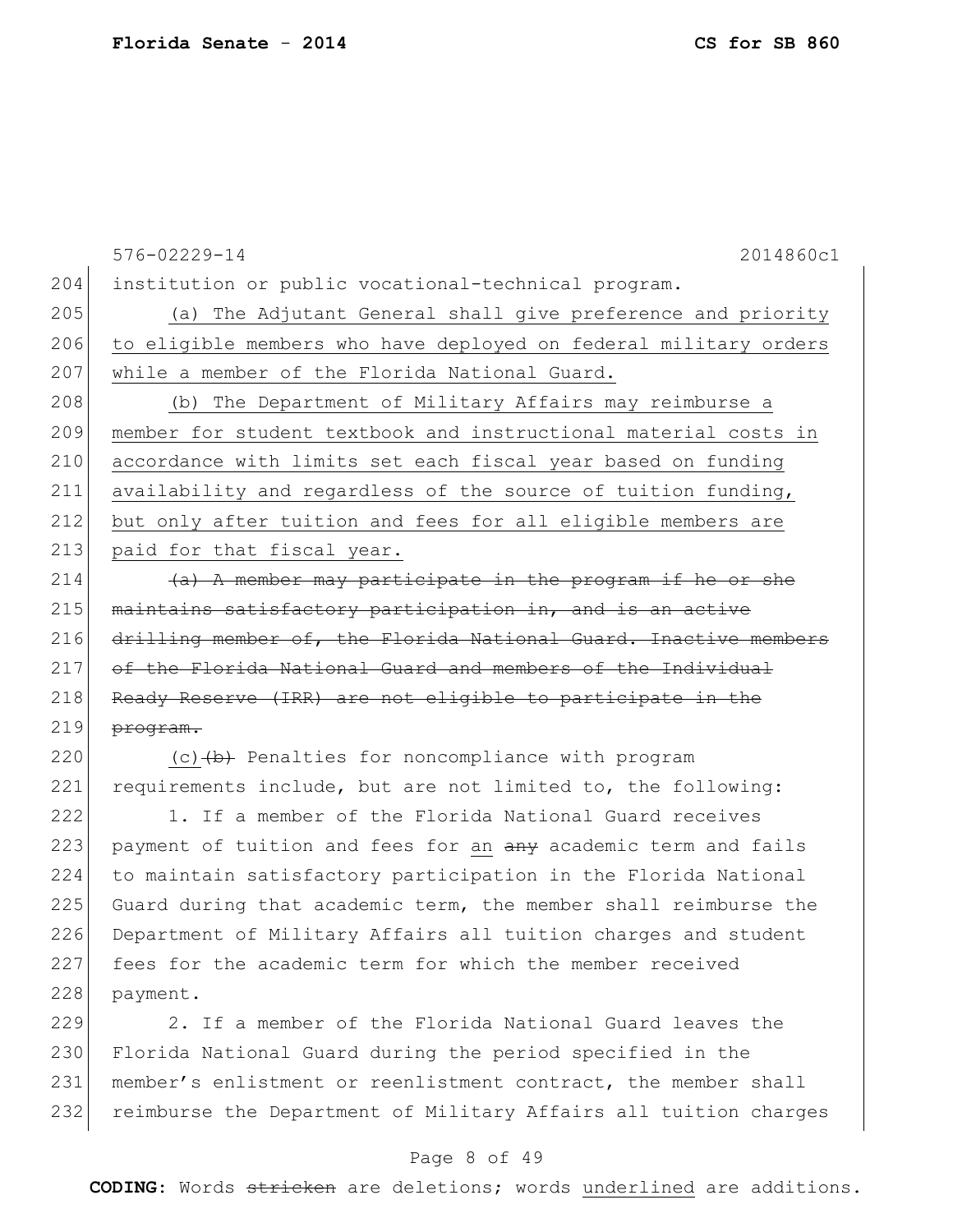|     | $576 - 02229 - 14$<br>2014860c1                                      |
|-----|----------------------------------------------------------------------|
| 233 | and student fees for which the member received payments,             |
| 234 | regardless of whether the obligation to reimburse the department     |
| 235 | was incurred before, on, or after July 1, 2009, unless the           |
| 236 | Adjutant General finds that there are justifiable extenuating        |
| 237 | circumstances.                                                       |
| 238 | 3. If the service of a member of the Florida National Guard          |
| 239 | is terminated or the member is placed on scholastic probation        |
| 240 | while receiving payments, the member shall reimburse the             |
| 241 | Department of Military Affairs all tuition charges and student       |
| 242 | fees for the academic term for which the member received             |
| 243 | payment.                                                             |
| 244 | 4. If a member defaults on any reimbursement made under              |
| 245 | this paragraph, the department may charge the member the maximum     |
| 246 | interest rate authorized by law.                                     |
| 247 | Section 2. Beginning in the 2014-2015 fiscal year, the sum           |
| 248 | of \$1.53 million in recurring funds is appropriated from the        |
| 249 | General Revenue Fund to the Department of Military Affairs to        |
| 250 | supplement the Educational Dollars for Duty program to ensure        |
| 251 | that Florida National Guard members are rewarded for their           |
| 252 | service to the country with the ability to pursue higher             |
| 253 | learning in the state pursuant to s. $250.10(7)$ and $(8)$ , Florida |
| 254 | Statutes.                                                            |
| 255 | Section 3. For the 2014-2015 fiscal year, the sum of                 |
| 256 | \$250,000 in nonrecurring funds is appropriated from the General     |
| 257 | Revenue Fund to the Department of Military Affairs for the           |
| 258 | purpose of information technology upgrades to accommodate            |
| 259 | administering and auditing the Educational Dollars for Duty          |
| 260 | program.                                                             |
| 261 | Section 4. Subsections (1) and (2) of section 250.35,                |
|     |                                                                      |

# Page 9 of 49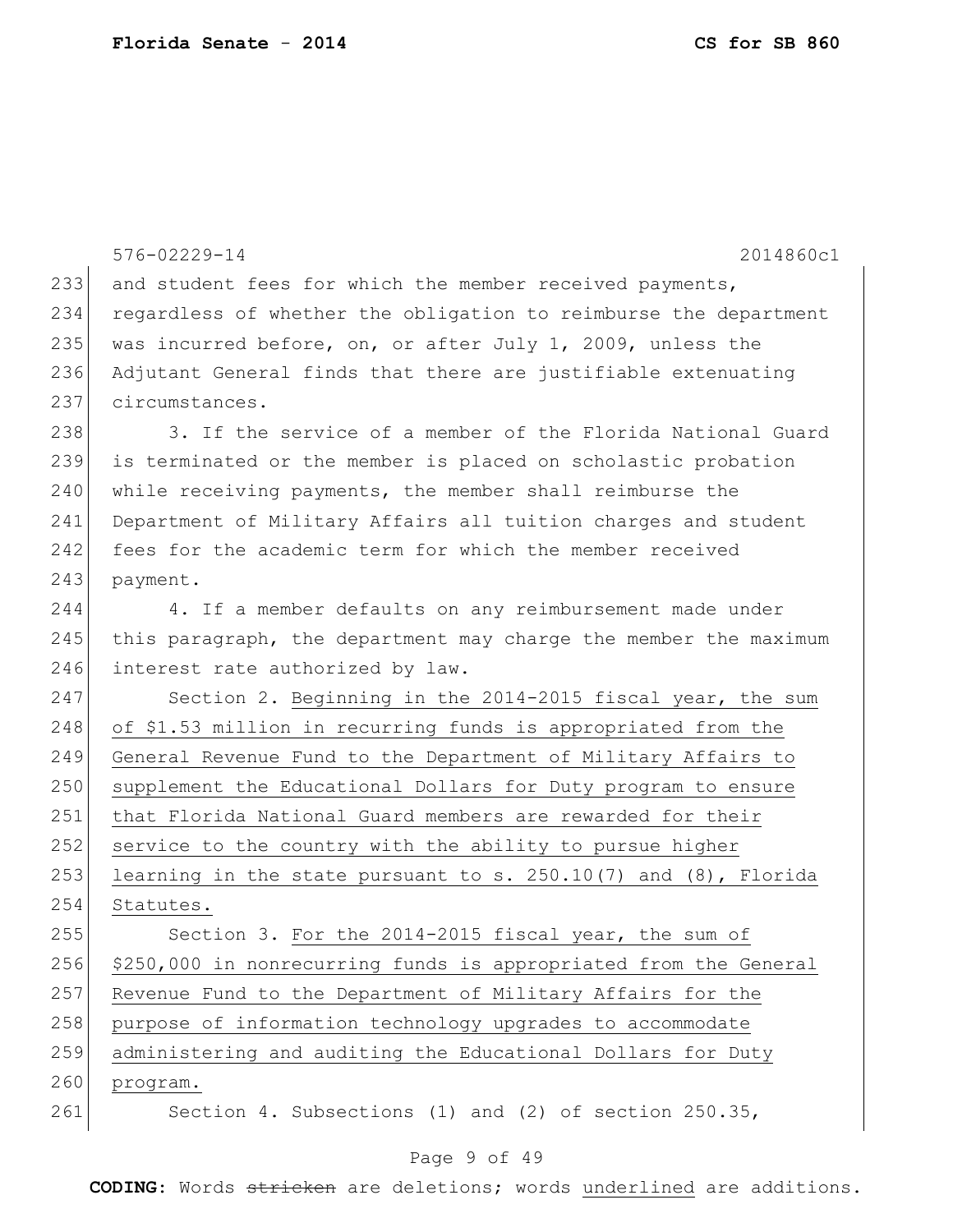|     | 2014860c1<br>$576 - 02229 - 14$                                  |
|-----|------------------------------------------------------------------|
| 262 | Florida Statutes, are amended to read:                           |
| 263 | 250.35 Courts-martial.-                                          |
| 264 | (1) The Uniform Code of Military Justice (UCMJ), 10 U.S.C.       |
| 265 | ss. 801 et seq., and the Manual for Courts-Martial (2012 2008    |
| 266 | Edition) are adopted for use by the Florida National Guard,      |
| 267 | except as otherwise provided by this chapter.                    |
| 268 | (2) Courts-martial may try a any member of the Florida           |
| 269 | National Guard for any crime or offense made punishable by the   |
| 270 | Uniform Code of Military Justice (2012 2008 Edition), except     |
| 271 | that a commissioned officer, warrant officer, or cadet may not   |
| 272 | be tried by summary courts-martial.                              |
| 273 | Section 5. Effective upon this act becoming a law, section       |
| 274 | 265.0031, Florida Statutes, is created to read:                  |
| 275 | 265.0031 Florida Veterans' Walk of Honor and Florida             |
| 276 | Veterans' Memorial Garden.-                                      |
| 277 | (1) To recognize and honor those military veterans who have      |
| 278 | made significant contributions to the state through their        |
| 279 | service to the United States, the Florida Veterans' Walk of      |
| 280 | Honor and the Florida Veterans' Memorial Garden are established. |
| 281 | (2) The Florida Veterans' Walk of Honor and the Florida          |
| 282 | Veterans' Memorial Garden shall be administered by the direct-   |
| 283 | support organization of the Department of Veterans' Affairs      |
| 284 | without funding from the state. However, donations made to the   |
| 285 | Florida Veterans' Walk of Honor and the Florida Veterans'        |
| 286 | Memorial Garden shall be credited to the direct-support          |
| 287 | organization of the Department of Veterans' Affairs and used     |
| 288 | solely to support and maintain the Florida Veterans' Walk of     |
| 289 | Honor, the Florida Veterans' Memorial Garden, and other efforts  |
| 290 | of the direct-support organization.                              |

# Page 10 of 49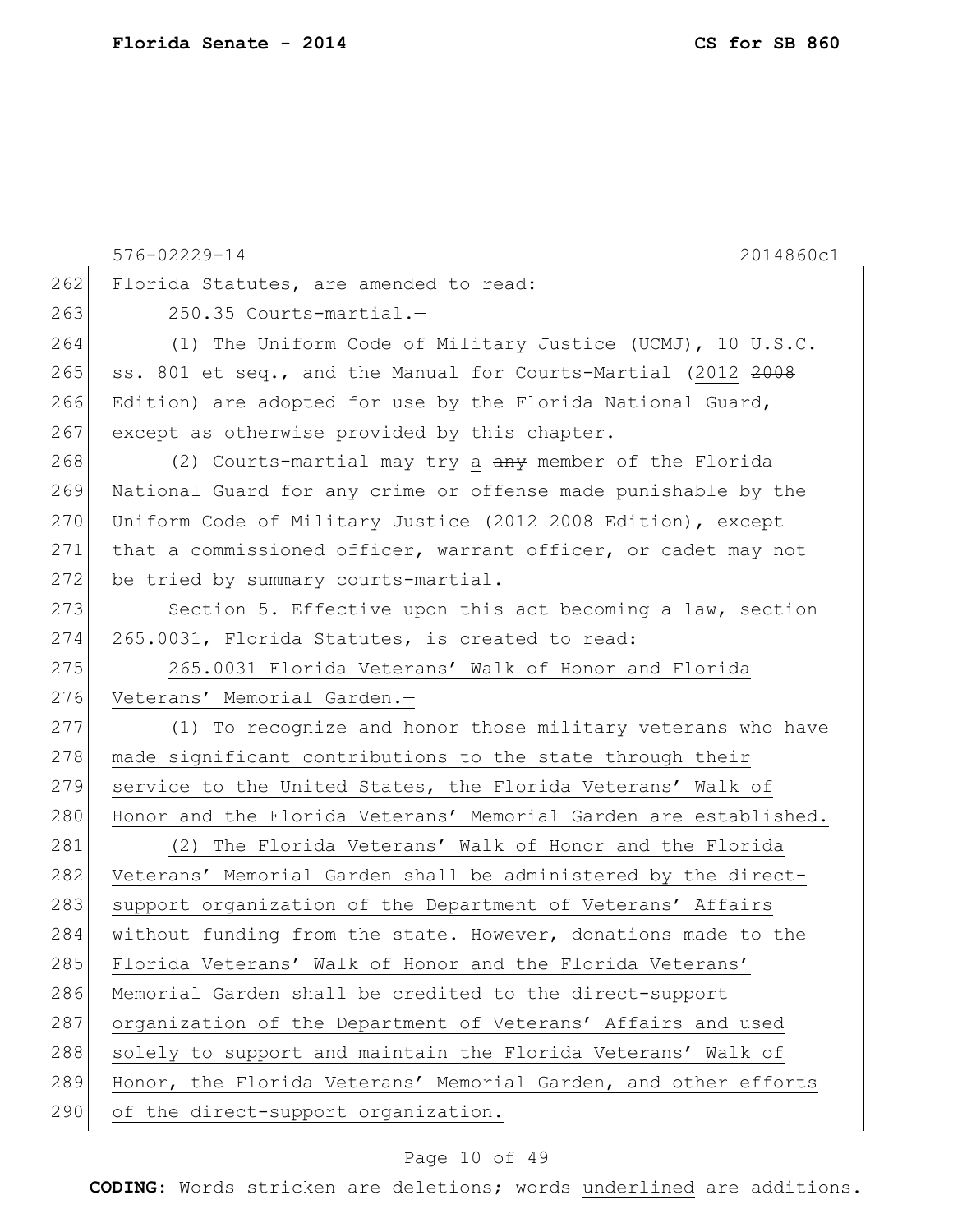576-02229-14 2014860c1 291 (3) The Department of Management Services, in consultation 292 with the Department of Veterans' Affairs and the direct-support 293 organization of the Department of Veterans' Affairs, shall make 294 space available on the Capitol Complex grounds for the 295 construction of the Florida Veterans' Walk of Honor and the 296 Florida Veterans' Memorial Garden. 297 Section 6. Paragraph (d) is added to subsection (2) of 298 section 288.0001, Florida Statutes, to read: 299 288.0001 Economic Development Programs Evaluation.—The 300 Office of Economic and Demographic Research and the Office of 301 Program Policy Analysis and Government Accountability (OPPAGA) 302 shall develop and present to the Governor, the President of the 303 Senate, the Speaker of the House of Representatives, and the 304 chairs of the legislative appropriations committees the Economic 305 Development Programs Evaluation. 306 (2) The Office of Economic and Demographic Research and 307 OPPAGA shall provide a detailed analysis of economic development 308 programs as provided in the following schedule:  $309$  (d) By January 1, 2019, and every 3 years thereafter, an 310 analysis of the grant and entrepreneur initiative programs  $311$  established under s. 295.22(3)(d) and (e). 312 Section 7. Section 295.065, Florida Statutes, is amended to 313 read: 314 295.065 Legislative intent.—It is the intent of the 315 Legislature to provide preference and priority in the hiring 316 practices of this state as set forth in this chapter.  $H$ n All 317 written job announcements and audio and video advertisements 318 used by employing agencies of the state and its political 319 subdivisions must include a notice stating, there shall be a

#### Page 11 of 49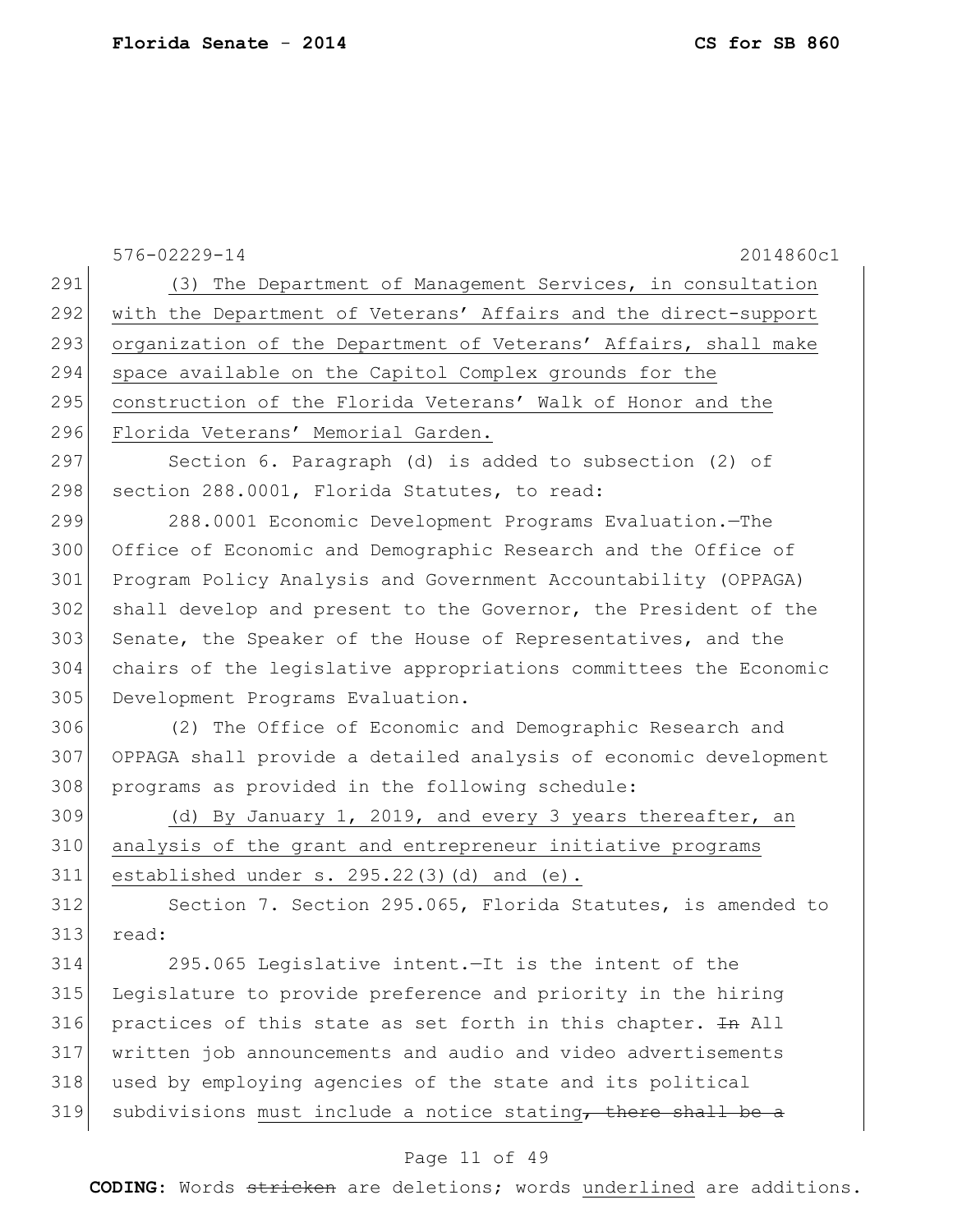|     | 2014860c1<br>$576 - 02229 - 14$                                  |
|-----|------------------------------------------------------------------|
| 320 | notation that certain servicemembers and veterans, and the       |
| 321 | spouses and family members of the servicemembers and veterans,   |
| 322 | receive preference and priority in employment by the state and   |
| 323 | are encouraged to apply for the positions being filled.          |
| 324 | Section 8. Subsections (1) and (3) of section $295.07$ ,         |
| 325 | Florida Statutes, are amended to read:                           |
| 326 | 295.07 Preference in appointment and retention.-                 |
| 327 | (1) The state and its political subdivisions $\pm n$ the state   |
| 328 | shall give preference in appointment and retention in positions  |
| 329 | of employment to:                                                |
| 330 | (a) Those disabled veterans:                                     |
| 331 | 1. Who have served on active duty in any branch of the           |
| 332 | United States Armed Forces of the United States, have received   |
| 333 | an honorable discharge been separated therefrom under honorable  |
| 334 | conditions, and have established the present existence of a      |
| 335 | service-connected disability that which is compensable under     |
| 336 | public laws administered by the United States U.S. Department of |
| 337 | Veterans Veterans' Affairs;, or                                  |
| 338 | 2. Who are receiving compensation, disability retirement         |
| 339 | benefits, or pension by reason of public laws administered by    |
| 340 | the United States U.S. Department of Veterans Veterans' Affairs  |
| 341 | and the United States Department of Defense.                     |
| 342 | (b) The spouse of a any person who has a total disability,       |
| 343 | permanent in nature, resulting from a service-connected          |
| 344 | disability and who, because of this disability, cannot qualify   |
| 345 | for employment, and the spouse of a any person missing in        |
| 346 | action, captured in line of duty by a hostile force, or forcibly |
| 347 | detained or interned in line of duty by a foreign government or  |
| 348 | power.                                                           |
|     |                                                                  |

# Page 12 of 49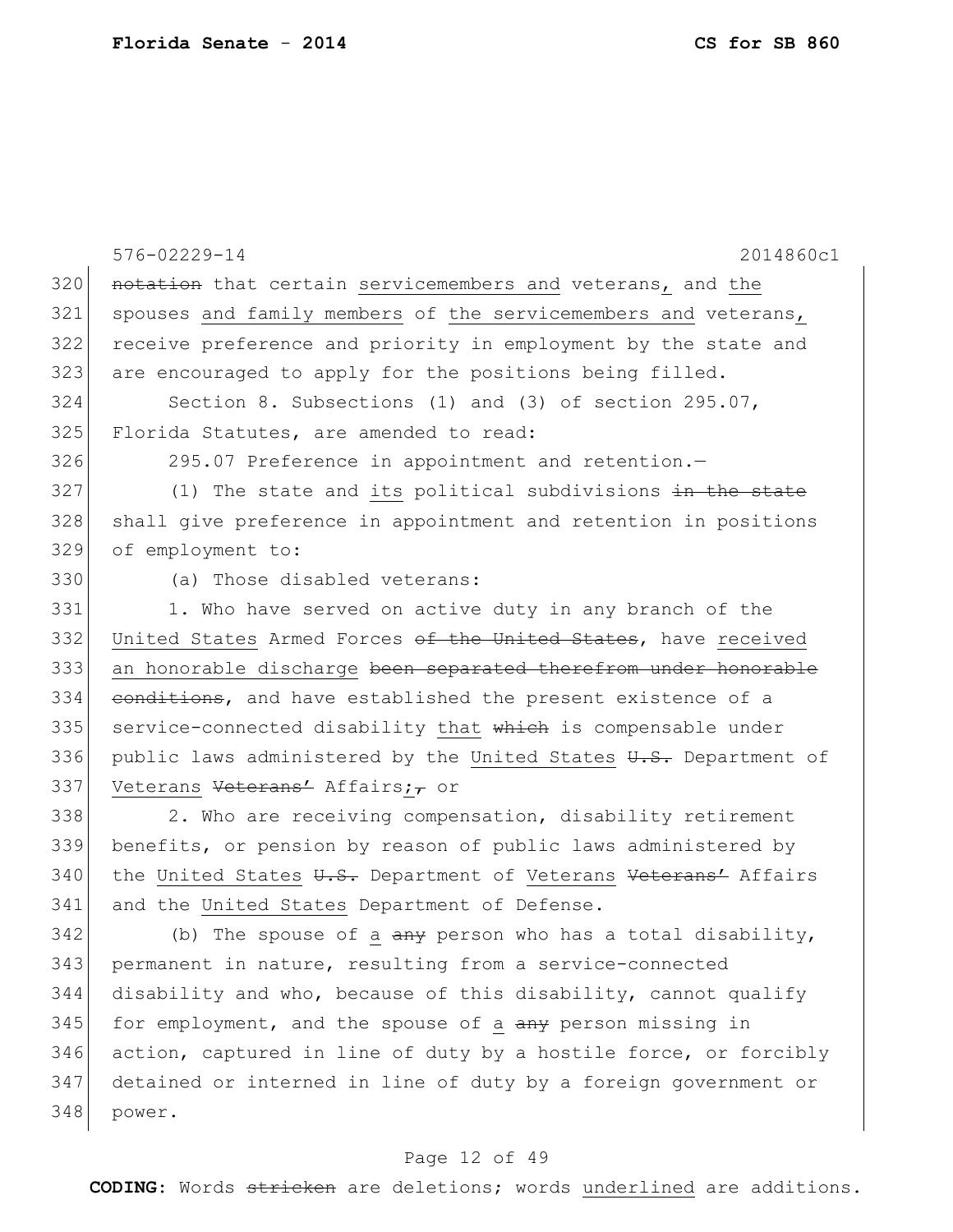|     | $576 - 02229 - 14$<br>2014860c1                                           |
|-----|---------------------------------------------------------------------------|
| 349 | (c) A wartime veteran $\theta$ any war as defined in s. 1.01(14),         |
| 350 | who has. The veteran must have served at least 1 day during a             |
| 351 | wartime period to be cligible for veterans' preference. Active            |
| 352 | duty for training may shall not be allowed for eligibility under          |
| 353 | this paragraph.                                                           |
| 354 | (d) The unremarried widow or widower of a veteran who died                |
| 355 | of a service-connected disability.                                        |
| 356 | (e) The mother, father, legal guardian, or unremarried                    |
| 357 | widow or widower of a member of the United States Armed Forces            |
| 358 | who died in the line of duty under combat-related conditions, as          |
| 359 | verified by the United States Department of Defense.                      |
| 360 | (f) A veteran as defined in s. $1.01(14)$ . Active duty for               |
| 361 | training may not be allowed for eligibility under this                    |
| 362 | paragraph.                                                                |
| 363 | (g) A current member of any reserve component of the United               |
| 364 | States Armed Forces or the Florida National Guard.                        |
| 365 | (3) Preference in employment and retention may be given                   |
| 366 | only to eligible persons who are described in subsection (1) and          |
| 367 | who are residents of this state.                                          |
| 368 | Section 9. Section 295.08, Florida Statutes, is amended to                |
| 369 | read:                                                                     |
| 370 | 295.08 Positions for which a numerically based selection                  |
| 371 | process is used.-For positions for which an examination is used           |
| 372 | to determine the qualifications for entrance into employment              |
| 373 | with the state or political subdivisions in the state, 15 points          |
| 374 | shall be added to the earned ratings of a person included under           |
| 375 | s. 295.07(1)(a) or (b), 10 points shall be added to the earned            |
| 376 | ratings of a $\frac{a}{a}$ person included under s. 295.07(1)(c), (d), or |
| 377 | (e) $295.07(1)(a)$ or (b), and 5 points shall be added to the             |
|     |                                                                           |

# Page 13 of 49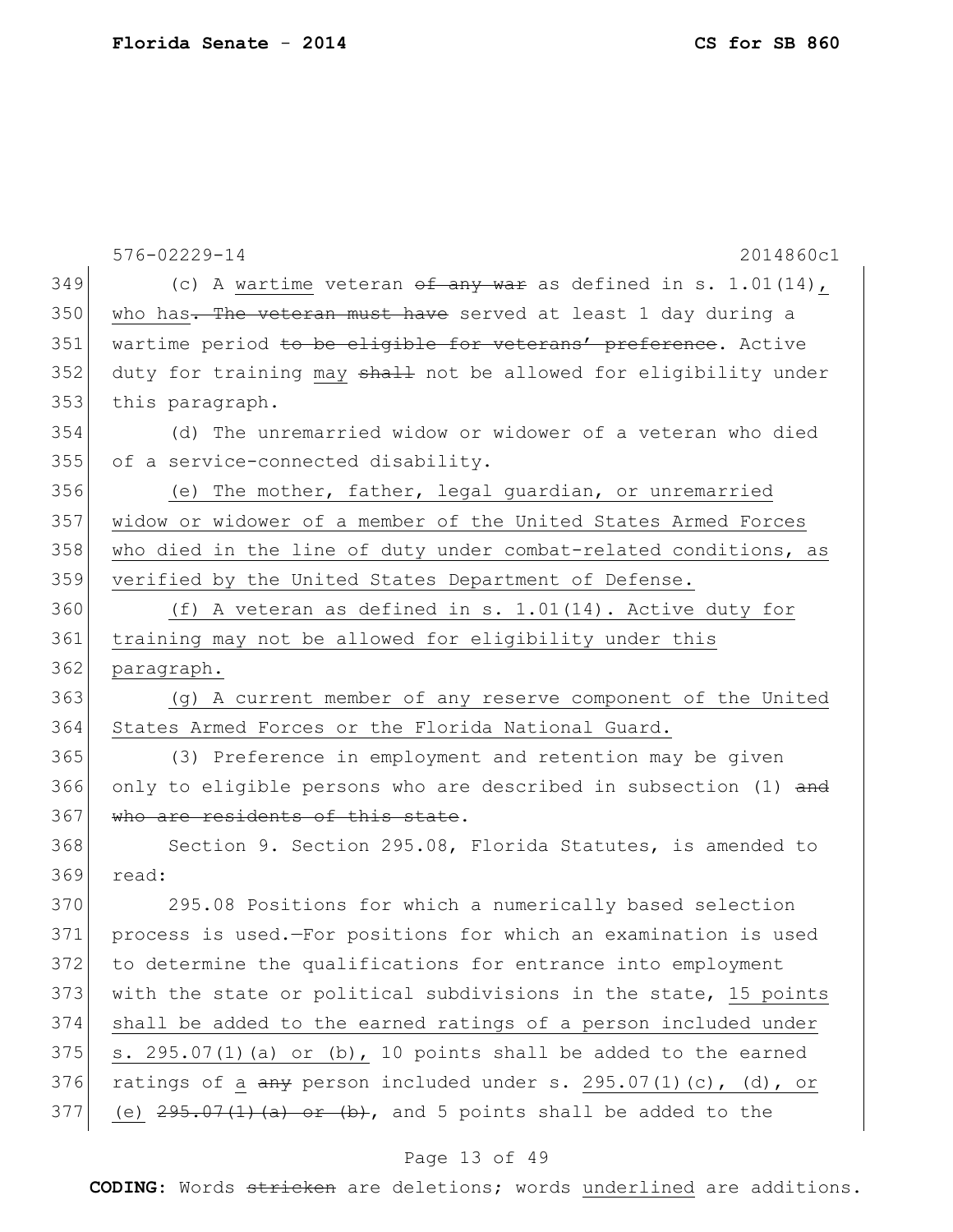576-02229-14 2014860c1 378 earned rating of a  $\frac{a}{b}$  person included under s. 295.07(1)(f) or 379 (g)  $295.07(1)(e)$  and  $(d)$ , if the person has obtained a 380 qualifying score on the examination for the position. The names 381 of persons eligible for preference shall be entered on an 382 appropriate register or list in accordance with their respective 383 augmented ratings. However, except for classes of positions with 384 Federal Government designations of professional or technician, 385 the names of all persons qualified to receive a 15-point  $+0-$ 386 point preference whose service-connected disabilities have been 387 rated by the United States Department of Veterans Affairs or its 388 predecessor or the United States Department of Defense to be 30 389 percent or more shall be placed at the top of the appropriate 390 register or employment list, in accordance with their respective 391 augmented ratings. The respective augmented rating is the 392 examination score or evaluated score in addition to the 393 applicable veteran's preference points. 394 Section 10. Section 295.085, Florida Statutes, is amended 395 to read: 396 295.085 Positions for which a numerically based selection 397 process is not used.—In all positions in which the appointment 398 or employment of persons is not subject to a written 399 examination, with the exception of positions that are exempt 400 under s. 295.07(4), first preference in appointment, employment, 401 and retention shall be given by the state and political 402 subdivisions in the state to a person persons included under s. 403 295.07(1)(a) or (b)  $295.07(1)(a)$  and  $(b)$ , and second preference

404 shall be given to a person persons included under s.

405 295.07(1)(c), (d), (e), (f), or (g)  $295.07(1)(e)$  and (d) who 406 possesses possess the minimum qualifications necessary to

#### Page 14 of 49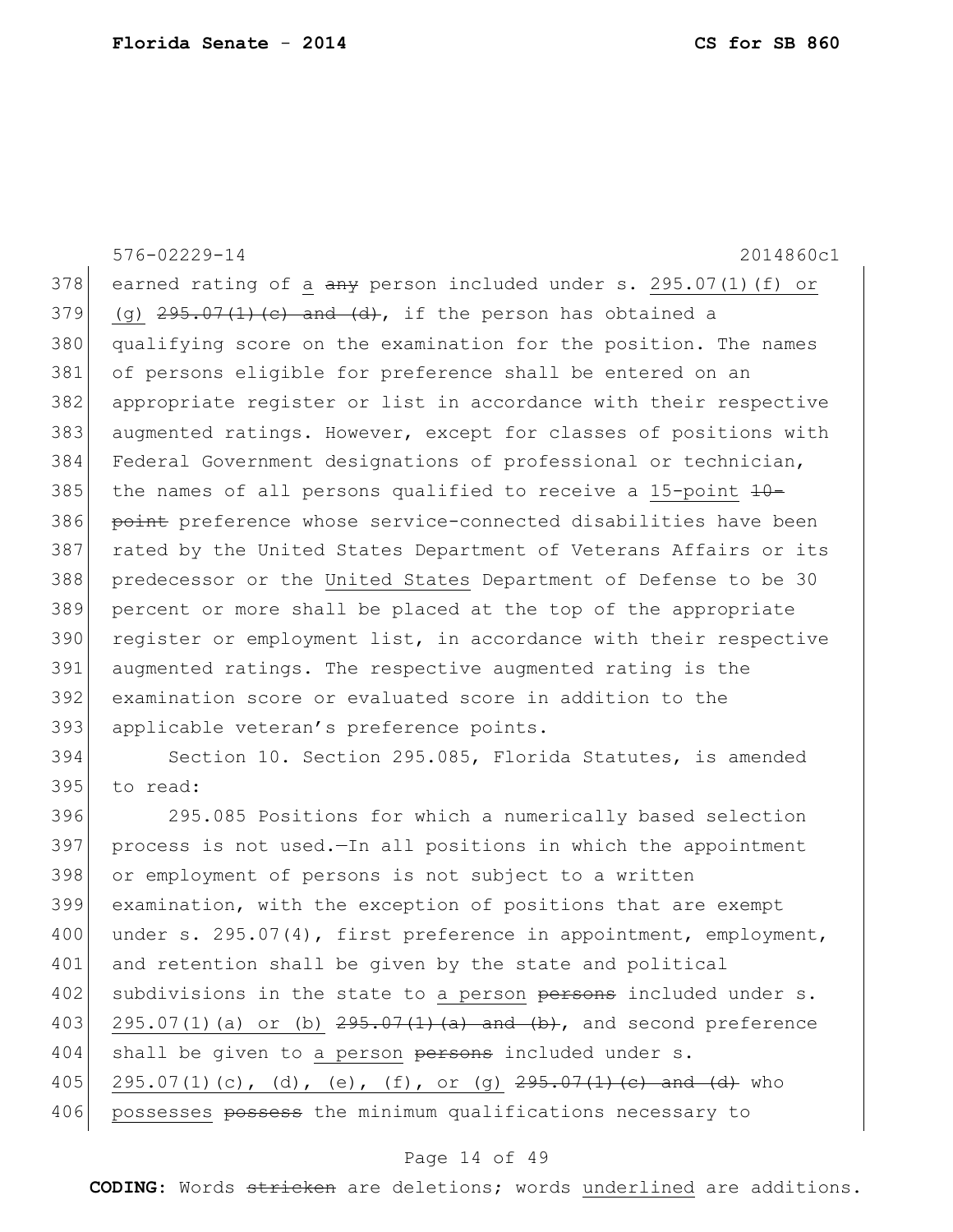|     | $576 - 02229 - 14$<br>2014860c1                                  |
|-----|------------------------------------------------------------------|
| 407 | discharge the duties of the position involved.                   |
| 408 | Section 11. Section 295.188, Florida Statutes, is created        |
| 409 | to read:                                                         |
| 410 | 295.188 Preference in hiring veterans for private                |
| 411 | employers.-                                                      |
| 412 | (1) The Legislature intends to establish a permissive            |
| 413 | preference in private employment for certain veterans.           |
| 414 | (2) A private employer may adopt an employment policy that       |
| 415 | gives preference in hiring to an honorably discharged veteran,   |
| 416 | as defined in s. 1.01(14); the spouse of a veteran with a        |
| 417 | service-connected disability, as described in s. 295.07(1) (b);  |
| 418 | the unremarried widow or widower of a veteran who died of a      |
| 419 | service-connected disability, as described in s. 295.07(1)(d);   |
| 420 | or the unremarried widow or widower of a member of the United    |
| 421 | States Armed Forces who died in the line of duty under combat-   |
| 422 | related conditions. Such policy shall be applied uniformly to    |
| 423 | employment decisions regarding hiring and promotion.             |
| 424 | (3) These preferences are not considered violations of any       |
| 425 | state or local equal employment opportunity law.                 |
| 426 | Section 12. Section 295.21, Florida Statutes, is created to      |
| 427 | read:                                                            |
| 428 | 295.21 Florida Is For Veterans, Inc.-                            |
| 429 | (1) CREATION.-There is created within the Department of          |
| 430 | Veterans' Affairs a nonprofit corporation, to be known as        |
| 431 | "Florida Is For Veterans, Inc.," which shall be registered,      |
| 432 | incorporated, organized, and operated in compliance with chapter |
| 433 | 617, and which is not a unit or entity of state government. As   |
| 434 | used in this section and s. 295.22, unless the context indicates |
| 435 | otherwise, the term "corporation" means Florida Is For Veterans, |

# Page 15 of 49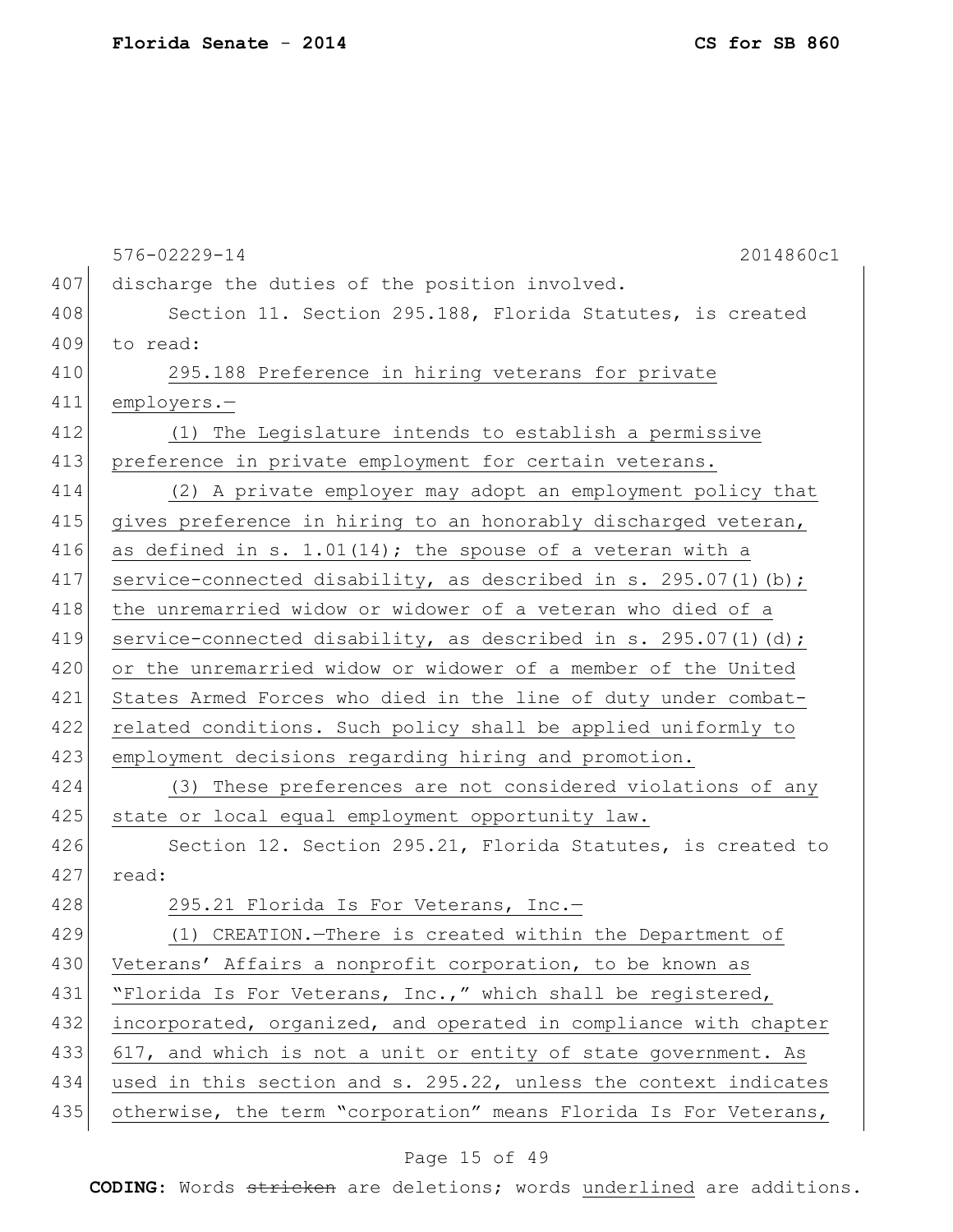576-02229-14 2014860c1 436 Inc. The corporation shall be a separate budget entity and is 437 not subject to the control, supervision, or direction of the 438 department in any manner, including, but not limited to, 439 personnel, purchasing, transactions involving real or personal 440 property, or budgetary matters. 441 (2) PURPOSE.—The purpose of the corporation is to promote 442 Florida as a veteran-friendly state that seeks to provide 443 veterans with employment opportunities and that promotes the 444 hiring of veterans by the business community. The corporation 445 shall encourage retired and recently separated military 446 personnel to remain in the state or to make the state their 447 permanent residence. The corporation shall promote the value of 448 military skill sets to businesses in the state, assist in 449 tailoring the training of veterans to match the needs of the 450 employment marketplace, and enhance the entrepreneurial skills 451 of veterans. 452 (3) DUTIES. - The corporation shall: 453 (a) Conduct research to identify the target market and the 454 educational and employment needs of those in the target market. 455 The corporation shall contract with at least one entity pursuant 456 to the competitive bidding requirements in s. 287.057 and the 457 provisions of s. 295.187 to perform the research. Such entity 458 must have experience conducting market research on the veteran 459 demographic. The corporation shall seek input from the Florida 460 Tourism Industry Marketing Corporation on the scope, process, 461 and focus of such research. 462 (b) Advise the Florida Tourism Industry Marketing 463 Corporation, pursuant to s. 295.23, on:

## Page 16 of 49

464 1. The target market as identified in paragraph (a).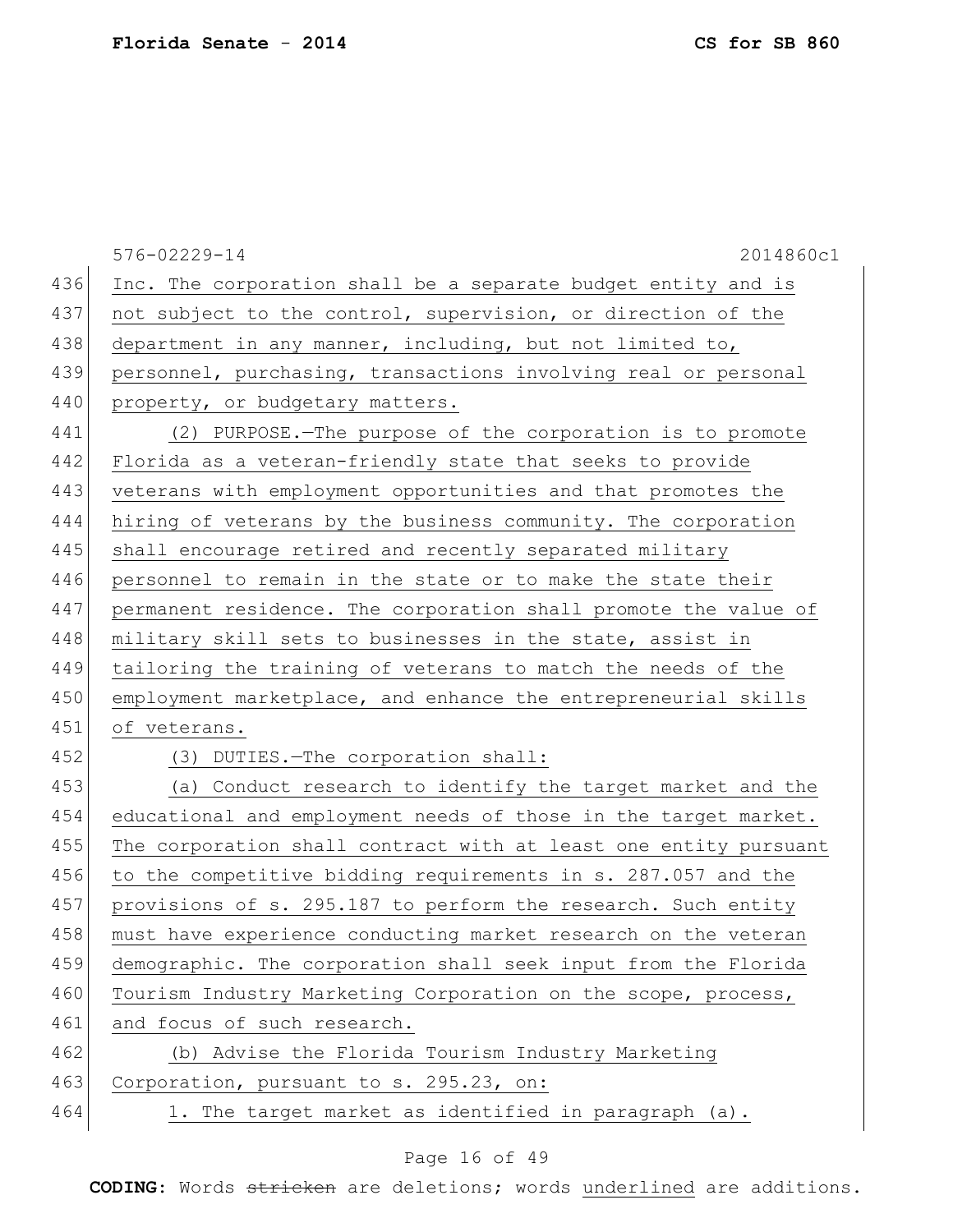576-02229-14 2014860c1 465 2. Development and implementation of a marketing campaign 466 to encourage members of the target market to remain in the state 467 or to make the state their permanent residence. 468 3. Methods for disseminating information to the target 469 market that relates to the interests and needs of veterans of 470 all ages and facilitates veterans' knowledge of and access to 471 benefits. 472 (c) Promote and enhance the value of military skill sets to 473 businesses. 474 (d) Implement the Veterans Employment and Training Services 475 Program established by s. 295.22. 476 (e) Responsibly and prudently manage all funds received and 477 ensure that the use of such funds conforms to all applicable 478 laws, bylaws, or contractual requirements. 479 (f) Administer the programs created in this section and s. 480 295.22. 481 (4) GOVERNANCE. 482 (a) The corporation shall be governed by a nine-member 483 board of directors. The Governor, the President of the Senate, 484 and the Speaker of the House of Representatives shall each 485 appoint three members to the board. In making appointments, the 486 Governor, the President of the Senate, and the Speaker of the 487 House of Representatives must consider representation by active 488 or retired military personnel and their spouses representing a 489 range of ages and persons with expertise in business, education, 490 marketing, and information management. 491 (b) The board of directors shall annually elect a chair 492 from among the board's members. 493 (c) Each member of the board of directors shall be

## Page 17 of 49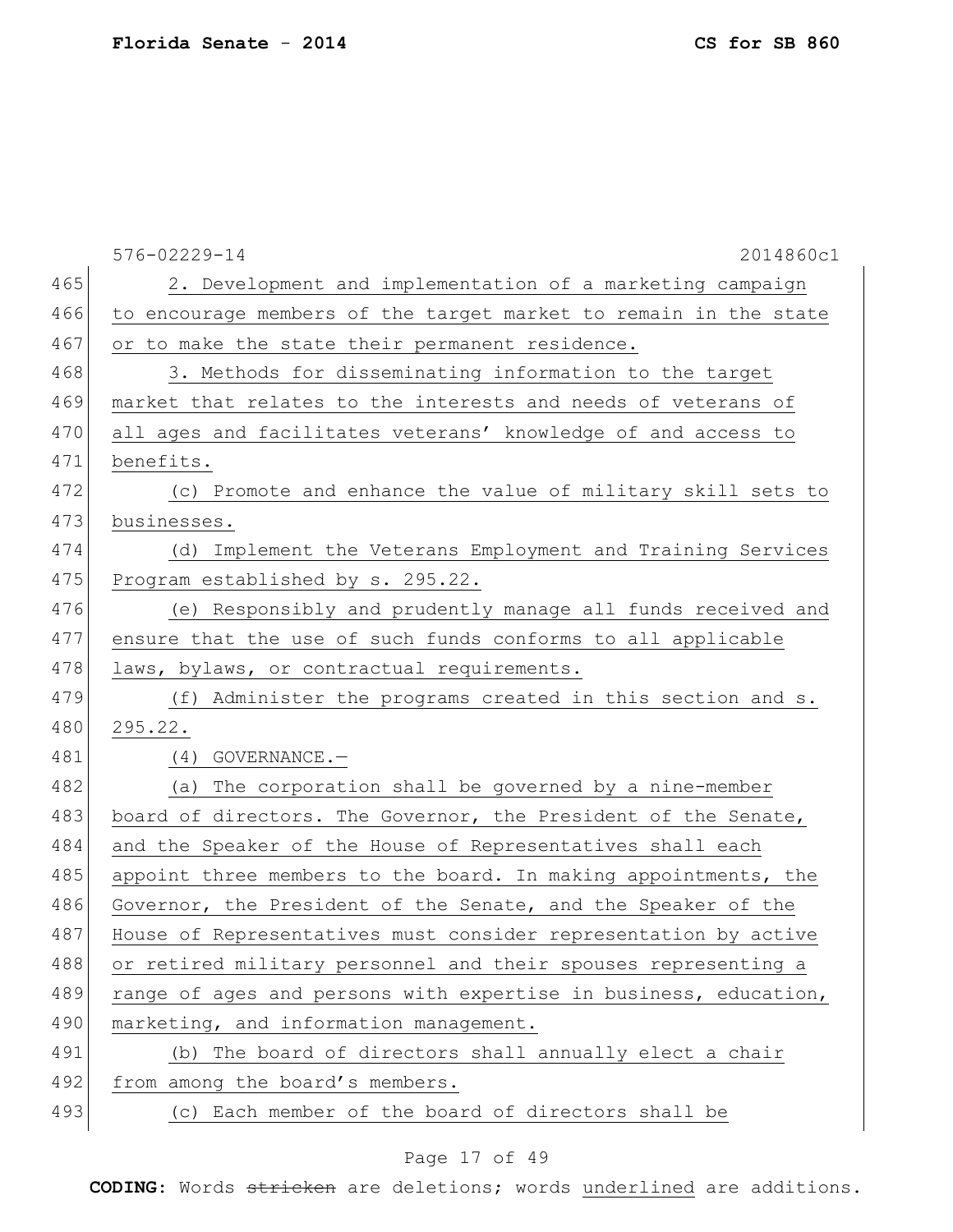576-02229-14 2014860c1 494 appointed for a term of 4 years, except that, to achieve 495 staggered terms, the initial appointees of the Governor shall 496 serve terms of 2 years. A member is ineligible for reappointment 497 to the board except that a member appointed to a term of 2 years 498 or less may be reappointed for an additional term of 4 years. 499 The initial appointments to the board must be made by July 15, 500 2014. Vacancies on the board shall be filled in the same manner 501 as the original appointment. A vacancy that occurs before the 502 scheduled expiration of the term of the member shall be filled 503 for the remainder of the unexpired term. 504 (d) The Legislature finds that it is in the public interest 505 for the members of the board of directors to be subject to the 506 requirements of ss. 112.313, 112.3135, and 112.3143. 507 Notwithstanding the fact that they are not public officers or 508 employees, for purposes of ss. 112.313, 112.3135, and 112.3143, 509 the board members shall be considered to be public officers or 510 employees. In addition to the postemployment restrictions of s. 511 112.313(9), a person appointed to the board of directors may not 512 have direct interest in a contract, franchise, privilege, 513 project, program, or other benefit arising from an award by the 514 corporation during the appointment term and for 2 years after 515 the termination of such appointment. A person who accepts 516 appointment to the board of directors in violation of this 517 subsection, or accepts a direct interest in a contract, 518 franchise, privilege, project, program, or other benefit granted 519 by the corporation to an awardee within 2 years after the 520 termination of his or her service on the board, commits a 521 misdemeanor of the first degree, punishable as provided in s. 522 775.082 or s. 775.083. Further, each member of the board of

#### Page 18 of 49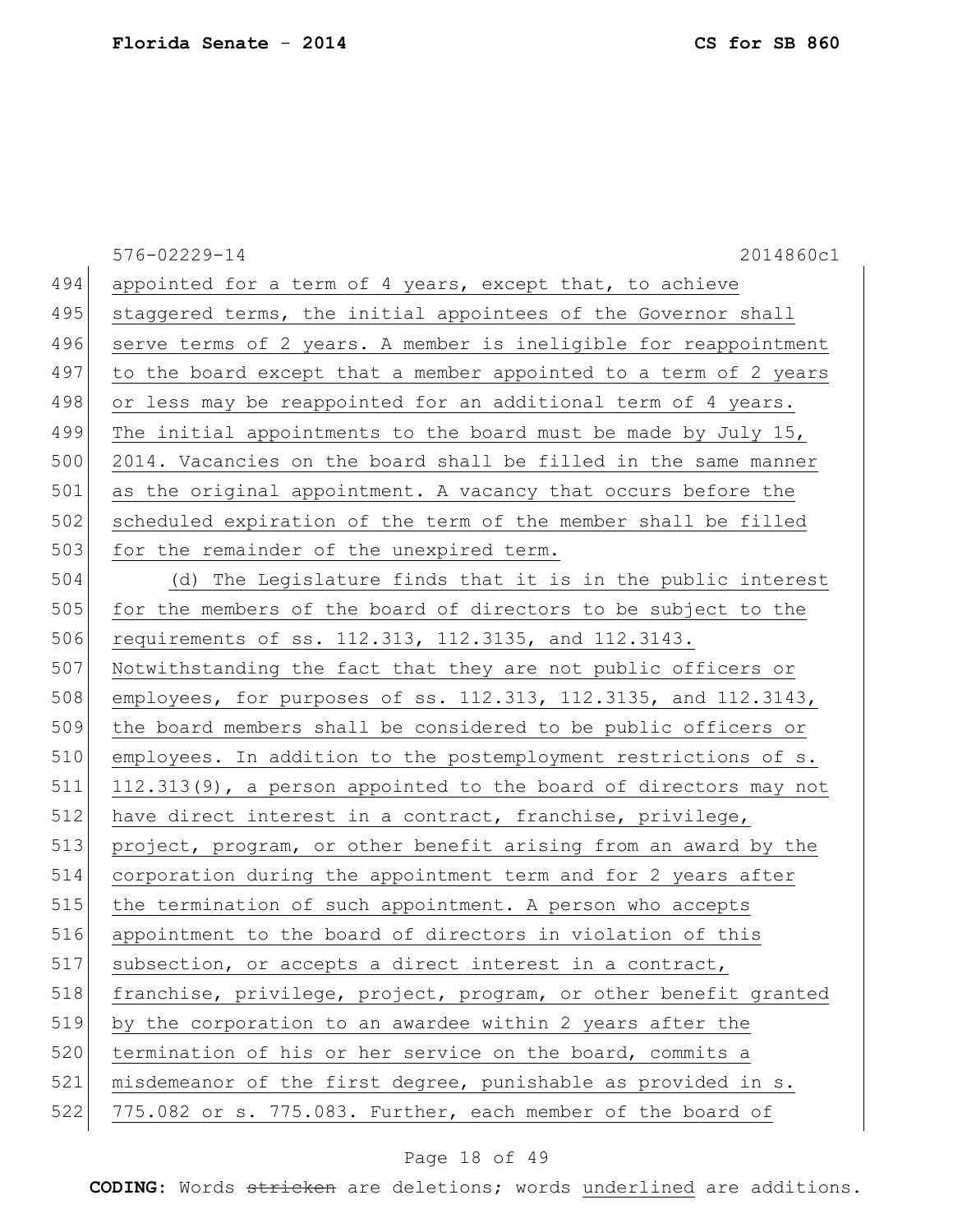576-02229-14 2014860c1 523 directors who is not otherwise required to file financial 524 disclosure under s. 8, Art. II of the State Constitution or s. 525 112.3144 shall file a statement of financial interests under s. 526 112.3145. 527 (e) Each member of the board of directors shall serve 528 without compensation but is entitled to reimbursement for travel 529 and per diem expenses as provided in s. 112.061 while performing 530 his or her duties. 531 (f) Each member of the board of directors is accountable 532 for the proper performance of the duties of office and owes a 533 fiduciary duty to the people of this state to ensure that awards 534 provided are disbursed and used as prescribed by law and 535 contract. An appointed member of the board of directors may be 536 removed by the officer who appointed the member for malfeasance, 537 misfeasance, neglect of duty, incompetence, permanent inability 538 to perform official duties, unexcused absence from three 539 consecutive board meetings, arrest or indictment for a crime 540 that is a felony or a misdemeanor involving theft or a crime of 541 dishonesty, or pleading guilty or nolo contendere to or being 542 found guilty of any crime. 543 (g) A majority of the members of the board of directors 544 constitutes a quorum. Council meetings may be held via 545 teleconference or other electronic means. 546 (5) POWERS.—In addition to the powers and duties prescribed 547 in chapter 617 and the articles and bylaws adopted thereunder, 548 the board of directors may: 549 (a) Make and enter into contracts and other instruments 550 necessary or convenient for the exercise of its powers and 551 functions. However, notwithstanding s. 617.0302, the corporation

#### Page 19 of 49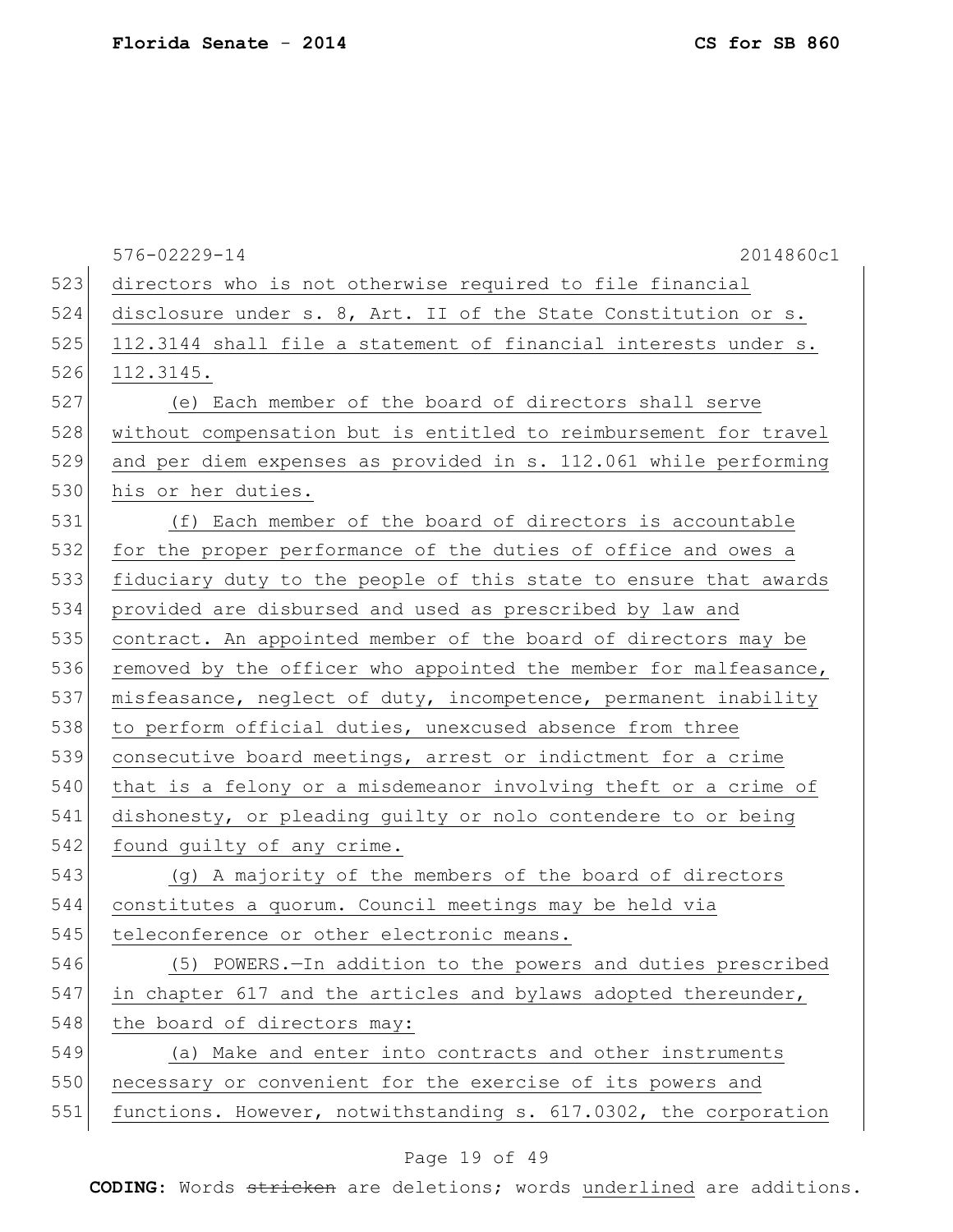|     | 2014860c1<br>$576 - 02229 - 14$                                 |
|-----|-----------------------------------------------------------------|
| 552 | may not issue bonds.                                            |
| 553 | (b) Make expenditures, including any necessary                  |
| 554 | administrative expenditure.                                     |
| 555 | (c) Adopt, amend, and repeal bylaws, consistent with the        |
| 556 | powers granted to it under this section or the articles of      |
| 557 | incorporation, for the administration of the activities of the  |
| 558 | corporation, and the exercise of its corporate powers.          |
| 559 | (d) Accept funding for its programs and activities from         |
| 560 | federal, state, local, and private sources.                     |
| 561 | (e) Adopt and register a fictitious name for use in its         |
| 562 | marketing activities.                                           |
| 563 |                                                                 |
| 564 | The credit of the State of Florida may not be pledged on behalf |
| 565 | of the corporation.                                             |
| 566 | (6) PUBLIC RECORDS AND MEETINGS. The corporation is subject     |
| 567 | to the provisions of chapters 119 and 286 relating to public    |
| 568 | records and meetings, respectively.                             |
| 569 | (7) STAFFING AND ASSISTANCE.-                                   |
| 570 | (a) The corporation is authorized to hire or contract for       |
| 571 | all staff necessary for the proper execution of its powers and  |
| 572 | duties. All employees of the corporation shall comply with the  |
| 573 | Code of Ethics for Public Officers and Employees under part III |
| 574 | of chapter 112. Corporation staff must agree to refrain from    |
| 575 | having any direct interest in any contract, franchise,          |
| 576 | privilege, project, program, or other benefit arising from an   |
| 577 | award by the corporation during the term of their appointment   |
| 578 | and for 2 years after the termination of such appointment.      |
| 579 | (b) All agencies of the state are authorized and directed       |
| 580 | to provide such technical assistance as the corporation may     |
|     |                                                                 |

# Page 20 of 49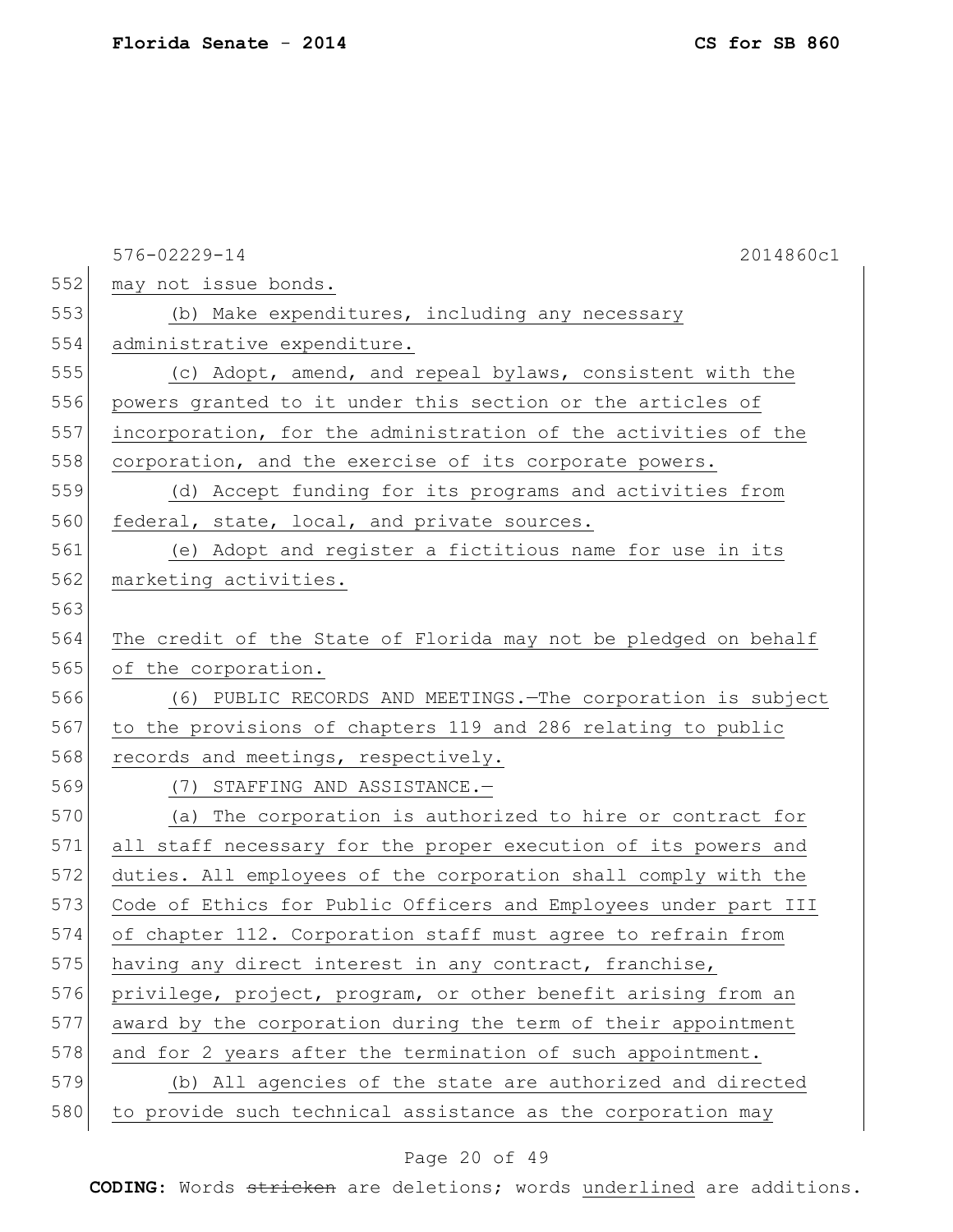576-02229-14 2014860c1 581 require to identify programs within each agency which provide 582 assistance or benefits to veterans who are located in this state 583 or who are considering relocation to this state. 584 (c) The Department of Veterans' Affairs may authorize the 585 corporation's use of the department's property, facilities, and 586 personnel services, subject to this section. The department may 587 prescribe by contract any condition with which the corporation 588 must comply in order to use the department's property, 589 facilities, or personnel services. 590 (d) The department may not authorize the use of its 591 property, facilities, or personnel services if the corporation 592 does not provide equal employment opportunities to all persons 593 regardless of race, color, religion, sex, age, or national 594 origin. 595 (8) ANNUAL REPORT.—The corporation shall submit an annual 596 progress report and work plan by December 1 to the Governor, the 597 President of the Senate, and the Speaker of the House of 598 Representatives. The report must include: 599 (a) Status and summary of findings regarding the target 600 market, veteran benefits, and any identified gaps in services. 601 (b) Status of the marketing campaign, delivery systems of 602 the marketing campaign, and outreach to the target market. 603 (c) Status of the Veterans Employment and Training Services 604 Program administered under s. 295.22. 605 (d) Proposed revisions or additions to performance 606 measurements for the programs administered by the corporation. 607 (e) Identification of contracts that the corporation has 608 entered into to carry out its duties. 609 (f) An annual compliance and financial audit of accounts

### Page 21 of 49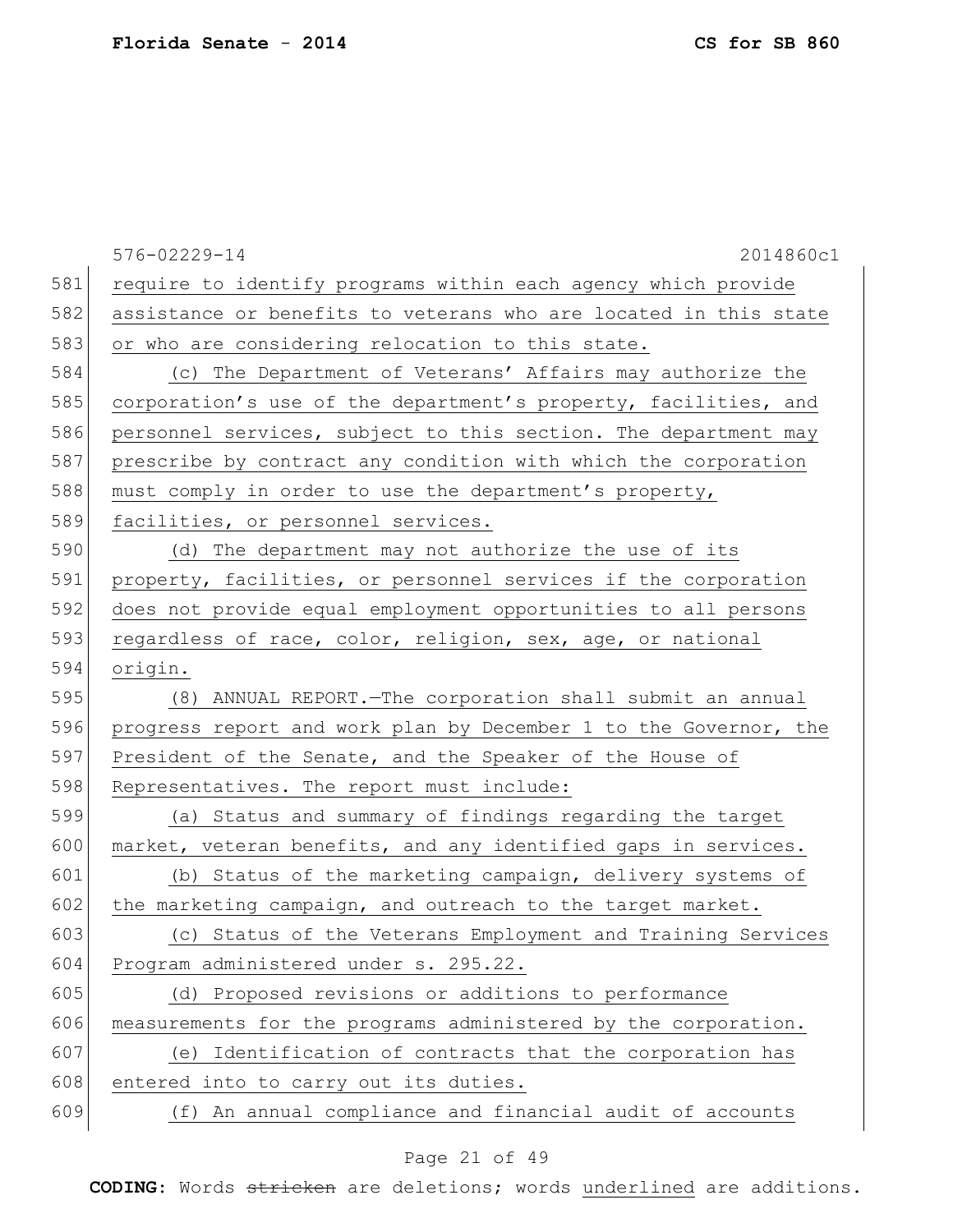|     | $576 - 02229 - 14$<br>2014860c1                                  |
|-----|------------------------------------------------------------------|
| 610 | and records for the previous fiscal year prepared by an          |
| 611 | independent certified public accountant pursuant to rules        |
| 612 | adopted by the Auditor General.                                  |
| 613 | (9) DISSOLUTION.-All moneys and property held by the             |
| 614 | corporation shall revert to the state if the corporation ceases  |
| 615 | to exist.                                                        |
| 616 | Section 13. Section 295.22, Florida Statutes, is created to      |
| 617 | read:                                                            |
| 618 | 295.22 Veterans Employment and Training Services Program.-       |
| 619 | (1) LEGISLATIVE FINDINGS AND INTENT. The Legislature finds       |
| 620 | that the state has a compelling interest in ensuring that each   |
| 621 | veteran who is a resident of the state finds employment that     |
| 622 | meets his or her professional goals and receives the training or |
| 623 | education necessary to meet those goals. The Legislature also    |
| 624 | finds that connecting dedicated, well-trained veterans with      |
| 625 | businesses that need a dedicated, well-trained workforce is of   |
| 626 | paramount importance. The Legislature recognizes that veterans   |
| 627 | may not currently have the skills to meet the workforce needs of |
| 628 | Florida employers and may require assistance in obtaining        |
| 629 | additional workforce training or in transitioning their skills   |
| 630 | to meet the demands of the marketplace. It is the intent of the  |
| 631 | Legislature that the Veterans Employment and Training Services   |
| 632 | Program coordinate and meet the needs of veterans and the        |
| 633 | business community to enhance the economy of this state.         |
| 634 | (2) CREATION. - The Veterans Employment and Training Services    |
| 635 | Program is created within the Department of Veterans' Affairs to |
| 636 | assist in linking veterans in search of employment with          |
| 637 | businesses seeking to hire dedicated, well-trained workers. The  |
| 638 | purpose of the program is to meet the workforce demands of       |

# Page 22 of 49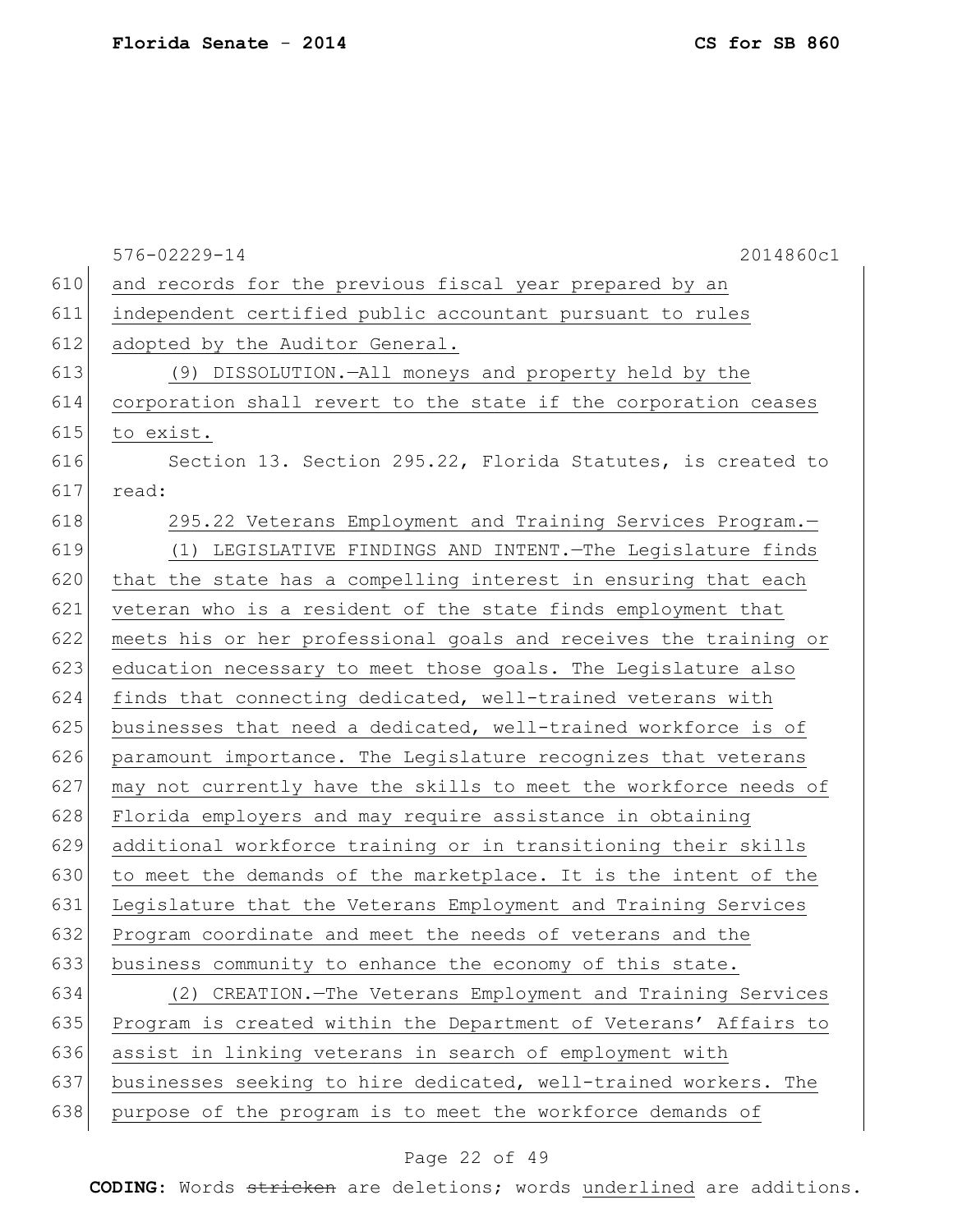576-02229-14 2014860c1 businesses in the state by facilitating access to training and 640 education in high-demand fields for veterans. (3) ADMINISTRATION.—Florida Is For Veterans, Inc., shall administer the Veterans Employment and Training Services Program 643 and perform all of the following functions: (a) Conduct marketing and recruiting efforts directed at 645 veterans who reside in or who have an interest in relocating to 646 this state and who are seeking employment. Marketing must include information related to how a veteran's military 648 experience can be valuable to a business. Such efforts may include attending veteran job fairs and events, hosting events 650 for veterans or the business community, and using digital and social media and direct mail campaigns. The corporation shall also include such marketing as part of its main marketing campaign. (b) Assist veterans who reside in or relocate to this state and who are seeking employment. The corporation shall offer skills assessments to veterans and assist them in establishing employment goals and applying for and achieving gainful employment. 1. Assessment may include skill match information, skill 660 gap analysis, resume creation, translation of military skills into civilian workforce skills, and translation of military achievements and experience into generally understood civilian 663 workforce skills. 2. Assistance may include providing the veteran with information on current workforce demand by industry or 666 geographic region, creating employment goals, and aiding or 667 teaching general knowledge related to completing applications.

#### Page 23 of 49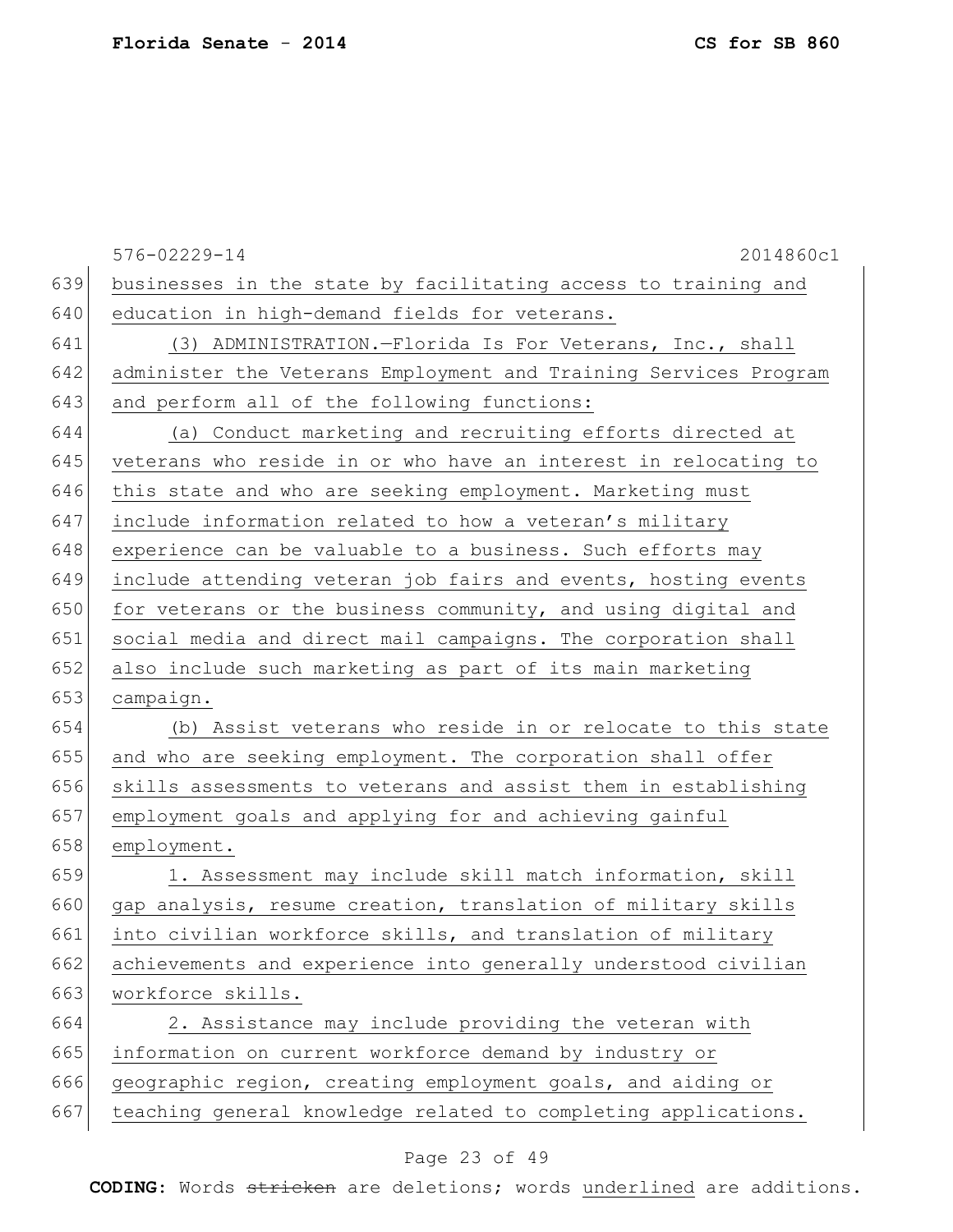|     | 576-02229-14<br>2014860c1                                        |
|-----|------------------------------------------------------------------|
| 668 | The corporation may provide information related to industry      |
| 669 | certifications approved by the Department of Education under s.  |
| 670 | 1008.44 as well as information related to earning academic       |
| 671 | college credit at public postsecondary educational institutions  |
| 672 | for college-level training and education acquired in the         |
| 673 | military under s. 1004.096.                                      |
| 674 | 3. The corporation shall encourage veterans to register          |
| 675 | with the state's job bank system and may refer veterans to local |
| 676 | one-stop career centers for further services. The corporation    |
| 677 | shall provide each veteran with information about state          |
| 678 | workforce programs and shall consolidate information about all   |
| 679 | available resources on one website that, if possible, includes a |
| 680 | hyperlink to each resource's website and contact information, if |
| 681 | available. If appropriate, a veteran shall be encouraged to      |
| 682 | participate in the Complete Florida Degree Program established   |
| 683 | under s. 1006.735.                                               |
| 684 | 4. Assessment and assistance may be in person or by              |
| 685 | electronic means, as determined by the corporation to be most    |
| 686 | efficient and best meet the needs of veterans.                   |
| 687 | (c) Assist Florida businesses in recruiting and hiring           |
| 688 | veterans. The corporation shall provide services to Florida      |
| 689 | businesses to meet their hiring needs by connecting businesses   |
| 690 | with suitable veteran applicants for employment. Suitable        |
| 691 | applicants include veterans who have appropriate job skills or   |
| 692 | may need additional training to meet the specific needs of a     |
| 693 | business. The corporation shall also provide information about   |
| 694 | the state and federal benefits of hiring veterans.               |
| 695 | (d) Create a grant program to provide funding to assist          |
| 696 | veterans in meeting the workforce-skill needs of businesses      |

# Page 24 of 49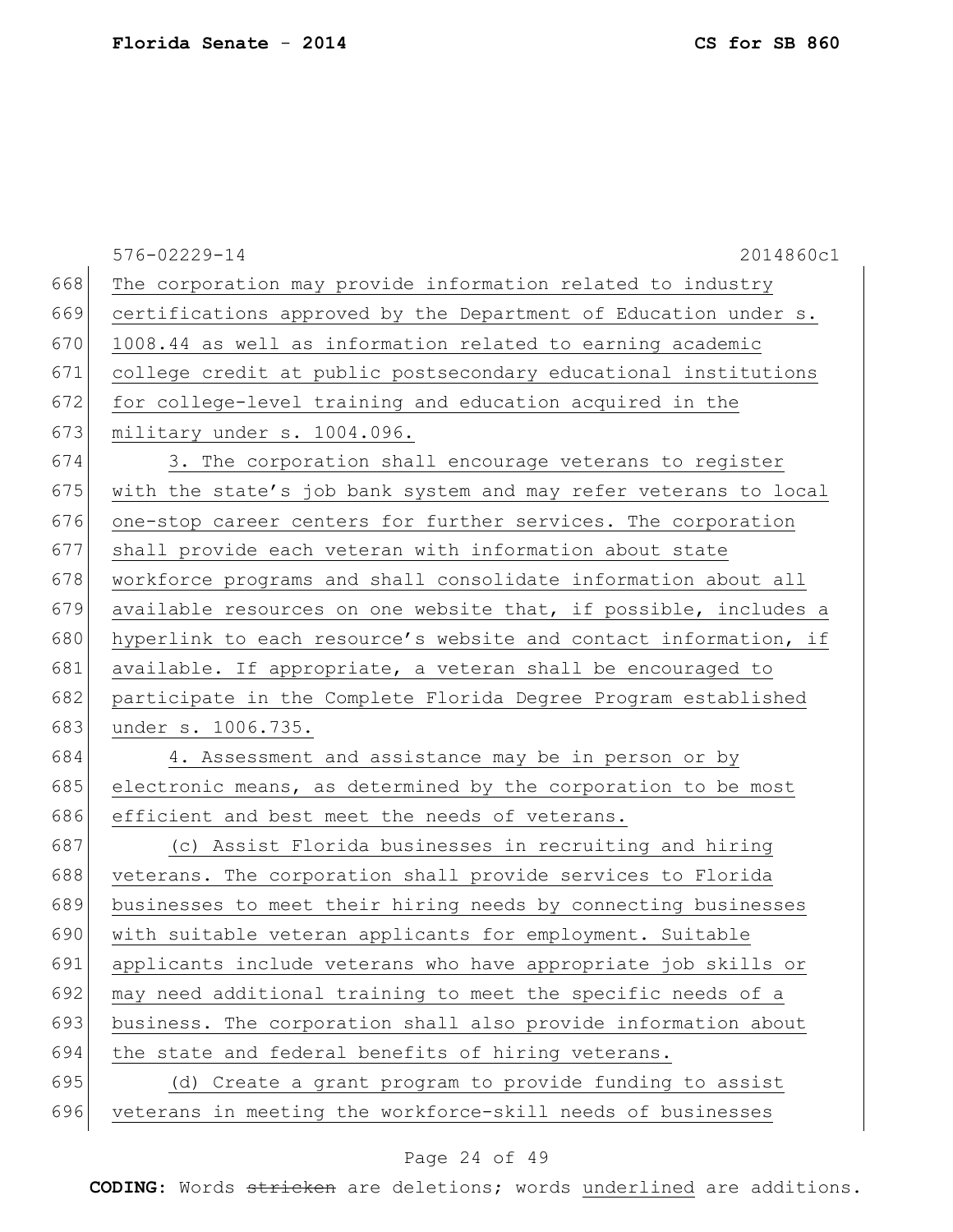576-02229-14 2014860c1 697 seeking to hire veterans, establish criteria for approval of 698 requests for funding, and maximize the use of funding for this 699 program. Grant funds may be used only in the absence of 700 available veteran-specific federally funded programs. Grants may 701 fund specialized training specific to a particular business. 702 1. Grant funds may be allocated to any training provider 703 selected by the business, including a career center, a Florida 704 College System institution, a state university, or an in-house 705 training provider of the business. If grant funds are used to 706 provide a technical certificate, a licensure, or a degree, funds 707 may be allocated only upon a review that includes, but is not 708 limited to, accreditation and licensure documentation. 709 Instruction funded through the program must terminate when 710 participants demonstrate competence at the level specified in 711 the request; however, the grant term may not exceed 48 months. 712 Preference shall be given to target industry businesses, as 713 defined in s. 288.106, and to businesses in the defense supply, 714 cloud virtualization, or commercial aviation manufacturing 715 industries. 716 2. Costs and expenditures for the grant program must be 717 documented and separated from those incurred by the training 718 provider. Costs and expenditures shall be limited to \$8,000 per 719 veteran trainee. Eligible costs and expenditures include: 720 a. Tuition and fees. 721 b. Curriculum development. 722 c. Books and classroom materials. 723 d. Rental fees for facilities at public colleges and 724 universities, including virtual training labs. 725 e. Overhead or indirect costs not to exceed 5 percent of

### Page 25 of 49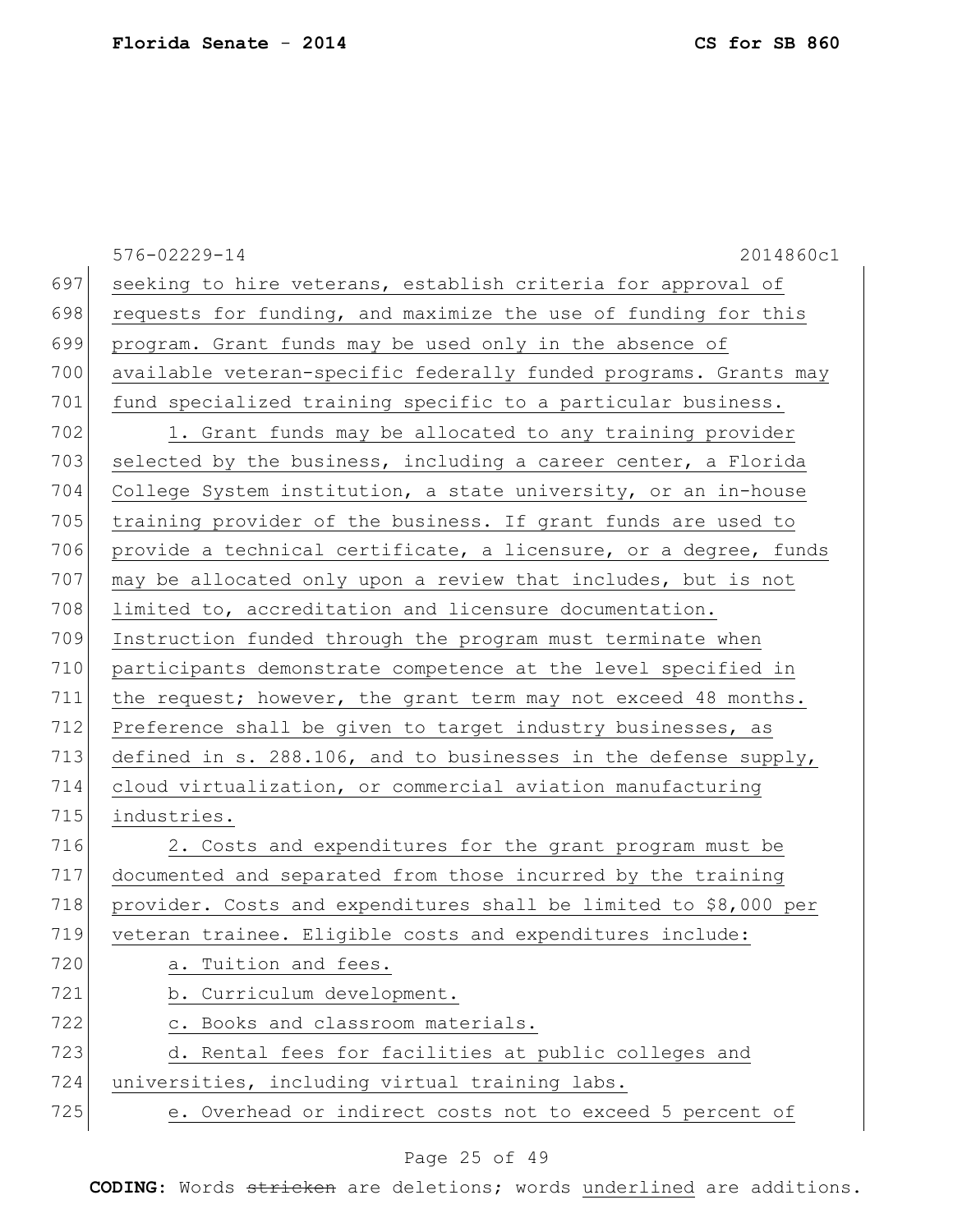|     | 2014860c1<br>$576 - 02229 - 14$                                  |
|-----|------------------------------------------------------------------|
| 726 | the grant amount.                                                |
| 727 | 3. Before funds are allocated for a request pursuant to          |
| 728 | this section, the corporation shall prepare a grant agreement    |
| 729 | between the business requesting funds, the educational           |
| 730 | institution or training provider receiving funding through the   |
| 731 | program, and the corporation. Such agreement must include, but   |
| 732 | need not be limited to:                                          |
| 733 | a. Identification of the personnel necessary to conduct the      |
| 734 | instructional program, the qualifications of such personnel, and |
| 735 | the respective responsibilities of the parties for paying costs  |
| 736 | associated with the employment of such personnel.                |
| 737 | b. Identification of the match provided by the business,         |
| 738 | including cash and in-kind contributions, equal to at least 50   |
| 739 | percent of the total grant amount.                               |
| 740 | c. Identification of the estimated duration of the               |
| 741 | instructional program.                                           |
| 742 | d. Identification of all direct, training-related costs.         |
| 743 | e. Identification of special program requirements that are       |
| 744 | not otherwise addressed in the agreement.                        |
| 745 | f. Permission to access aggregate information specific to        |
| 746 | the wages and performance of participants upon the completion of |
| 747 | instruction for evaluation purposes. The agreement must specify  |
| 748 | that any evaluation published subsequent to the instruction may  |
| 749 | not identify the employer or any individual participant.         |
| 750 | 4. A business may receive a grant under the Quick-Response       |
| 751 | Training Program created under s. 288.047 and a grant under this |
| 752 | section for the same veteran trainee. If a business receives     |
| 753 | funds under both programs, one grant agreement may be entered    |
| 754 | into with Workforce Florida, Inc., as the grant administrator.   |

# Page 26 of 49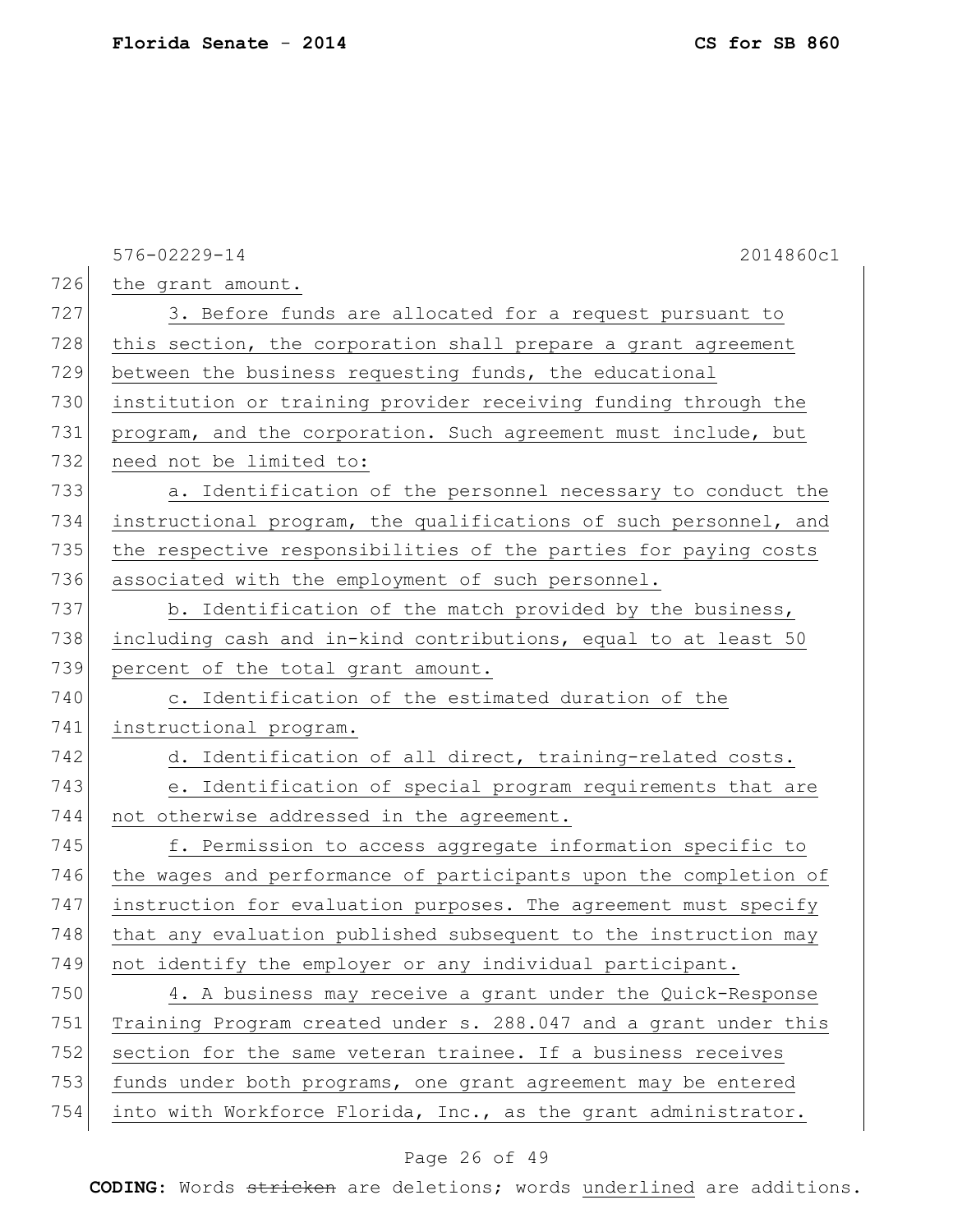576-02229-14 2014860c1 755 (e) Contract with one or more entities to administer an 756 entrepreneur initiative program for veterans in this state which 757 connects business leaders in the state with veterans seeking to 758 become entrepreneurs. 759 1. The corporation shall award each contract in accordance 760 with the competitive bidding requirements in s. 287.057 to one 761 or more public or private universities that: 762 a. Demonstrate the ability to implement the program and the 763 commitment of university resources, including financial 764 resources, to such programs. 765 b. Have a military and veteran resource center. 766 c. Have a regional small business development center in the 767 Florida Small Business Development Center Network. 768 d. As determined by the corporation, have been nationally 769 recognized for commitment to the military and veterans. 770 2. Each contract must include performance metrics, 771 including a focus on employment and business creation. Each 772 university must coordinate with any entrepreneurship center 773 located at the university. The university may also work with an 774 entity offering related programs to refer veterans or to provide 775 services. The entrepreneur initiative program may include 776 activities and assistance such as peer-to-peer learning 777 sessions, mentoring, technical assistance, business roundtables, 778 networking opportunities, support of student organizations, 779 speaker series, or other tools within a virtual environment. 780 (4) DUTIES OF ENTERPRISE FLORIDA, INC.-Enterprise Florida, 781 Inc., shall provide information about the corporation and its 782 services to prospective, new, expanding, and relocating 783 businesses seeking to conduct business in this state. Enterprise

#### Page 27 of 49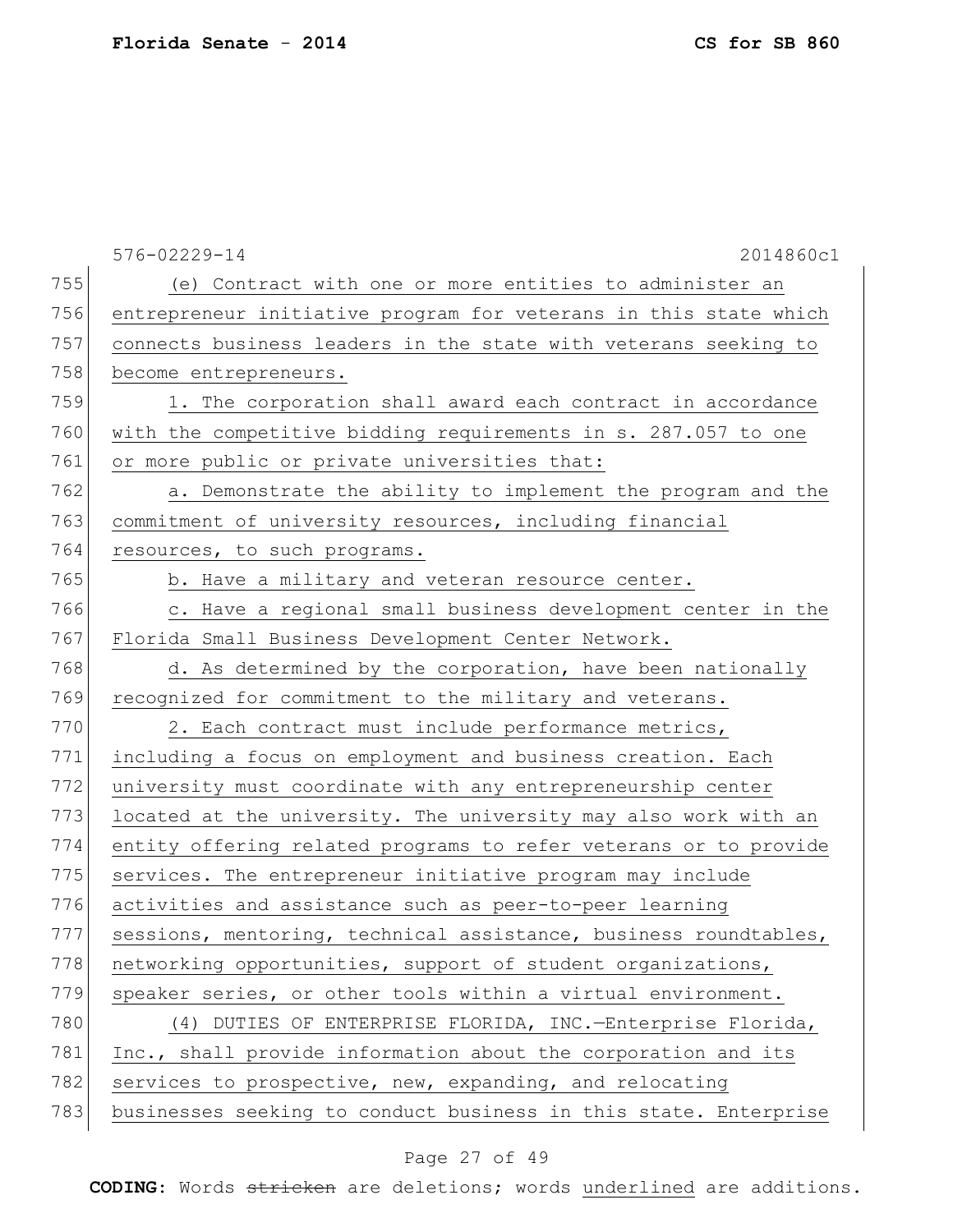|     | 576-02229-14<br>2014860c1                                        |
|-----|------------------------------------------------------------------|
| 784 | Florida, Inc., shall, to the greatest extent possible,           |
| 785 | collaborate with the corporation to meet the employment needs,   |
| 786 | including meeting the job creation requirements, of any business |
| 787 | receiving assistance or services from Enterprise Florida, Inc.   |
| 788 | Section 14. Section 295.23, Florida Statutes, is created to      |
| 789 | read:                                                            |
| 790 | 295.23 Veterans research and marketing campaign.-                |
| 791 | The Florida Tourism Industry Marketing Corporation<br>(1)        |
| 792 | shall:                                                           |
| 793 | (a) Provide input to Florida Is For Veterans, Inc., on           |
| 794 | research to identify the target market and the educational and   |
| 795 | employment needs of those in the target market.                  |
| 796 | (b) Develop and conduct a marketing campaign to encourage        |
| 797 | retired and recently separated military personnel to remain in   |
| 798 | the state or to make the state their permanent residence.        |
| 799 | (c) Develop a process for the dissemination of information       |
| 800 | to the target market and targeting that information to the       |
| 801 | interests and needs of veterans of all ages to facilitate        |
| 802 | veterans' knowledge of and access to benefits.                   |
| 803 | (2) The Florida Tourism Industry Marketing Corporation           |
| 804 | shall seek advice from Florida Is For Veterans, Inc., on the     |
| 805 | scope, process, and focus of the marketing campaign. Input must  |
| 806 | be received before invitations to bid, requests for proposals,   |
| 807 | or invitations to negotiate for contracted services are          |
| 808 | advertised. Florida Is For Veterans, Inc., shall be kept         |
| 809 | informed at each stage of the marketing campaign and may provide |
| 810 | recommendations to the Florida Tourism Industry Marketing        |
| 811 | Corporation to ensure that the effort effectively reaches        |
| 812 | veterans.                                                        |
|     |                                                                  |

# Page 28 of 49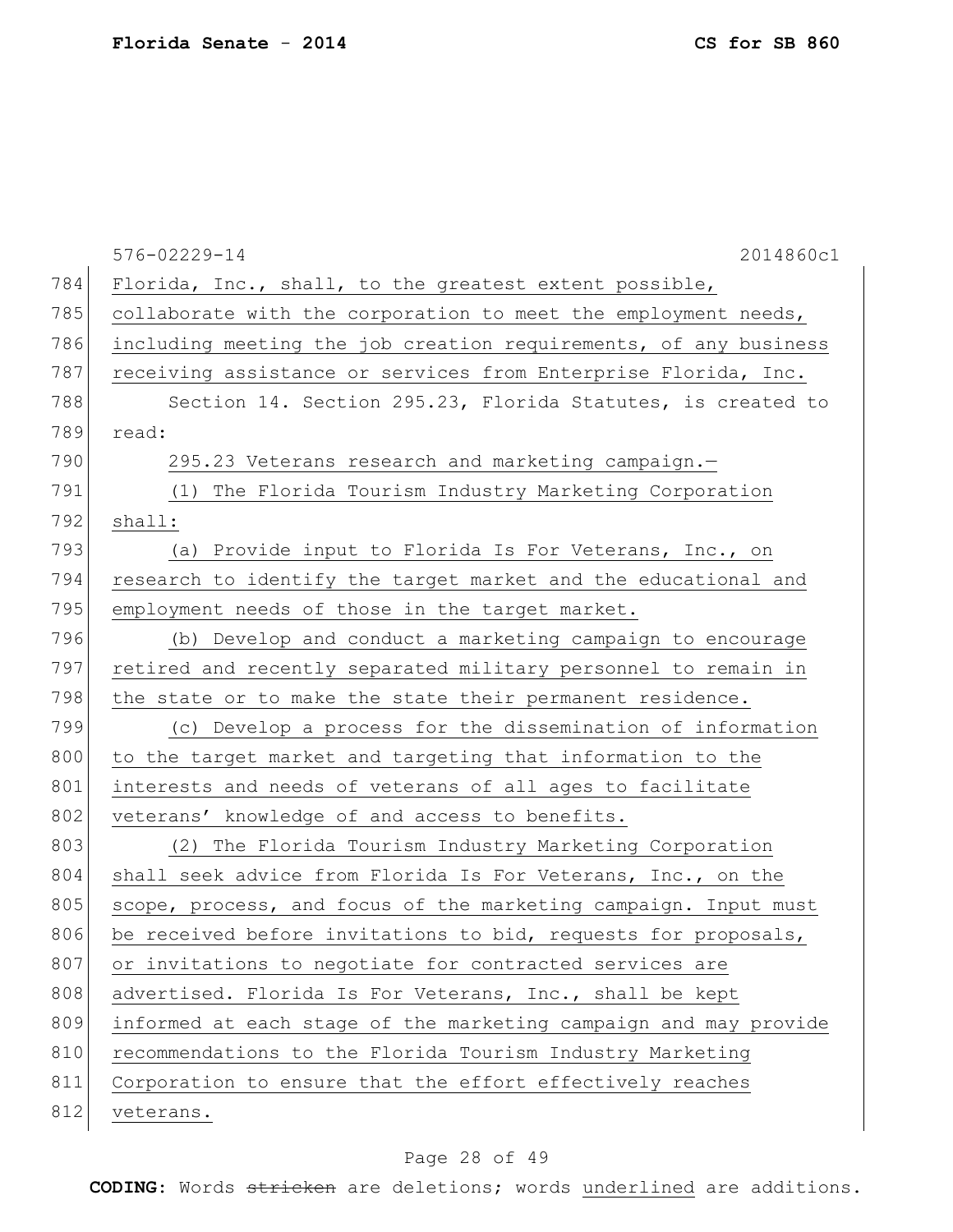|     | 576-02229-14<br>2014860c1                                         |
|-----|-------------------------------------------------------------------|
| 813 | (3) For the purposes of this section, the Florida Tourism         |
| 814 | Industry Marketing Corporation shall expend \$1 million annually  |
| 815 | on marketing the state to veterans as a permanent home and on     |
| 816 | information dissemination to improve veterans' knowledge of and   |
| 817 | access to benefits through a combination of existing funds        |
| 818 | appropriated to the Florida Tourism Industry Marketing            |
| 819 | Corporation by the Legislature and private funds.                 |
| 820 | Section 15. For fiscal year 2014-2015, the Florida Tourism        |
| 821 | Industry Marketing Corporation shall provide Florida Is For       |
| 822 | Veterans, Inc., \$300,000 to conduct market research pursuant to  |
| 823 | s. 295.21(3)(a), Florida Statutes.                                |
| 824 | Section 16. For the 2014-2015 fiscal year, the sum of             |
| 825 | \$56,768 in recurring funds and \$4,258 in nonrecurring funds are |
| 826 | appropriated from the General Revenue Fund to the Department of   |
| 827 | Veterans' Affairs, and one full-time equivalent position with     |
| 828 | associated salary rate of 36,350, is authorized to assist         |
| 829 | Florida Is For Veterans, Inc., in performing state financial      |
| 830 | activities. The funds appropriated in this section shall be       |
| 831 | released pursuant to s. 216.192, Florida Statutes.                |
| 832 | Section 17. For the 2014-2015 fiscal year, the sum of             |
| 833 | \$344,106 in recurring funds and \$14,391 in nonrecurring funds   |
| 834 | from the General Revenue Fund is appropriated to the Department   |
| 835 | of Veterans' Affairs for the purpose of funding the costs for     |
| 836 | startup, staffing, and general operations of the Florida Is For   |
| 837 | Veterans, Inc. The funds appropriated in this section shall be    |
| 838 | released pursuant to s. 216.192, Florida Statutes.                |
| 839 | Section 18. By August 15, 2014, Florida Is For Veterans,          |
| 840 | Inc., shall submit a plan to the Legislative Budget Commission,   |
| 841 | through the Department of Veterans' Affairs, pursuant to s.       |

# Page 29 of 49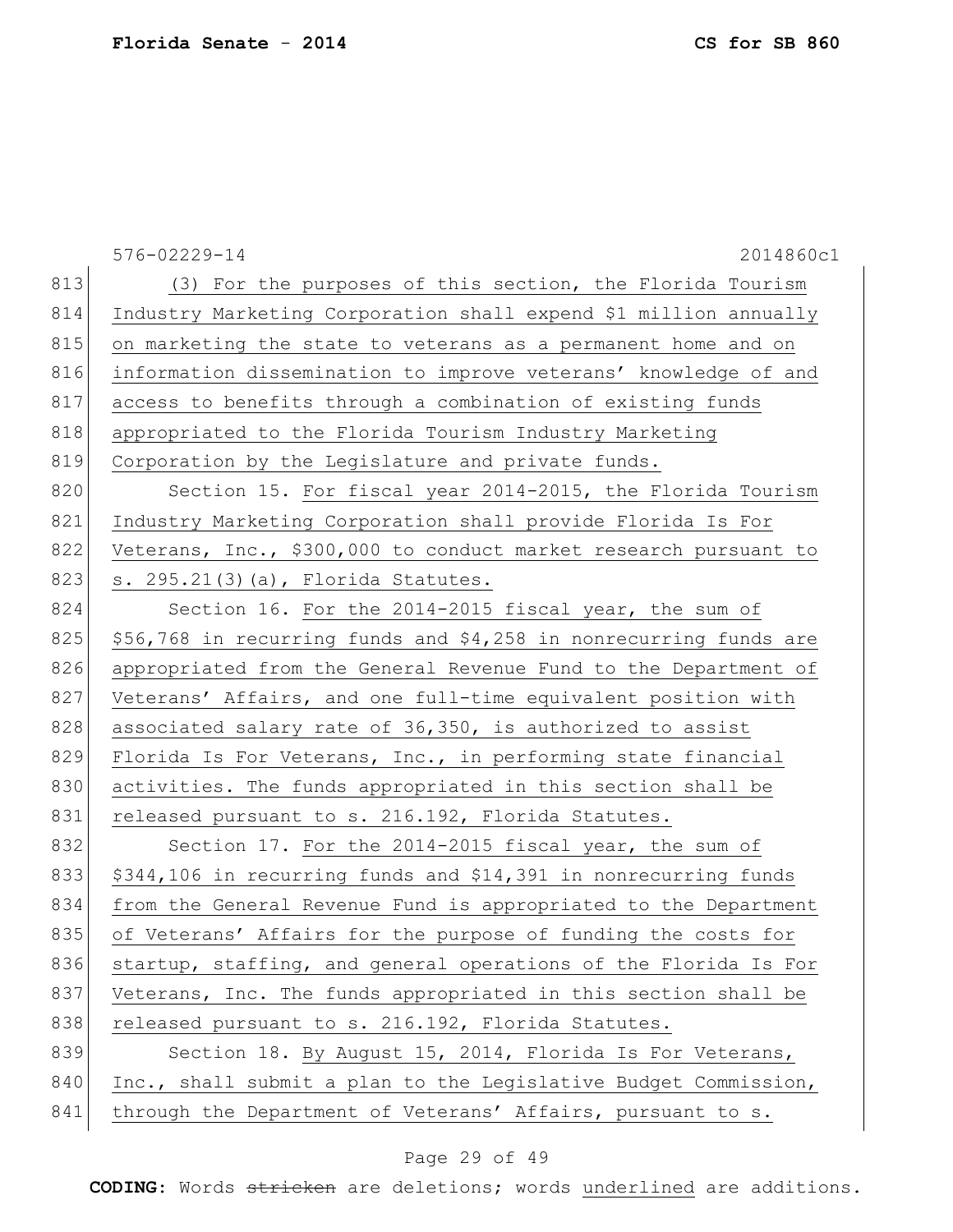|     | 2014860c1<br>$576 - 02229 - 14$                                  |
|-----|------------------------------------------------------------------|
| 842 | 216.177, Florida Statutes. The plan shall:                       |
| 843 | (1) Provide a strategy and framework for the general             |
| 844 | operations of Florida Is For Veterans, Inc., including the       |
| 845 | fulfillment of its purpose, duties, and goals as provided in ss. |
| 846 | 295.21 and 295.22, Florida Statutes;                             |
| 847 | (2) Include specific performance measures by which Florida       |
| 848 | Is For Veterans, Inc., and its functions shall be evaluated; and |
| 849 | (3) Include details of the existing expenditures and             |
| 850 | obligations of Florida Is For Veterans, Inc., as well as a       |
| 851 | budget and timelines for expected expenditures related both to   |
| 852 | general operations and to products, services, and grants to be   |
| 853 | provided under programs administered by Florida Is For Veterans, |
| 854 | Inc.                                                             |
| 855 |                                                                  |
| 856 | Copies of the plan shall also be submitted to the President of   |
| 857 | the Senate and the Speaker of the House of Representatives. The  |
| 858 | Legislative Budget Commission must approve the plan, including   |
| 859 | the performance measures, before Florida Is For Veterans, Inc.,  |
| 860 | may expend funds for the duties required under s. 295.22,        |
| 861 | Florida Statutes.                                                |
| 862 | Section 19. By August 15, 2014, the Florida Tourism              |
| 863 | Industry Marketing Corporation and Florida Is For Veterans,      |
| 864 | Inc., shall jointly develop and submit to the Legislative Budget |
| 865 | Commission, through the Department of Economic Opportunity,      |
| 866 | pursuant to s. 216.177, Florida Statutes, specific performance   |
| 867 | measures by which the research and marketing campaign            |
| 868 | established under s. 295.23, Florida Statutes, shall be          |
| 869 | evaluated. Copies of the performance measures shall also be      |
| 870 | submitted to the President of the Senate and the Speaker of the  |

# Page 30 of 49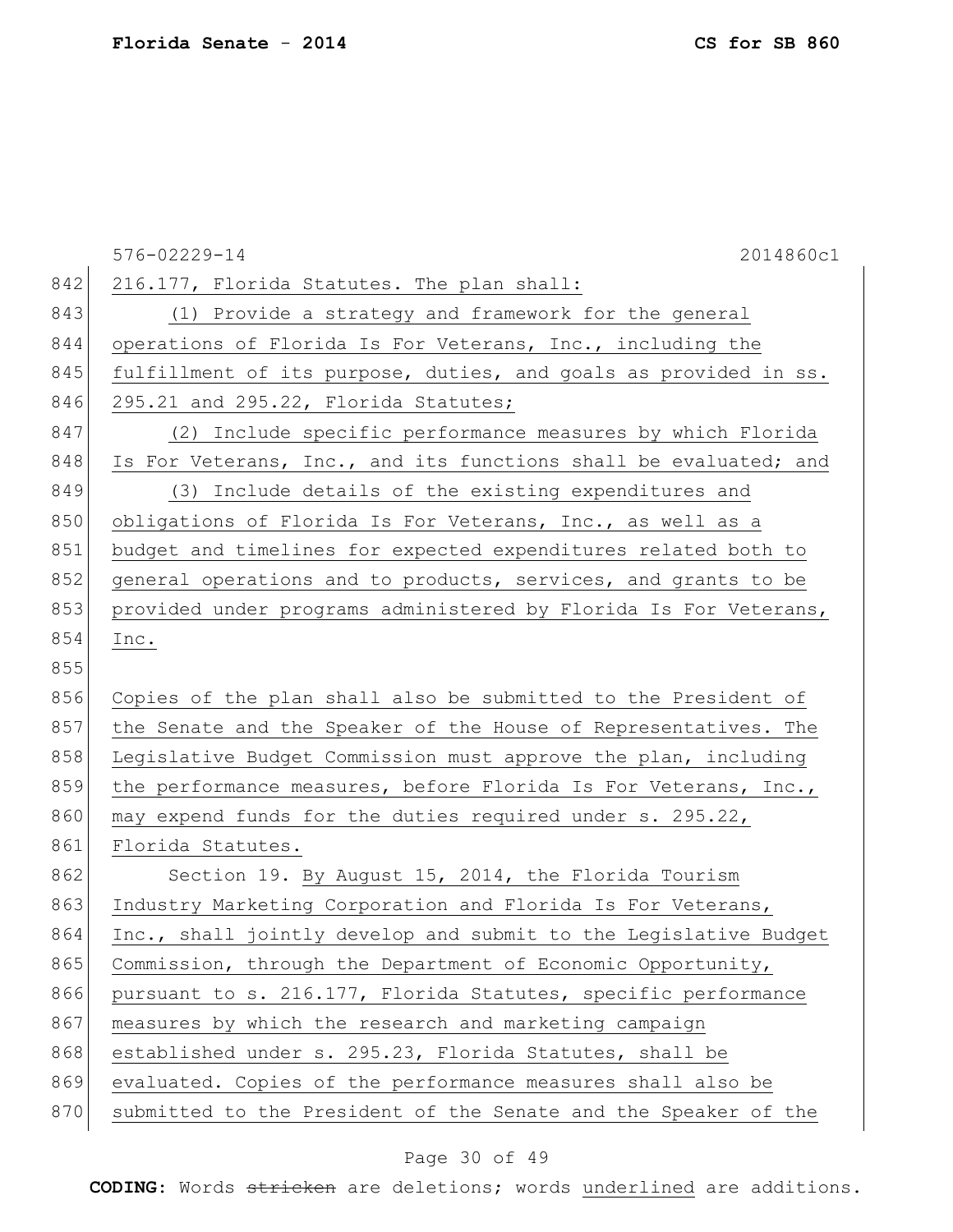|     | 576-02229-14<br>2014860c1                                        |
|-----|------------------------------------------------------------------|
| 871 | House of Representatives. The Legislative Budget Commission must |
| 872 | approve the performance measures before the Florida Tourism      |
| 873 | Industry Marketing Corporation or Florida Is For Veterans, Inc., |
| 874 | may expend funds for the duties required under s. 295.23,        |
| 875 | Florida Statutes.                                                |
| 876 | Section 20. By February 2, 2016, Florida Is For Veterans,        |
| 877 | Inc., shall submit a report to the Governor, the President of    |
| 878 | the Senate, and the Speaker of the House of Representatives      |
| 879 | identifying existing gaps in veteran resources and recommending  |
| 880 | best practices that may be used to assist veterans and           |
| 881 | improvements to current or new resources and programs.           |
| 882 | Section 21. By February 1, 2018, the Office of Program           |
| 883 | Policy Analysis and Government Accountability shall conduct a    |
| 884 | performance audit of Florida Is For Veterans, Inc. The audit     |
| 885 | shall assess the implementation and outcomes of activities under |
| 886 | ss. 295.21 and 295.22, Florida Statutes, and evaluate the        |
| 887 | corporation's accomplishments and progress toward making Florida |
| 888 | a veteran-friendly state. The audit must provide recommendations |
| 889 | for any necessary improvements. The report of the audit's        |
| 890 | findings shall be submitted to the President of the Senate and   |
| 891 | the Speaker of the House of Representatives.                     |
| 892 | Section 22. Paragraph (b) of subsection (2) of section           |
| 893 | 296.06, Florida Statutes, is amended to read:                    |
| 894 | 296.06 State policy; eligibility requirements.-                  |
| 895 | (2) To be eligible for residency in the home, a veteran          |
| 896 | must:                                                            |
| 897 | (b) Have been a resident of the state for 1 year                 |
| 898 | immediately preceding application and Be a resident of the state |
| 899 | at the time of application.                                      |
|     |                                                                  |

## Page 31 of 49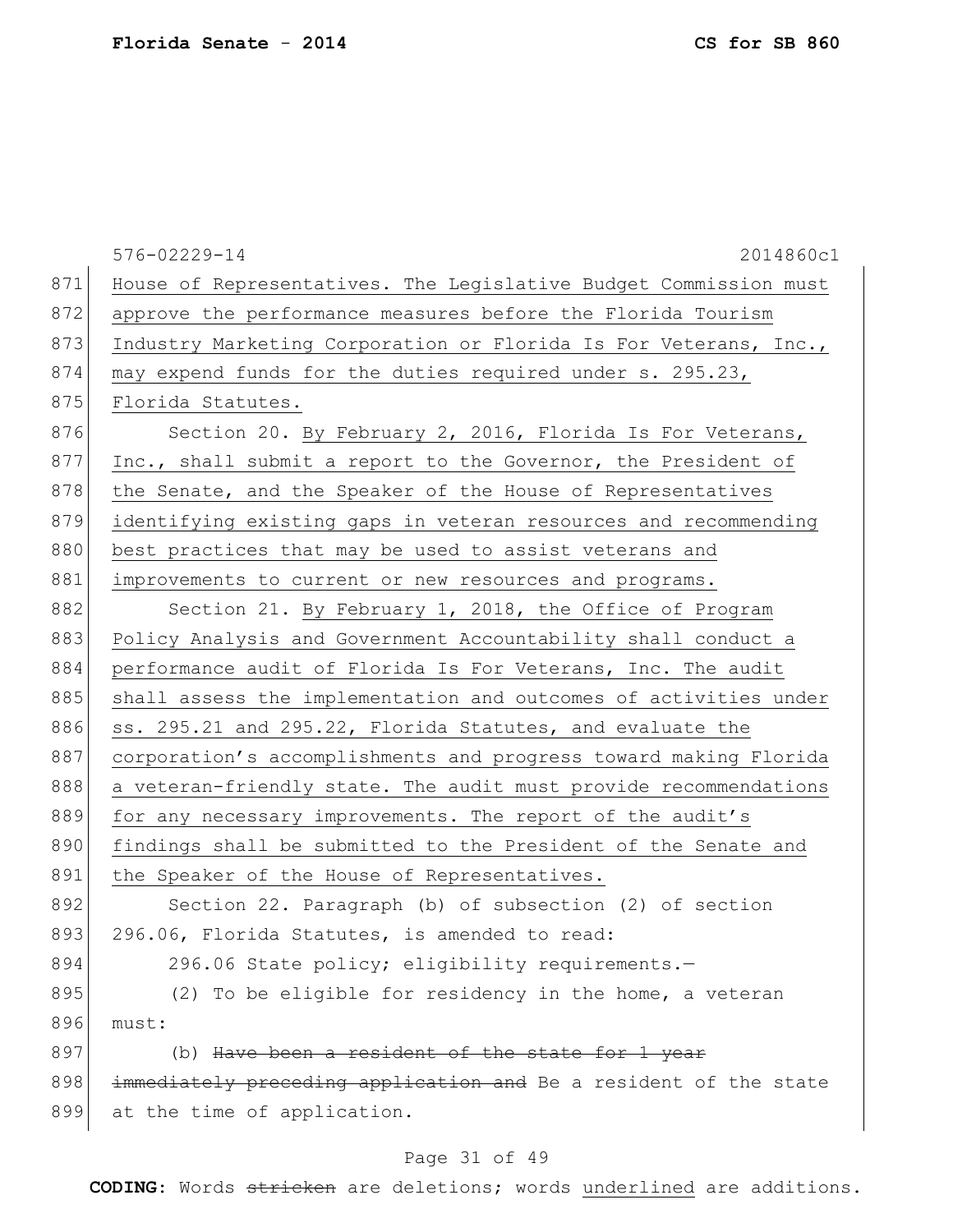910 to read:

576-02229-14 2014860c1 900 Section 23. Paragraph (b) of subsection (1) of section 901 296.36, Florida Statutes, is amended to read: 902 296.36 Eligibility and priority of admittance.-903 (1) To be eligible for admittance to the home, the person 904 must be a veteran as provided in s. 1.01(14) or have eligible 905 peacetime service as defined in s. 296.02 and must: 906 (b) Be Have been a resident of the state  $for 1 year$ 907 immediately preceding, and at the time of application for, 908 admission to the home. 909 Section 24. Section 322.031, Florida Statutes, is amended 911 322.031 Nonresident; when license required.-912  $(1)$  In each every case in which a nonresident, except a

913 nonresident migrant or seasonal farm worker as defined in s. 914 316.003(61), accepts employment or engages in a  $\frac{any}{any}$  trade, 915 profession, or occupation in this state or enters his or her 916 children to be educated in the public schools of this state, 917 such nonresident shall, within 30 days after beginning  $the$ 918 commencement of such employment or education, be required to 919 obtain a Florida driver driver's license if such nonresident 920 operates a motor vehicle on the highways of this state. The 921 spouse or dependent child of such nonresident shall also be 922 required to obtain a Florida driver driver's license within that 923 30-day period before prior to operating a motor vehicle on the 924 highways of this state.

925 (2) A member of the United States Armed Forces on active 926 duty in this state, his or her spouse, or a dependent residing 927 with him or her, is  $shall$  not be required to obtain or display a 928 Florida driver driver's license if he or she is in possession of

### Page 32 of 49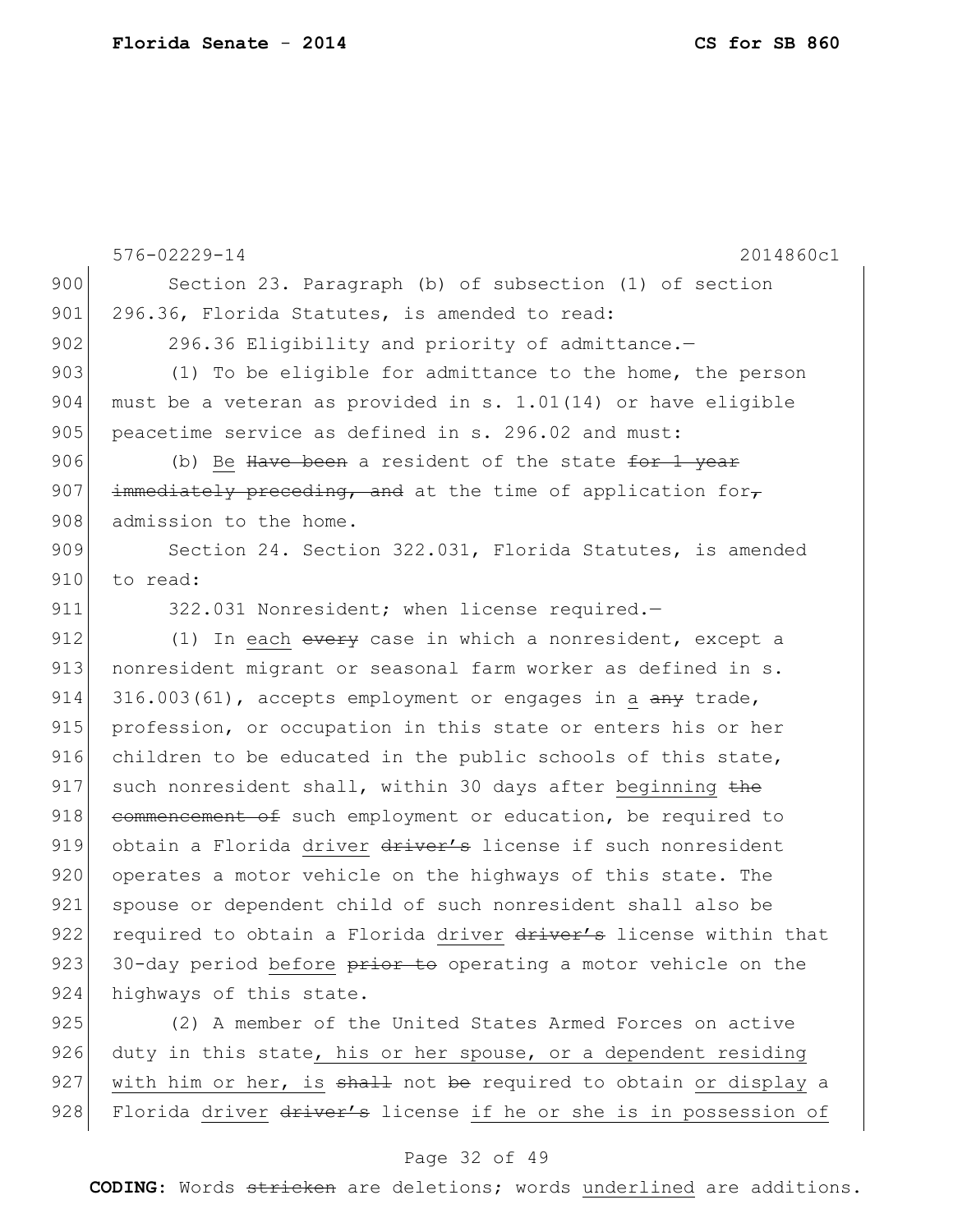576-02229-14 2014860c1 929 a valid military identification card and either a valid driver 930 license or learner's permit issued by another state, or a valid 931 military driving permit. Such a person is not required to obtain 932 or display a Florida driver license under this section solely 933 because he or she enters his or her children to be educated in 934 the public schools of this state or because he or she accepts 935 employment or engages in a trade, profession, or occupation in 936 this state  $\pm f$  he or she has a valid military driving permit or a 937 valid driver's license issued by another state.

938 (3) A nonresident who is domiciled in another state and who 939 commutes into this state in order to work is shall not be 940 required to obtain a Florida driver driver's license under this 941 section solely because he or she has accepted employment or 942 engages in a any trade, profession, or occupation in this state 943 if he or she has a valid driver  $\frac{d}{dx}$  driver's license issued by 944 another state. Further, a  $\frac{a}{b}$  person who is enrolled as a 945 student in a college or university and who is a nonresident but 946 is in this state for a period of up to 6 months engaged in a 947 work-study program for which academic credits are earned from a 948 college whose credits or degrees are accepted for credit by at 949 least three accredited institutions of higher learning, as 950 defined in s. 1005.02, is  $shath$  not be required to obtain a 951 Florida driver  $\frac{d}{dx}$  driver  $\frac{d}{dx}$  and the duration of the work-952 study program if such person has a valid driver driver's license 953 issued by another state. A  $A_{\text{H}}$  nonresident who is enrolled as a 954 full-time student in any such institution of higher learning is 955 also exempt from the requirement of obtaining a Florida driver 956 driver's license for the duration of such enrollment.

957 (4) A nonresident who is at least 21 years of age and who

## Page 33 of 49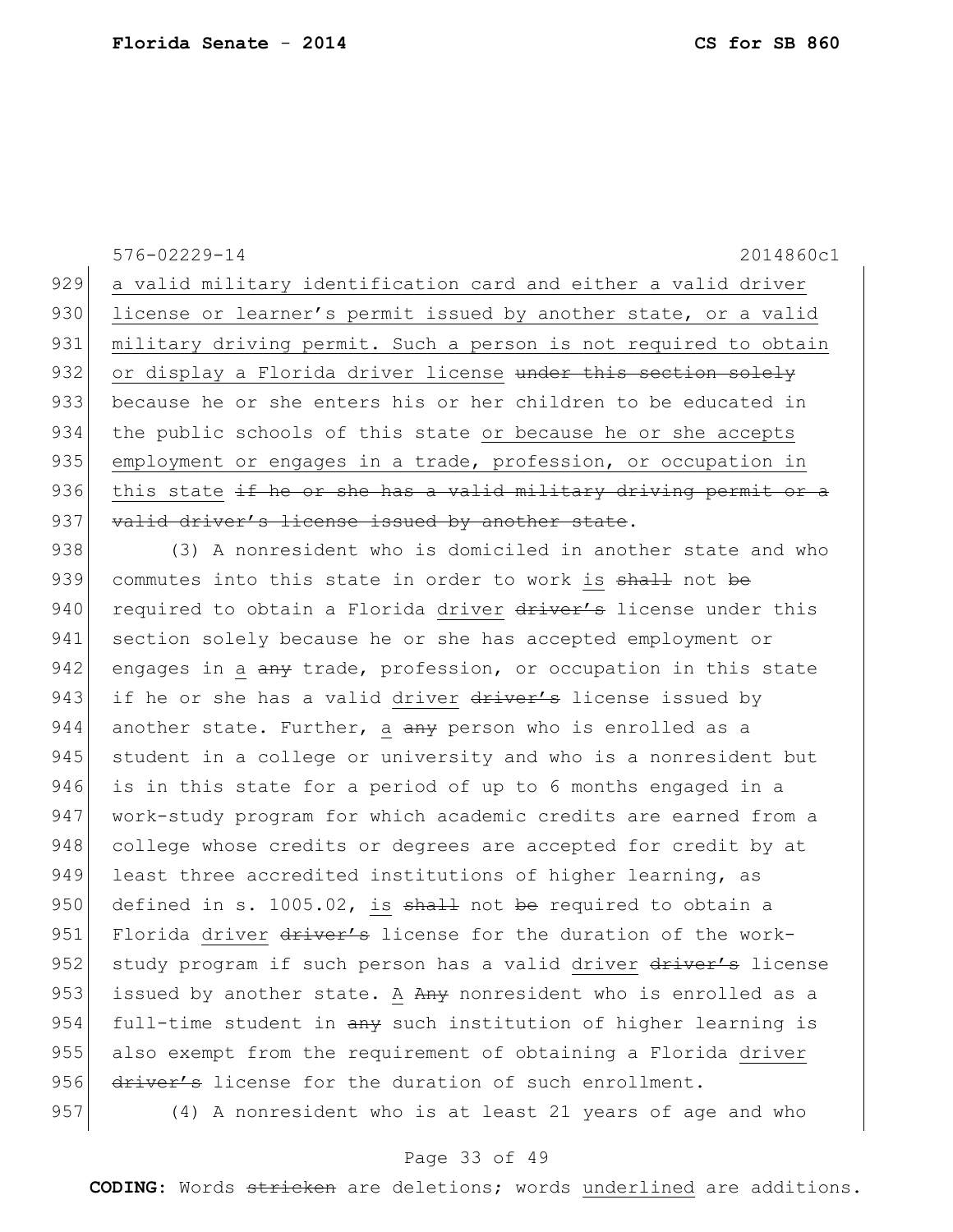|     | 576-02229-14<br>2014860c1                                                  |
|-----|----------------------------------------------------------------------------|
| 958 | has in his or her immediate possession a valid commercial driver           |
| 959 | driver's license issued in substantial compliance with the                 |
| 960 | Commercial Motor Vehicle Safety Act of 1986 may operate a motor            |
| 961 | vehicle of the type permitted by his or her license to be                  |
| 962 | operated in this state.                                                    |
| 963 | Section 25. Subsection (5) of section 322.121, Florida                     |
| 964 | Statutes, is amended to read:                                              |
| 965 | 322.121 Periodic reexamination of all drivers.-                            |
| 966 | (5) A member Members of the United States Armed Forces, his                |
| 967 | or her spouse, or a dependent their dependents residing with him           |
| 968 | or her them, shall be granted an automatic extension for the               |
| 969 | expiration of his or her their Class E license <del>licenses</del> without |
| 970 | reexamination while the member of the United States Armed Forces           |
| 971 | is serving on active duty outside this state. This extension is            |
| 972 | valid for 90 days after the member of the United States Armed              |
| 973 | Forces is either discharged or returns to this state to live.              |
| 974 | Section 26. Subsection (12) of section 455.213, Florida                    |
| 975 | Statutes, is amended to read:                                              |
| 976 | 455.213 General licensing provisions.-                                     |
| 977 | (12) The department shall waive the initial licensing fee,                 |
| 978 | the initial application fee, and the initial unlicensed activity           |
| 979 | fee for a military veteran or his or her spouse at the time of             |
| 980 | discharge, if he or she who applies to the department for a                |
| 981 | license, in a format prescribed by the department, within 60 24            |
| 982 | months after the veteran is discharged discharge from any branch           |
| 983 | of the United States Armed Forces. To qualify for this waiver,             |
| 984 | the veteran must have been honorably discharged.                           |
| 985 | Section 27. Subsection (13) of section 456.013, Florida                    |
| 986 | Statutes, is amended to read:                                              |
|     |                                                                            |

# Page 34 of 49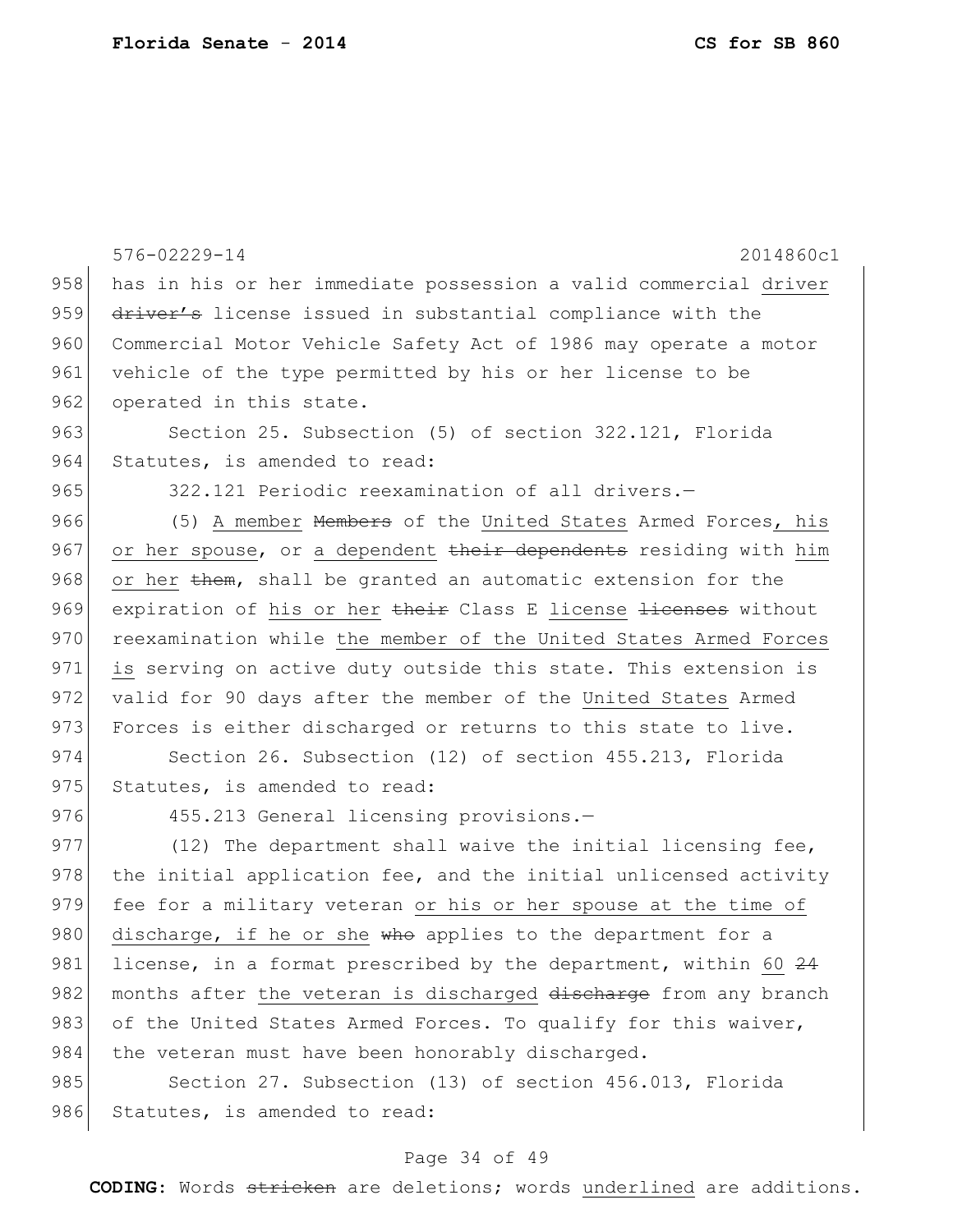576-02229-14 2014860c1 987 456.013 Department; general licensing provisions.-988  $(13)$  The department shall waive the initial licensing fee, 989 the initial application fee, and the initial unlicensed activity 990 fee for a military veteran or his or her spouse at the time of 991 discharge, if he or she who applies to the department for an 992 initial license within 60  $24$  months after the veteran is being 993 honorably discharged from any branch of the United States Armed 994 Forces. The applicant must apply for the fee waiver using a form 995 prescribed by the department and must submit supporting 996 documentation as required by the department. 997 Section 28. Present subsection (3) of section 456.024, 998 Florida Statutes, is renumbered as subsection  $(4)$ , and a new 999 subsection (3) is added to that section, to read: 1000 456.024 Members of Armed Forces in good standing with 1001 administrative boards or the department; spouses; licensure. 1002 (3) A person who serves or has served as a health care 1003 practitioner in the United States Armed Forces, United States 1004 Reserve Forces, or the National Guard or a person who serves or 1005 has served on active duty with the United States Armed Forces as 1006 a health care practitioner in the United States Public Health 1007 Service is eligible for licensure in this state. The department 1008 shall develop an application form and each board, or the 1009 department if there is no board, shall waive the application 1010 fee, licensure fee, and unlicensed activity fee for such 1011 applicants. For purposes of this subsection, "health care 1012 practitioner" means a health care practitioner as defined in s. 1013 456.001 and a person licensed under part III of chapter 401 or 1014 part IV of chapter 468. 1015 (a) The board, or department if there is no board, shall

#### Page 35 of 49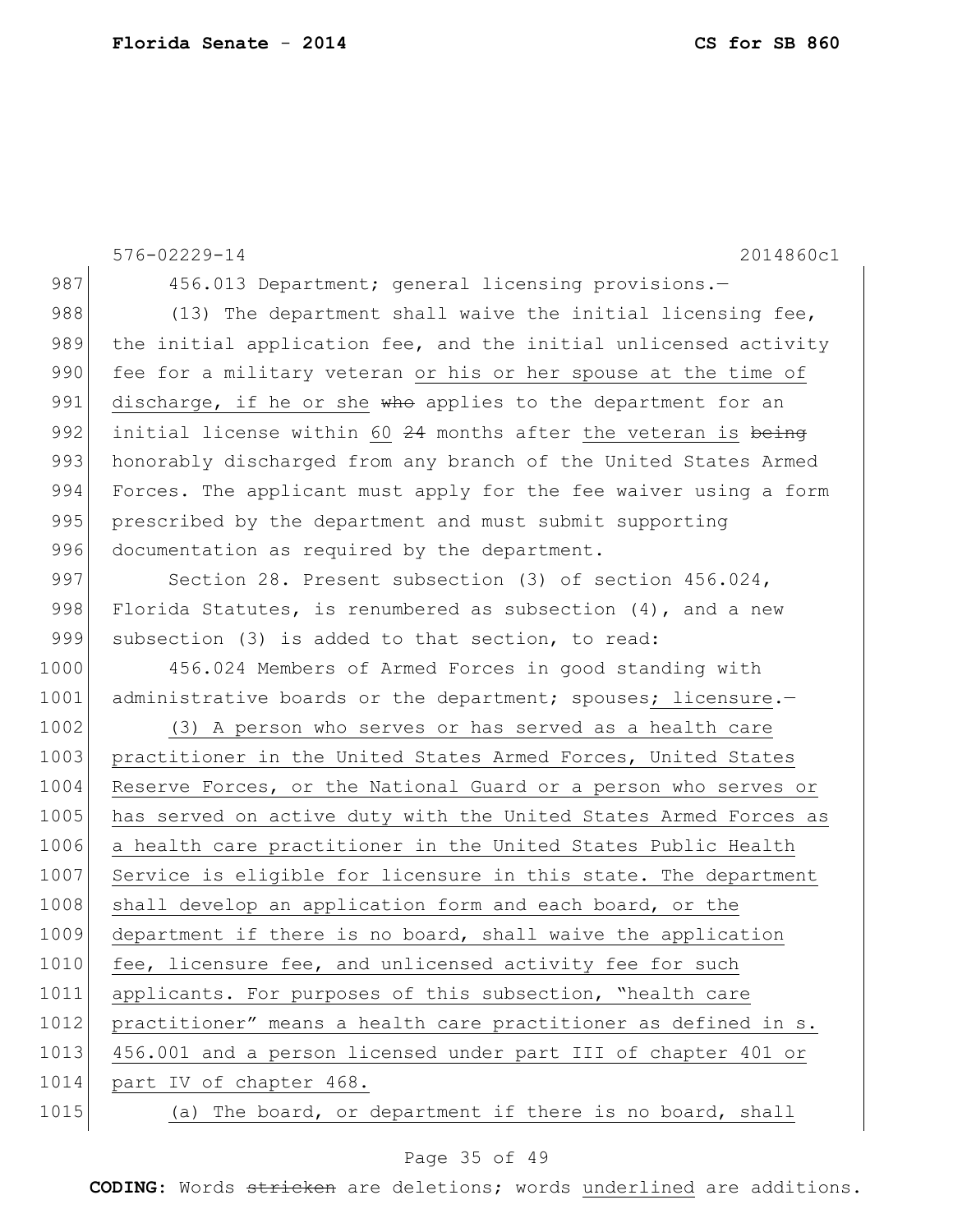|      | $576 - 02229 - 14$<br>2014860c1                                  |
|------|------------------------------------------------------------------|
| 1016 | issue a license to practice in this state to a person who:       |
| 1017 | 1. Submits a complete application.                               |
| 1018 | 2. Receives an honorable discharge within 6 months before,       |
| 1019 | or will receive an honorable discharge within 6 months after,    |
| 1020 | the date of submission of the application.                       |
| 1021 | 3. Holds an active, unencumbered license issued by another       |
| 1022 | state, the District of Columbia, or a possession or territory of |
| 1023 | the United States and who has not had disciplinary action taken  |
| 1024 | against him or her in the 5 years preceding the date of          |
| 1025 | submission of the application.                                   |
| 1026 | 4. Attests that he or she is not, at the time of                 |
| 1027 | submission, the subject of a disciplinary proceeding in a        |
| 1028 | jurisdiction in which he or she holds a license or by the United |
| 1029 | States Department of Defense for reasons related to the practice |
| 1030 | of the profession for which he or she is applying.               |
| 1031 | 5. Actively practiced the profession for which he or she is      |
| 1032 | applying for the 3 years preceding the date of submission of the |
| 1033 | application.                                                     |
| 1034 | 6. Submits a set of fingerprints for a background screening      |
| 1035 | pursuant to s. 456.0135, if required for the profession for      |
| 1036 | which he or she is applying.                                     |
| 1037 |                                                                  |
| 1038 | The department shall verify information submitted by the         |
| 1039 | applicant under this subsection using the National Practitioner  |
| 1040 | Data Bank.                                                       |
| 1041 | (b) Each applicant who meets the requirements of this            |
| 1042 | subsection shall be licensed with all rights and                 |
| 1043 | responsibilities as defined by law. The applicable board, or     |
| 1044 | department if there is no board, may deny an application if the  |

# Page 36 of 49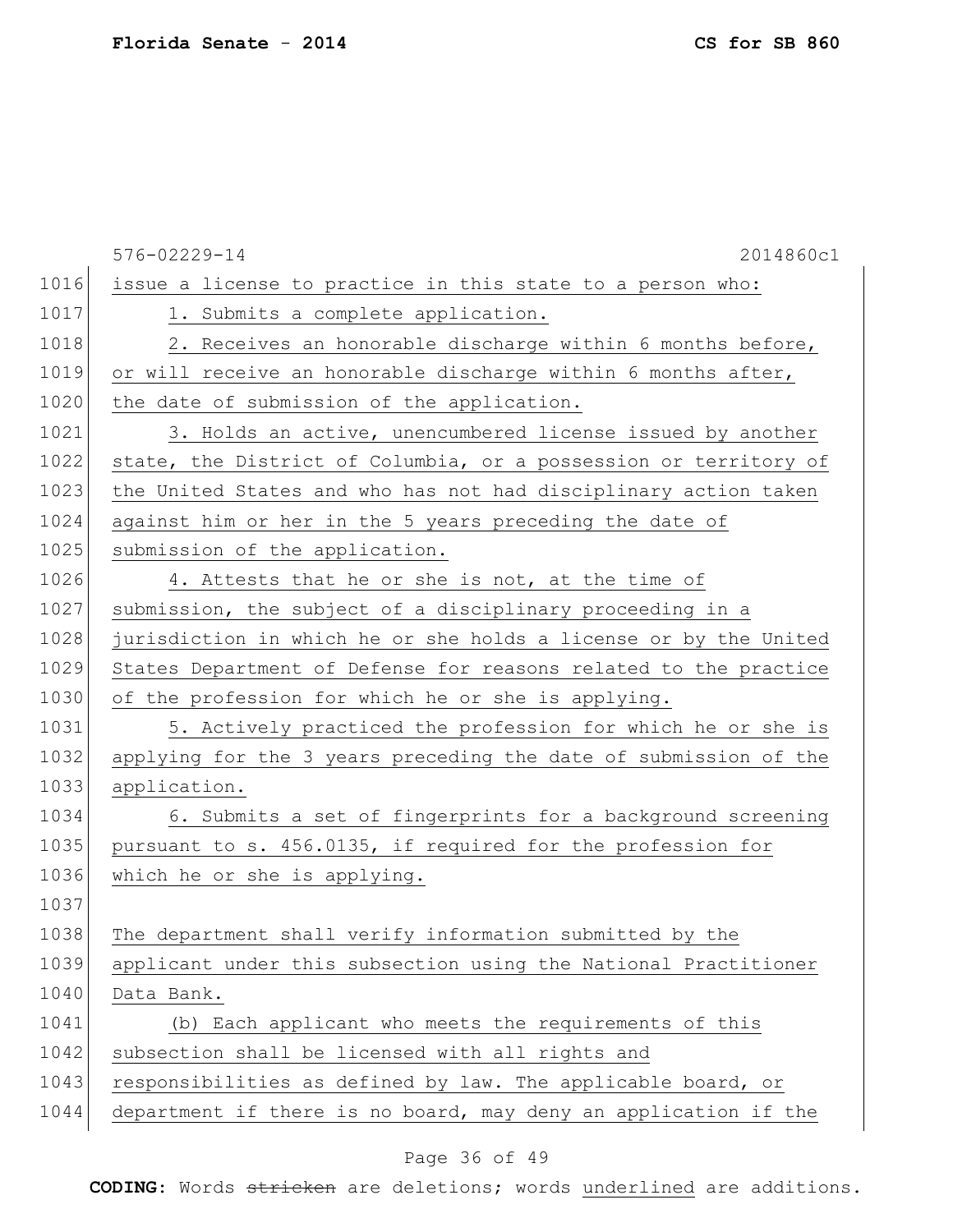|      | 576-02229-14<br>2014860c1                                           |
|------|---------------------------------------------------------------------|
| 1045 | applicant has been convicted of or pled guilty or nolo              |
| 1046 | contendere to, regardless of adjudication, any felony or            |
| 1047 | misdemeanor related to the practice of a health care profession     |
| 1048 | regulated by this state.                                            |
| 1049 | (c) An applicant for initial licensure under this                   |
| 1050 | subsection must submit the information required by ss.              |
| 1051 | 456.039(1) and 456.0391(1) no later than 1 year after the           |
| 1052 | license is issued.                                                  |
| 1053 | Section 29. Subsections (3) through (5) of section 458.315,         |
| 1054 | Florida Statutes, are renumbered as subsections (2) through $(4)$ , |
| 1055 | respectively, and subsections (1) and (2) of that section are       |
| 1056 | amended, to read:                                                   |
| 1057 | 458.315 Temporary certificate for practice in areas of              |
| 1058 | critical need.-                                                     |
| 1059 | (1) A certificate issued pursuant to this section may be            |
| 1060 | eited as the "Rear Admiral LeRoy Collins, Jr., Temporary            |
| 1061 | Certificate for Practice in Areas of Critical Need."                |
| 1062 | $(1)$ $(2)$ A $\rightarrow$ Physician who:                          |
| 1063 | (a) is licensed to practice in any jurisdiction of in the           |
| 1064 | United States and whose license is currently valid+ or              |
| 1065 | (b) Has served as a physician in the United States Armed            |
| 1066 | Forces for at least 10 years and received an honorable discharge    |
| 1067 | from the military;                                                  |
| 1068 |                                                                     |
| 1069 | and who pays an application fee of \$300 may be issued a            |
| 1070 | temporary certificate for practice in areas of critical need.       |
| 1071 | Section 30. Section 458.3151, Florida Statutes, is created          |
| 1072 | to read:                                                            |
| 1073 | 458.3151 Temporary certificate for active duty military and         |

# Page 37 of 49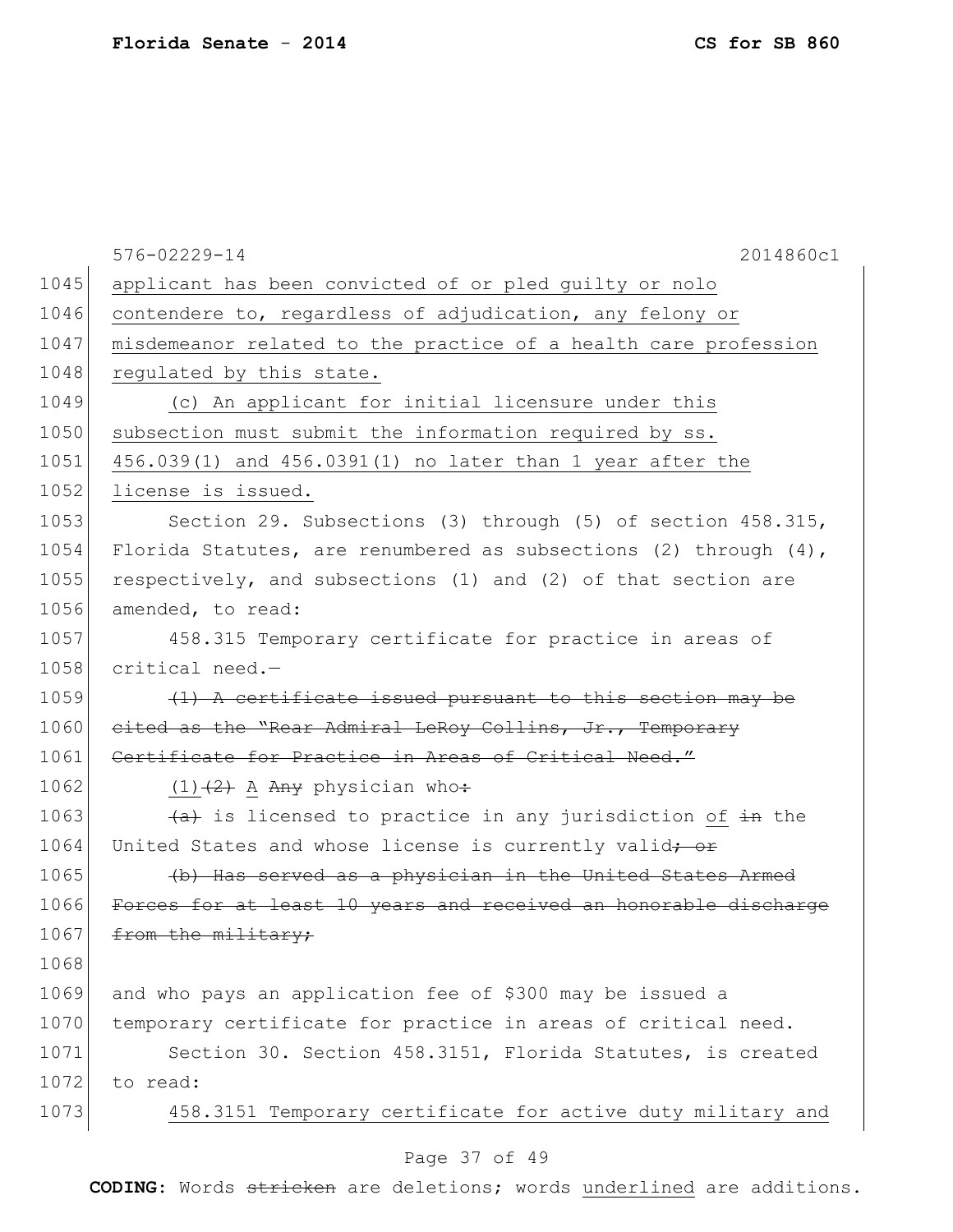|      | 576-02229-14<br>2014860c1                                       |
|------|-----------------------------------------------------------------|
| 1074 | veterans practicing in areas of critical need.-                 |
| 1075 | (1) A certificate issued pursuant to this section may be        |
| 1076 | cited as the "Rear Admiral LeRoy Collins, Jr., Temporary        |
| 1077 | Certificate for Practice in Areas of Critical Need."            |
| 1078 | The board may issue a temporary certificate to a<br>(2)         |
| 1079 | physician who complies with subsection (3) and who will:        |
| 1080 | (a) Practice in an area of critical need;                       |
| 1081 | (b) Be employed by or practice in a county health               |
| 1082 | department; correctional facility; Department of Veterans'      |
| 1083 | Affairs clinic; community health center funded by s. 329, s.    |
| 1084 | 330, or s. 340 of the United States Public Health Services Act; |
| 1085 | or other agency or institution that is approved by the State    |
| 1086 | Surgeon General and provides health care to meet the needs of   |
| 1087 | underserved populations in this state; or                       |
| 1088 | (c) Practice for a limited time to address critical             |
| 1089 | physician-specialty, demographic, or geographic needs for this  |
| 1090 | state's physician workforce as determined by the State Surgeon  |
| 1091 | General.                                                        |
| 1092 | (3) To be eligible for a temporary certificate, a physician     |
| 1093 | must submit to the board:                                       |
| 1094 | (a) A complete application.                                     |
| 1095 | (b) Proof of an active and valid license to practice in a       |
| 1096 | jurisdiction of the United States.                              |
| 1097 | (c) If on active duty, a letter from the physician's            |
| 1098 | military command authorizing the physician to practice medicine |
| 1099 | at an approved entity in an area of critical need.              |
| 1100 | (d) Documentation demonstrating the physician is serving on     |
| 1101 | active duty in the United States Armed Forces as a commissioned |
| 1102 | medical officer or has served as a commissioned medical officer |

# Page 38 of 49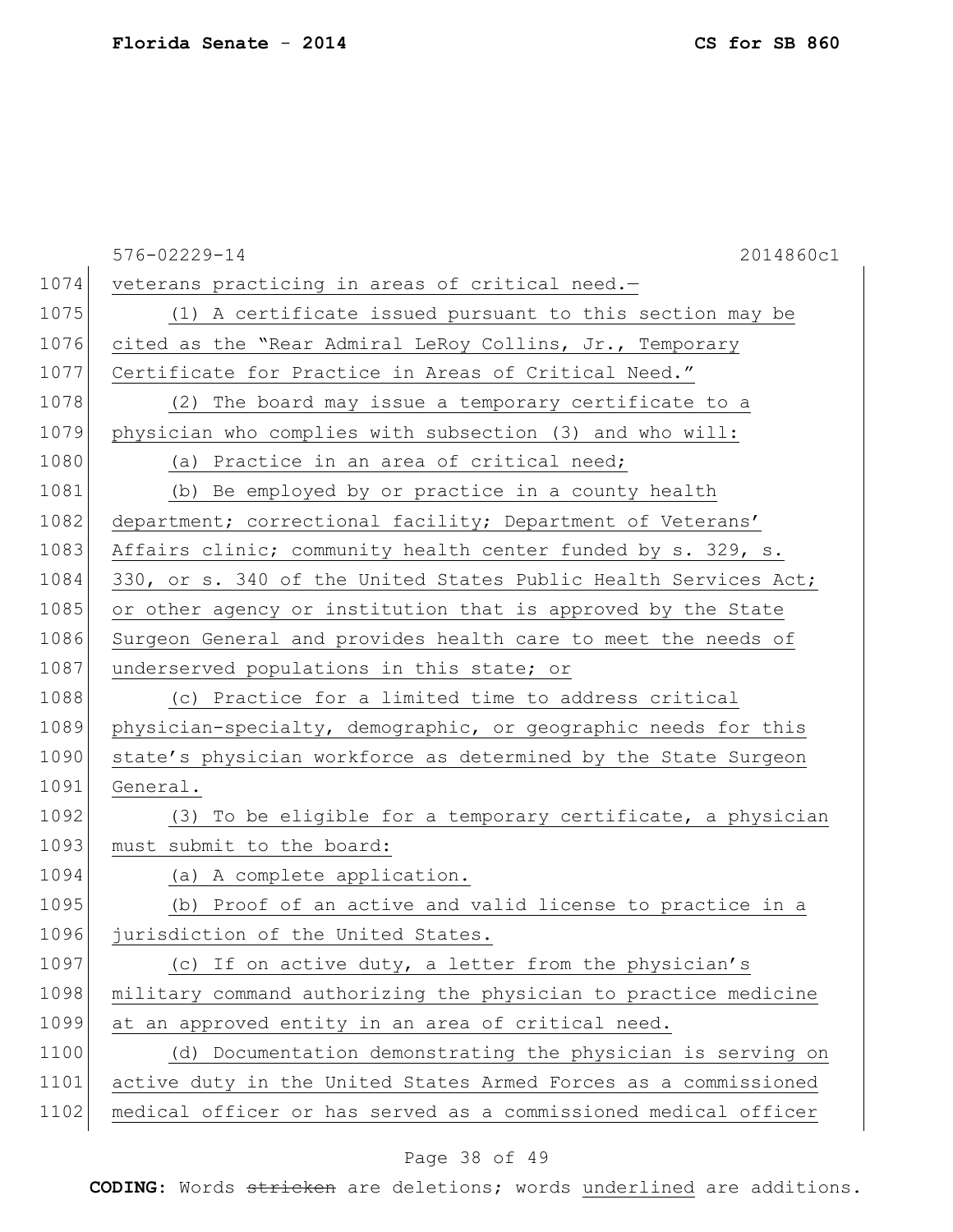|      | 576-02229-14<br>2014860c1                                        |
|------|------------------------------------------------------------------|
| 1103 | in the United States Armed Forces for at least 10 years and      |
| 1104 | received an honorable discharge from the military.               |
| 1105 | (4) The board shall use a simplified application for a           |
| 1106 | temporary certificate for practice in areas of critical need to  |
| 1107 | reduce administrative impediments and maximize participation.    |
| 1108 | (5) The application fee and all licensure fees, including        |
| 1109 | neurological injury compensation assessments, shall be waived    |
| 1110 | for a physician obtaining a temporary certificate to practice in |
| 1111 | areas of critical need for the purpose of providing volunteer,   |
| 1112 | uncompensated care for low-income residents. The applicant must  |
| 1113 | submit an affidavit from the employing agency or institution     |
| 1114 | stating that the physician will not receive any compensation for |
| 1115 | any service involving the practice of medicine.                  |
| 1116 | (6) (a) Within 60 days after receipt of a complete               |
| 1117 | application for a temporary certificate, the board shall review  |
| 1118 | the application and associated documentation and:                |
| 1119 | 1. Issue the temporary certificate;                              |
| 1120 | 2. Deny the temporary certificate; or                            |
| 1121 | 3. Require the applicant to complete additional assessment,      |
| 1122 | training, education, or other requirements as a condition of     |
| 1123 | certification. The board shall issue a temporary certificate     |
| 1124 | upon receipt of documentation demonstrating that the             |
| 1125 | requirements of the board have been met.                         |
| 1126 | (b) If an applicant has not actively practiced medicine          |
| 1127 | during the prior 3 years and the board determines the applicant  |
| 1128 | may lack clinical competency, possess diminished or inadequate   |
| 1129 | skills, lack necessary medical knowledge, or exhibit patterns of |
| 1130 | deficits in clinical decisionmaking, the board may, within 60    |
| 1131 | days after receipt of a complete application:                    |

# Page 39 of 49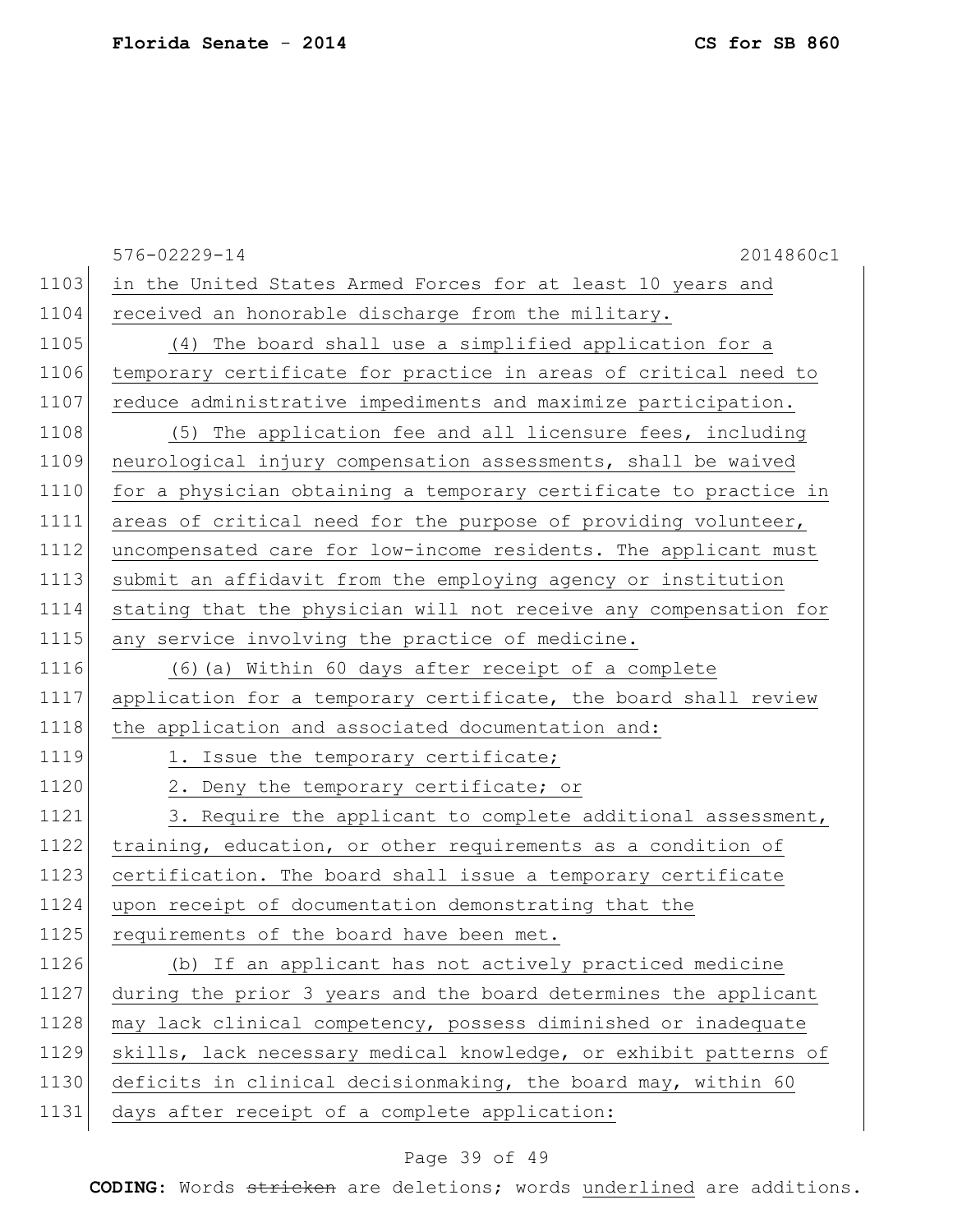|      | 576-02229-14<br>2014860c1                                        |
|------|------------------------------------------------------------------|
| 1132 | 1. Deny the application;                                         |
| 1133 | 2. Issue a temporary certificate having reasonable               |
| 1134 | restrictions, including, but not limited to, a requirement that  |
| 1135 | the applicant practice under the supervision of a physician      |
| 1136 | approved by the board; or                                        |
| 1137 | 3. Issue a temporary certificate upon receipt of                 |
| 1138 | documentation confirming that the applicant has met any          |
| 1139 | reasonable conditions of the board, including, but not limited   |
| 1140 | to, completing continuing education or undergoing an assessment  |
| 1141 | of skills and training.                                          |
| 1142 | (c) The board may not issue a temporary certificate for          |
| 1143 | practice in areas of critical need to a physician who is under   |
| 1144 | investigation in any jurisdiction of the United States for an    |
| 1145 | act that would constitute a violation of this chapter until such |
| 1146 | time as the investigation is complete, at which time the         |
| 1147 | provisions of s. 458.331 apply.                                  |
| 1148 | (7) The recipient of a temporary certificate for practice        |
| 1149 | in areas of critical need shall, within 30 days after accepting  |
| 1150 | employment, notify the board of all approved institutions in     |
| 1151 | which the licensee practices and of all approved institutions    |
| 1152 | where practice privileges have been denied. A physician holding  |
| 1153 | a temporary certificate for practice in areas of critical need   |
| 1154 | may enter into a contract to provide volunteer health care       |
| 1155 | services pursuant to s. 766.1115.                                |
| 1156 | (8) A temporary certificate issued under this section is         |
| 1157 | valid only so long as the State Surgeon General determines that  |
| 1158 | the reason for which it was issued remains a critical need to    |
| 1159 | the state. The board shall review each temporary                 |
| 1160 | certificateholder at least annually to ascertain compliance with |
|      |                                                                  |

# Page 40 of 49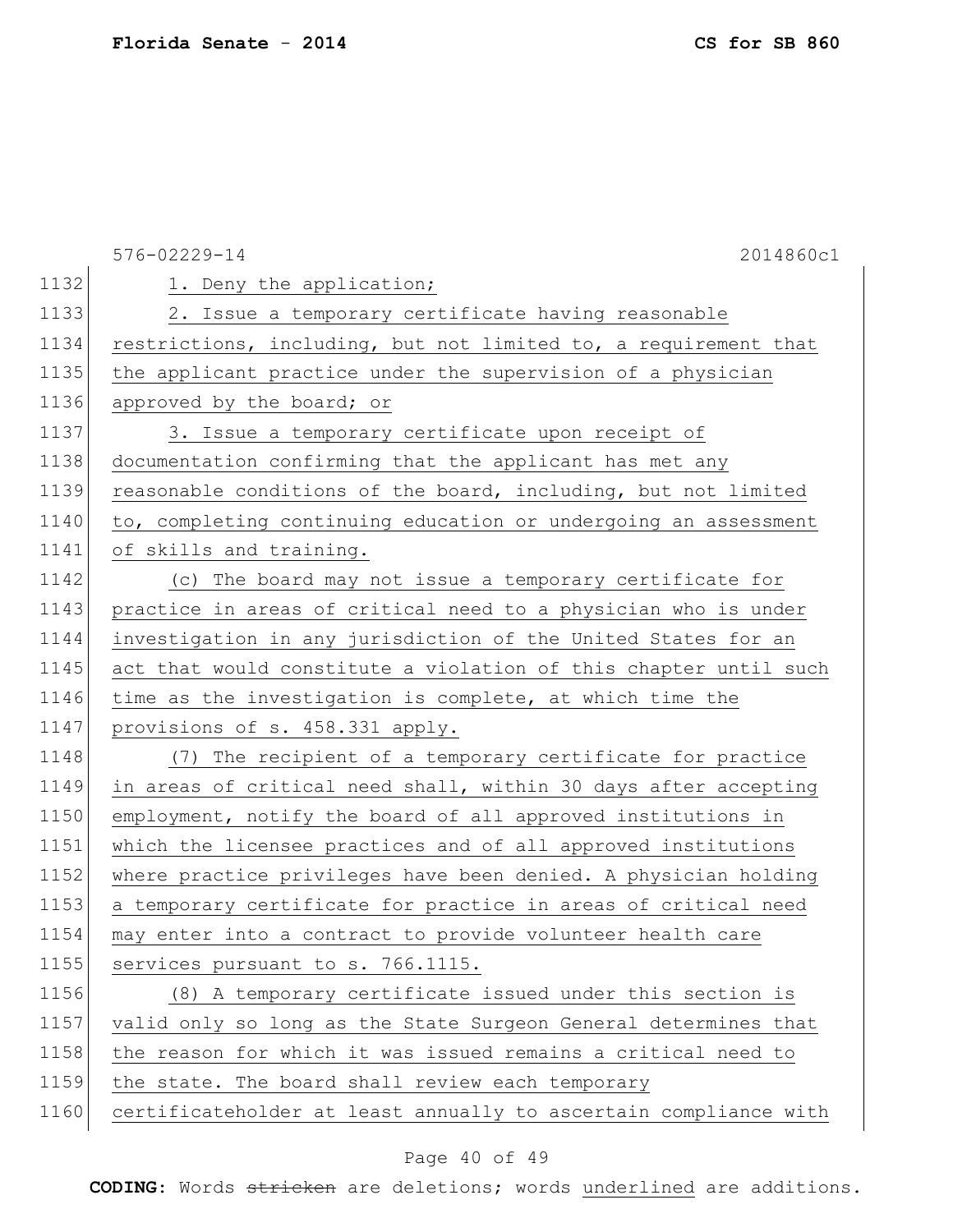|      | 576-02229-14<br>2014860c1                                        |
|------|------------------------------------------------------------------|
| 1161 | the minimum requirements of this chapter, including this         |
| 1162 | section, and rules adopted thereunder. If it is determined that  |
| 1163 | such minimum requirements are not being met, the board shall     |
| 1164 | revoke such certificate or shall impose restrictions or          |
| 1165 | conditions, or both, as a condition of continued practice under  |
| 1166 | the certificate.                                                 |
| 1167 | Section 31. Subsections (3) through (5) of section               |
| 1168 | 459.0076, Florida Statutes, are renumbered as subsections (2)    |
| 1169 | through (4), respectively, and subsections (1) and (2) of that   |
| 1170 | section are amended, to read:                                    |
| 1171 | 459.0076 Temporary certificate for practice in areas of          |
| 1172 | critical need.-                                                  |
| 1173 | (1) A certificate issued pursuant to this section may be         |
| 1174 | eited as the "Rear Admiral LeRoy Collins, Jr., Temporary         |
| 1175 | Certificate for Practice in Areas of Critical Need."             |
| 1176 | $(1)$ $(2)$ A Any physician who:                                 |
| 1177 | (a) is licensed to practice in any jurisdiction of in the        |
| 1178 | United States and whose license is currently valid+ or           |
| 1179 | (b) Has served as a physician in the United States Armed         |
| 1180 | Forces for at least 10 years and received an honorable discharge |
| 1181 | from the military;                                               |
| 1182 |                                                                  |
| 1183 | and who pays an application fee of \$300 may be issued a         |
| 1184 | temporary certificate for practice in areas of critical need.    |
| 1185 | Section 32. Section 459.00761, Florida Statutes, is created      |
| 1186 | to read:                                                         |
| 1187 | 459.00761 Temporary certificate for active duty military         |
| 1188 | and veterans practicing in areas of critical need.-              |
| 1189 | (1) A certificate issued pursuant to this section may be         |
|      |                                                                  |

# Page 41 of 49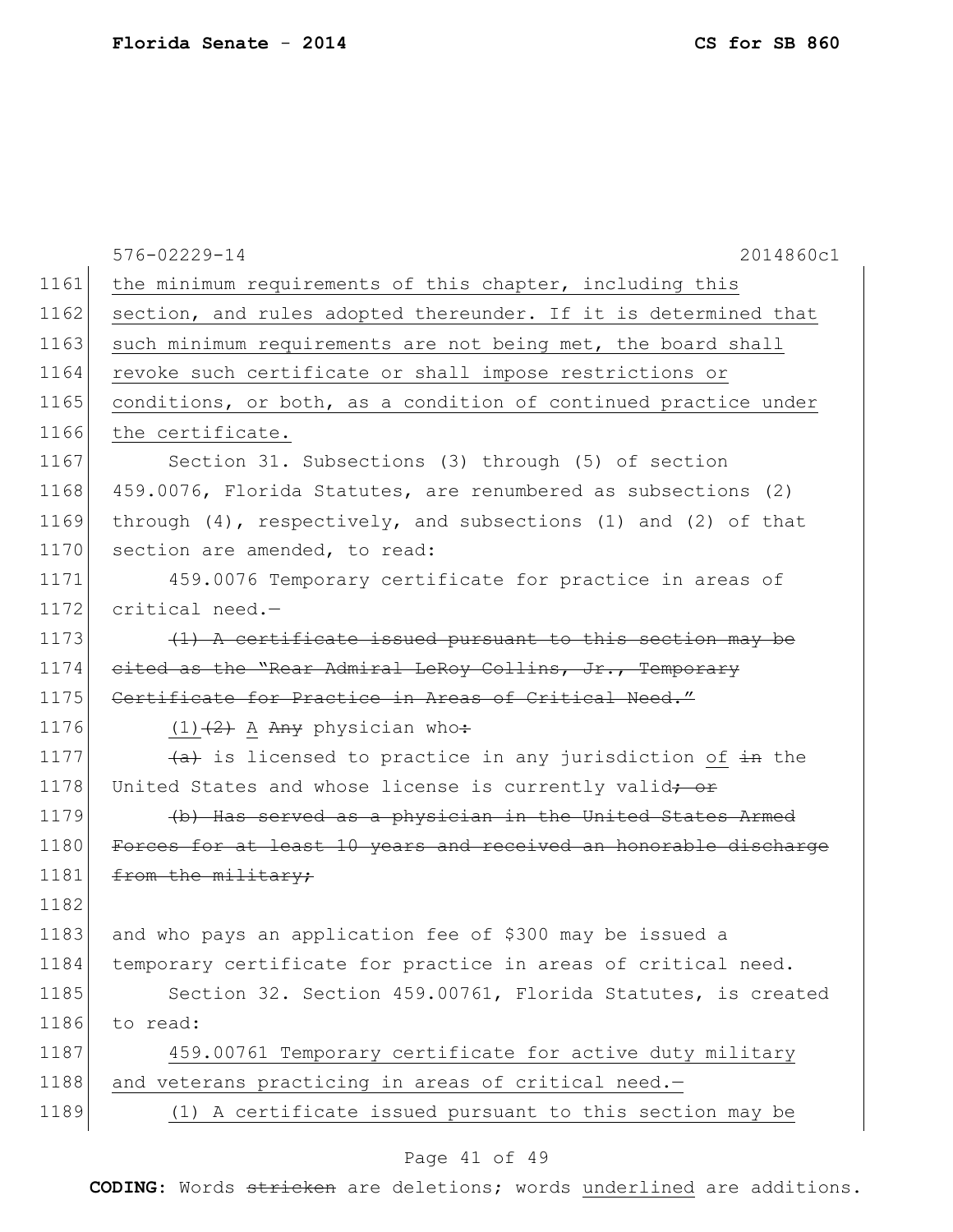|      | 576-02229-14<br>2014860c1                                       |
|------|-----------------------------------------------------------------|
| 1190 | cited as the "Rear Admiral LeRoy Collins, Jr., Temporary        |
| 1191 | Certificate for Practice in Areas of Critical Need."            |
| 1192 | (2) The board may issue a temporary certificate to a            |
| 1193 | physician who complies with subsection (3) and who will:        |
| 1194 | (a) Practice in an area of critical need;                       |
| 1195 | (b) Be employed by or practice in a county health               |
| 1196 | department; correctional facility; Department of Veterans'      |
| 1197 | Affairs clinic; community health center funded by s. 329, s.    |
| 1198 | 330, or s. 340 of the United States Public Health Services Act; |
| 1199 | or other agency or institution that is approved by the State    |
| 1200 | Surgeon General and provides health care to meet the needs of   |
| 1201 | underserved populations in this state; or                       |
| 1202 | (c) Practice for a limited time to address critical             |
| 1203 | physician-specialty, demographic, or geographic needs for this  |
| 1204 | state's physician workforce as determined by the State Surgeon  |
| 1205 | General.                                                        |
| 1206 | To be eligible for a temporary certificate, a physician<br>(3)  |
| 1207 | must submit to the board:                                       |
| 1208 | (a) A complete application.                                     |
| 1209 | (b) Proof of an active and valid license to practice in any     |
| 1210 | jurisdiction of the United States.                              |
| 1211 | (c) If on active duty, a letter from the physician's            |
| 1212 | military command authorizing the physician to practice medicine |
| 1213 | at an approved entity in an area of critical need.              |
| 1214 | (d) Documentation demonstrating the physician is serving on     |
| 1215 | active duty in the United States Armed Forces as a commissioned |
| 1216 | medical officer or has served as a commissioned medical officer |
| 1217 | in the United States Armed Forces for at least 10 years and     |
| 1218 | received an honorable discharge from the military.              |

# Page 42 of 49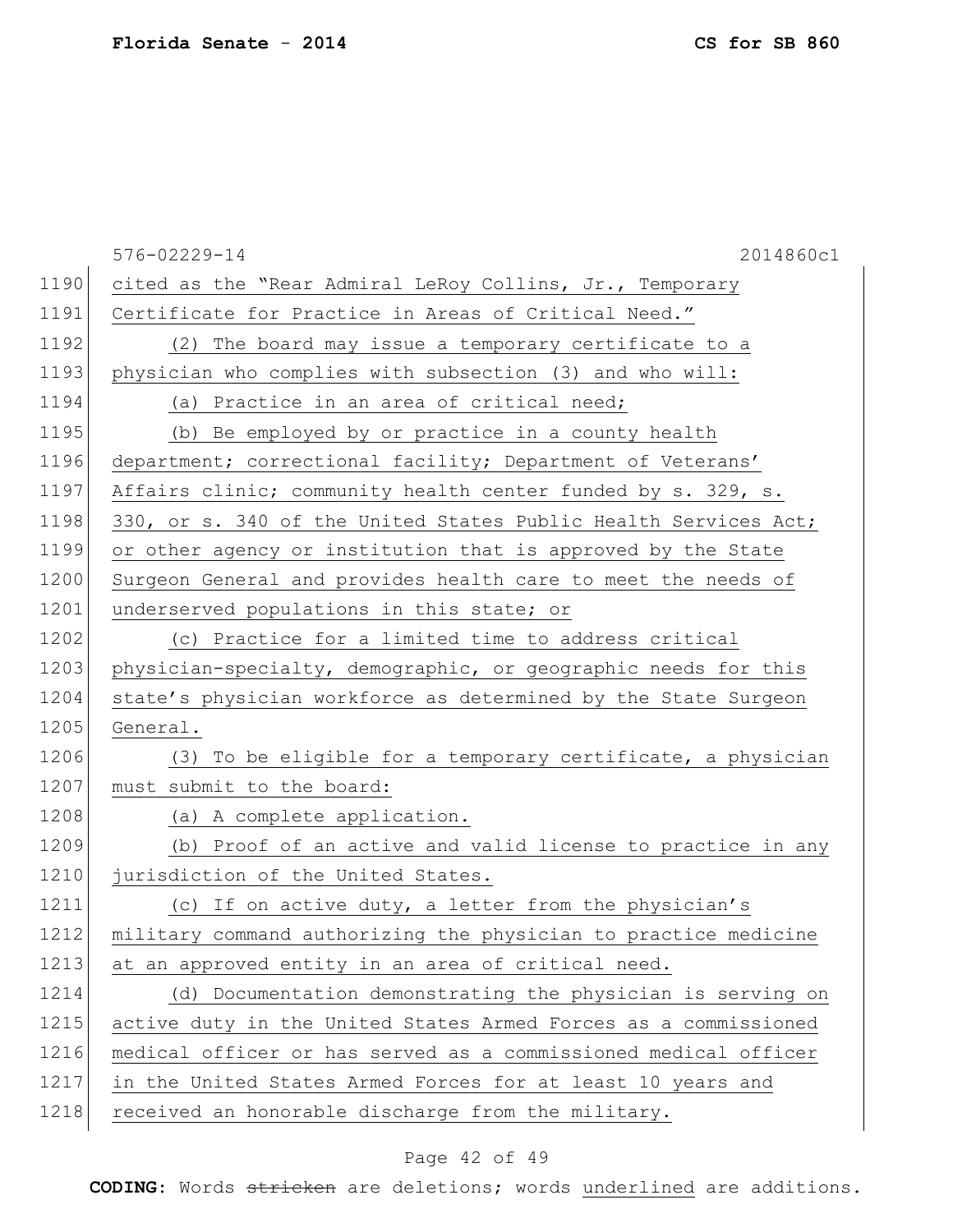576-02229-14 2014860c1 1219 (4) The board shall use a simplified application for a 1220 temporary certificate for practice in areas of critical need to 1221 reduce administrative impediments and maximize participation. 1222 (5) The application fee and all licensure fees, including 1223 neurological injury compensation assessments, shall be waived 1224 for a physician obtaining a temporary certificate to practice in 1225 areas of critical need for the purpose of providing volunteer, 1226 uncompensated care for low-income residents. The applicant must 1227 submit an affidavit from the employing agency or institution 1228 stating that the physician will not receive any compensation for 1229 any service involving the practice of medicine. 1230 (6)(a) Within 60 days after receipt of a complete 1231 application for a temporary certificate, the board shall review 1232 the application and associated documentation and: 1233 1. Issue the temporary certificate; 1234 2. Deny the temporary certificate; or 1235 3. Require the applicant to complete additional assessment, 1236 training, education, or other requirements as a condition of 1237 certification. The board shall issue a temporary certificate 1238 upon receipt of documentation demonstrating that the 1239 requirements of the board have been met. 1240 (b) If an applicant has not actively practiced medicine 1241 during the prior 3 years and the board determines the applicant 1242 may lack clinical competency, possess diminished or inadequate 1243 skills, lack necessary medical knowledge, or exhibit patterns of 1244 deficits in clinical decisionmaking, the board may, within 60 1245 days after receipt of a complete application: 1246 1. Deny the application; 1247 2. Issue a temporary certificate having reasonable

#### Page 43 of 49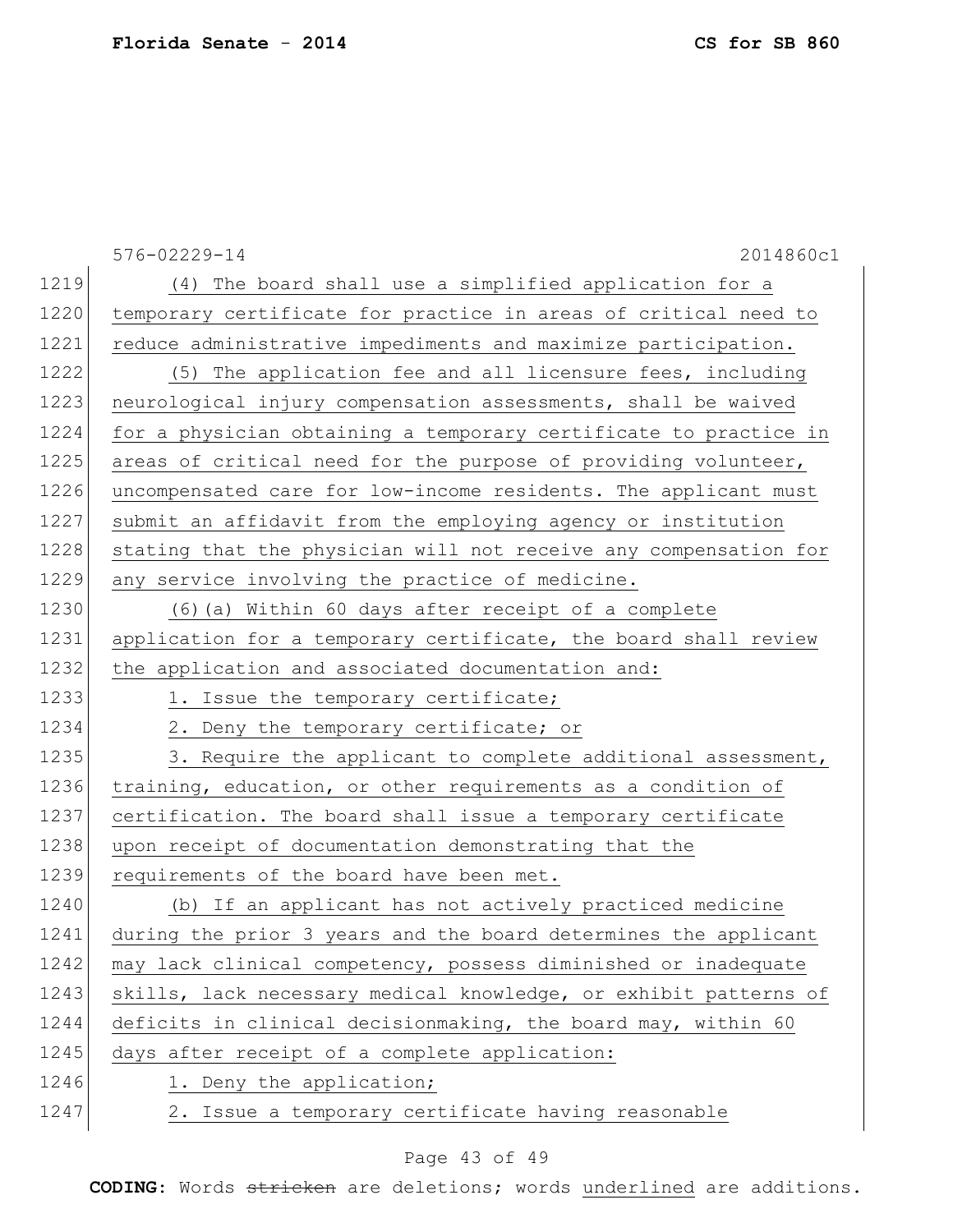|      | 2014860c1<br>576-02229-14                                        |
|------|------------------------------------------------------------------|
| 1248 | restrictions, including, but not limited to, a requirement that  |
| 1249 | the applicant practice under the supervision of a physician      |
| 1250 | approved by the board; or                                        |
| 1251 | 3. Issue a temporary certificate upon receipt of                 |
| 1252 | documentation confirming that the applicant has met any          |
| 1253 | reasonable conditions of the board, including, but not limited   |
| 1254 | to, completing continuing education or undergoing an assessment  |
| 1255 | of skills and training.                                          |
| 1256 | (c) The board may not issue a temporary certificate for          |
| 1257 | practice in areas of critical need to a physician who is under   |
| 1258 | investigation in any jurisdiction of the United States for an    |
| 1259 | act that would constitute a violation of this chapter until such |
| 1260 | time as the investigation is complete, at which time the         |
| 1261 | provisions of s. 459.015 apply.                                  |
| 1262 | (7) The recipient of a temporary certificate for practice        |
| 1263 | in areas of critical need shall, within 30 days after accepting  |
| 1264 | employment, notify the board of all approved institutions in     |
| 1265 | which the licensee practices and of all approved institutions    |
| 1266 | where practice privileges have been denied. A physician holding  |
| 1267 | a temporary certificate for practice in areas of critical need   |
| 1268 | may enter into a contract to provide volunteer health care       |
| 1269 | services pursuant to s. 766.1115.                                |
| 1270 | (8) A temporary certificate issued under this section is         |
| 1271 | valid as long as the State Surgeon General determines that the   |
| 1272 | reason for which it was issued remains a critical need to the    |
| 1273 | state. The board shall review each temporary certificateholder   |
| 1274 | at least annually to ascertain compliance with the minimum       |
| 1275 | requirements of this chapter, including this section, and rules  |
| 1276 | adopted thereunder. If it is determined that such minimum        |

# Page 44 of 49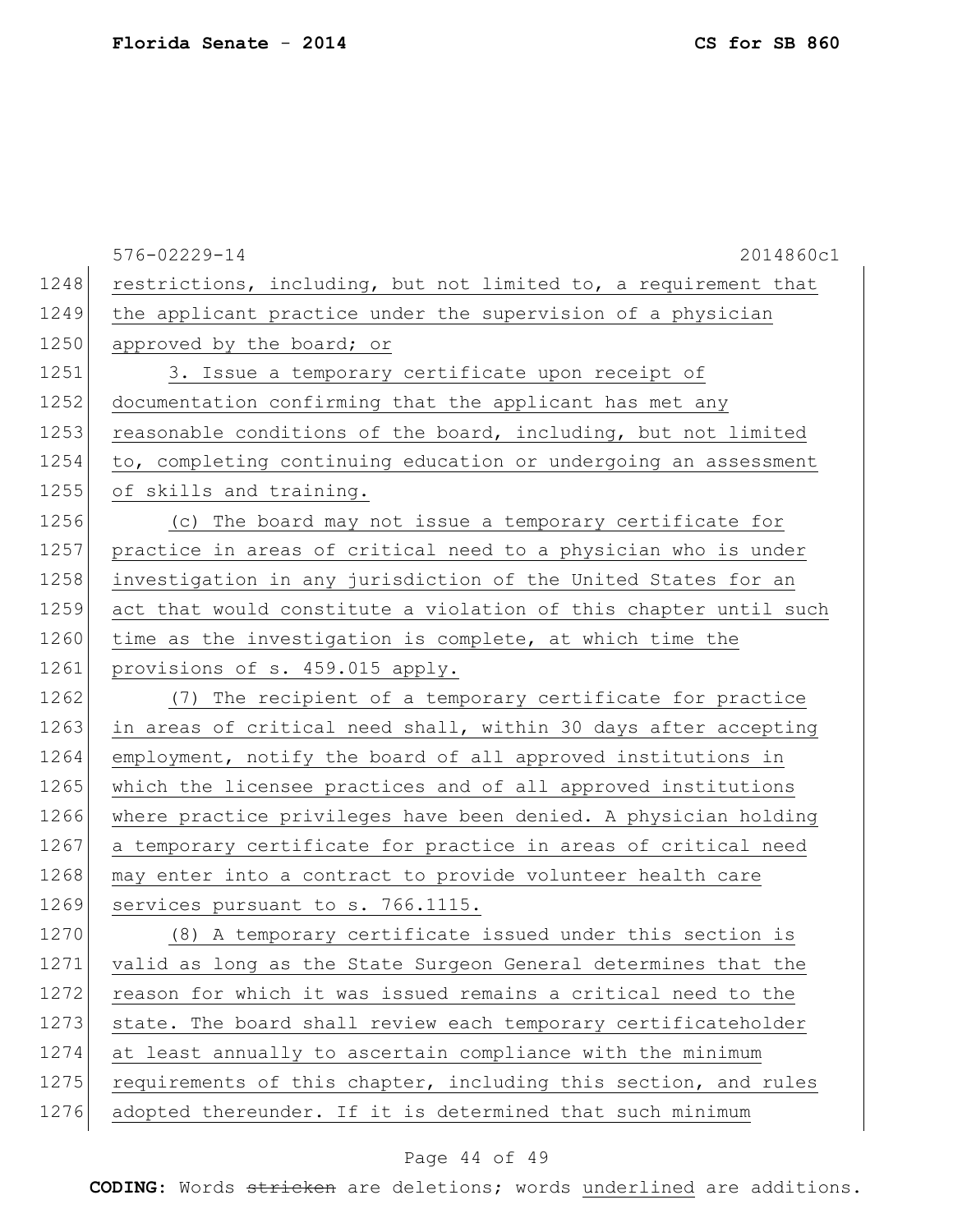576-02229-14 2014860c1 1277 requirements are not being met, the board shall revoke such 1278 certificate or shall impose restrictions or conditions, or both, 1279 as a condition of continued practice under the certificate. 1280 Section 33. Subsection (1) of section 468.304, Florida 1281 Statutes, is amended to read: 1282 468.304 Certification.—The department shall certify any 1283 applicant who meets the following criteria: 1284 (1) Pays to the department a nonrefundable fee that may not 1285 exceed \$100, plus the actual per-applicant cost to the 1286 department for purchasing the examination from a national 1287 organization. The department shall waive the initial application 1288 fee for a military veteran or his or her spouse at the time of 1289 discharge, if he or she who applies to the department for an 1290 initial certification within 60 24 months after the veteran is 1291 being honorably discharged from any branch of the United States 1292 Armed Forces. The applicant must apply for the fee waiver using 1293 a form prescribed by the department and must submit supporting 1294 documentation as required by the department. This waiver does 1295 not include the fee for purchasing the examination from a 1296 national organization. 1297 1298 The department may not certify any applicant who has committed 1299 an offense that would constitute a violation of any of the 1300 provisions of s. 468.3101 or applicable rules if the applicant 1301 had been certified by the department at the time of the offense. 1302 An application for a limited computed tomography certificate may 1303 not be accepted. A person holding a valid computed tomography

1304 certificate as of October 1, 1984, is subject to s. 468.309. 1305 Section 34. Paragraph (b) of subsection (16) of section

#### Page 45 of 49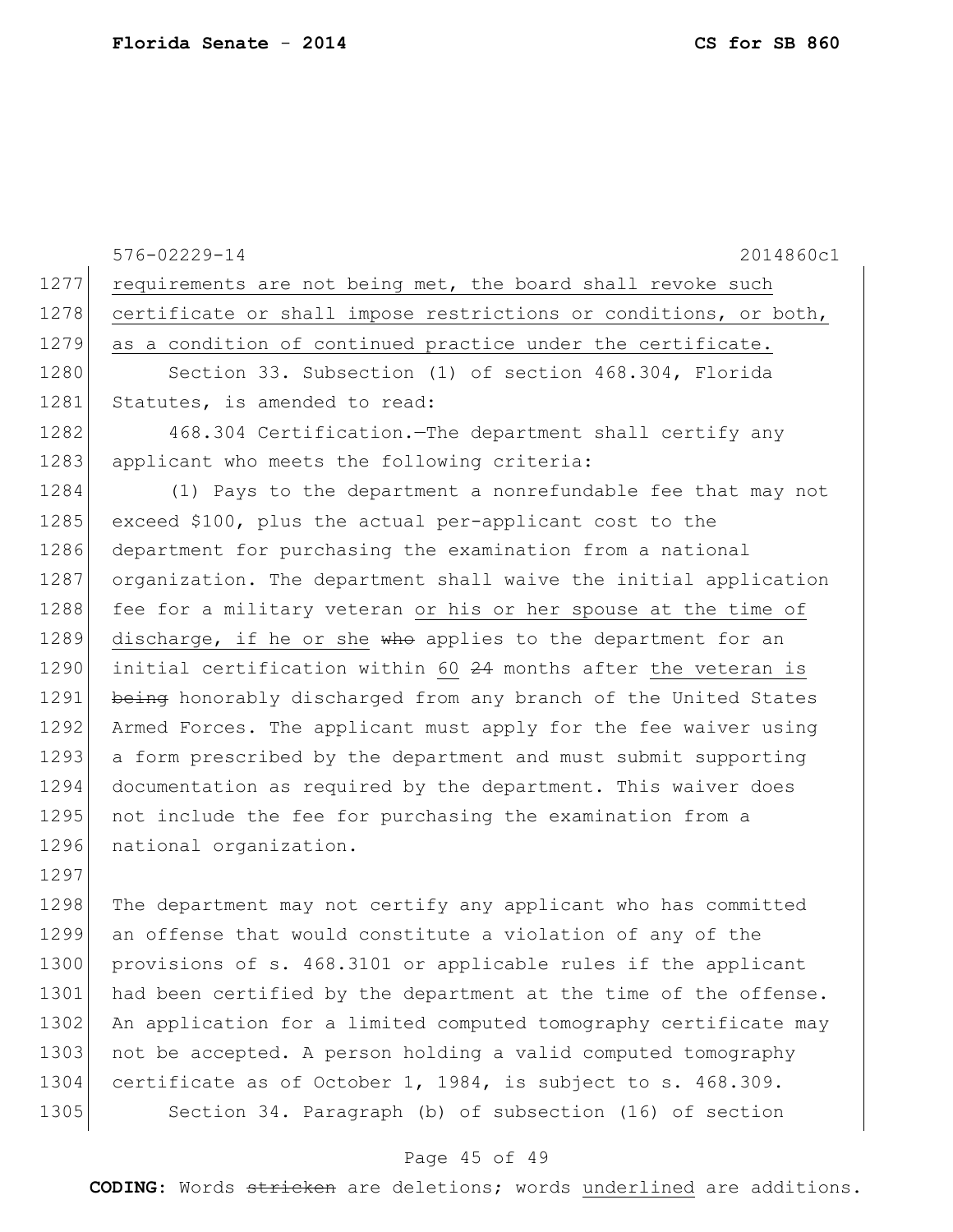|      | $576 - 02229 - 14$<br>2014860c1                                            |
|------|----------------------------------------------------------------------------|
| 1306 | 499.012, Florida Statutes, is amended to read:                             |
| 1307 | 499.012 Permit application requirements.-                                  |
| 1308 | (16)                                                                       |
| 1309 | (b) To be certified as a designated representative, a                      |
| 1310 | natural person must:                                                       |
| 1311 | 1. Submit an application on a form furnished by the                        |
| 1312 | department and pay the appropriate fees.;                                  |
| 1313 | 2. Be at least 18 years of age.+                                           |
| 1314 | 3. Have at least not less than 2 years of verifiable full-                 |
| 1315 | time:                                                                      |
| 1316 | a. Work experience in a pharmacy licensed in this state or                 |
| 1317 | another state, where the person's responsibilities included, but           |
| 1318 | were not limited to, recordkeeping for prescription drugs; $\frac{1}{100}$ |
| 1319 | have not less than 2 years of verifiable full-time                         |
| 1320 | b. Managerial experience with a prescription drug wholesale                |
| 1321 | distributor licensed in this state or in another state; or                 |
| 1322 | c. Managerial experience with the United States Armed                      |
| 1323 | Forces, where the person's responsibilities included, but were             |
| 1324 | not limited to, recordkeeping, warehousing, distributing, or               |
| 1325 | other logistics services pertaining to prescription drugs.+                |
| 1326 | 4. Receive a passing score of at least 75 percent on an                    |
| 1327 | examination given by the department regarding federal laws                 |
| 1328 | governing distribution of prescription drugs and this part and             |
| 1329 | the rules adopted by the department governing the wholesale                |
| 1330 | distribution of prescription drugs. This requirement shall be              |
| 1331 | effective 1 year after the results of the initial examination              |
| 1332 | are mailed to the persons that took the examination. The                   |
| 1333 | department shall offer such examinations at least four times               |
| 1334 | each calendar year. <sup>+</sup> and                                       |

# Page 46 of 49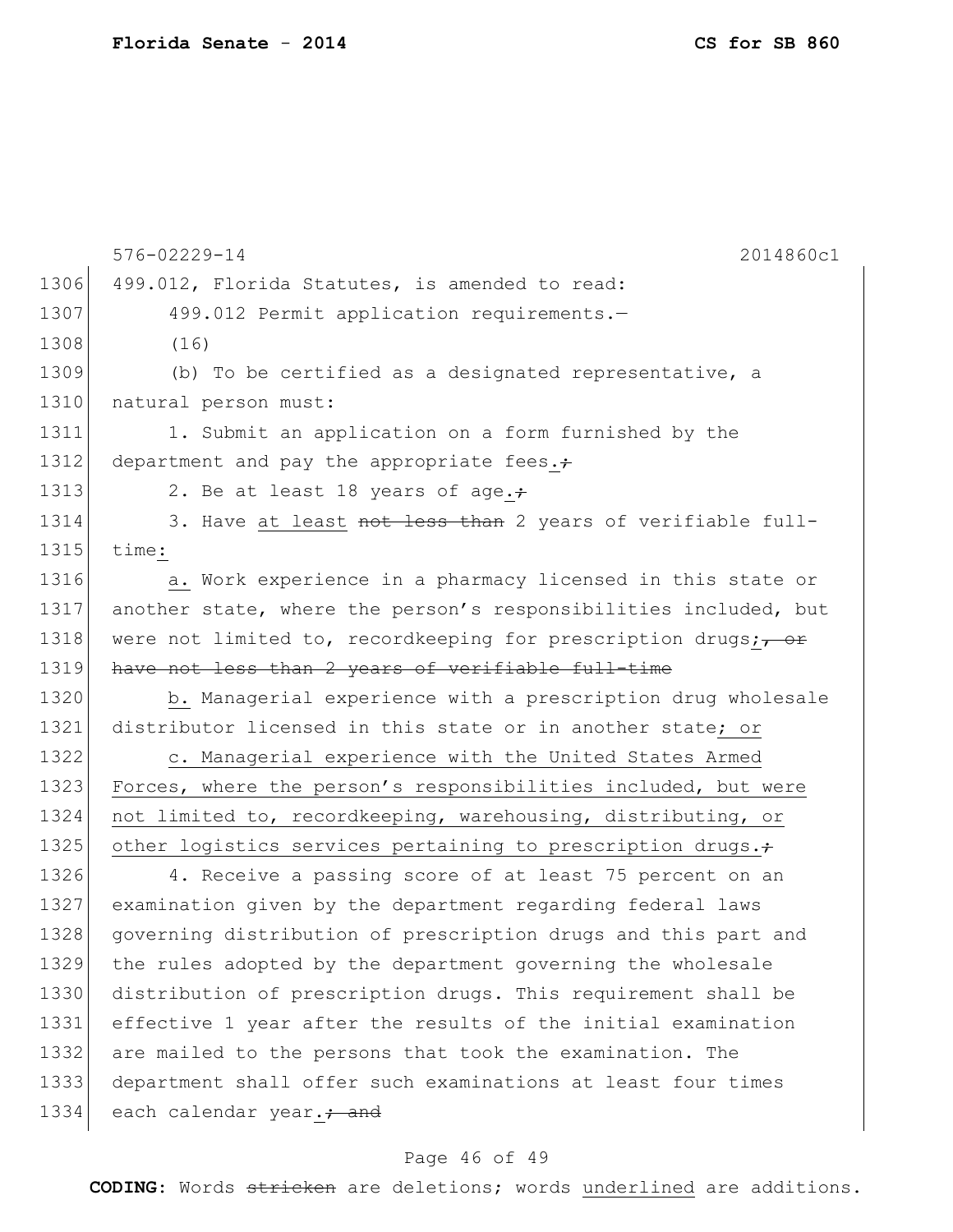|      | 576-02229-14<br>2014860c1                                        |
|------|------------------------------------------------------------------|
| 1335 | 5. Provide the department with a personal information            |
| 1336 | statement and fingerprints pursuant to subsection (9).           |
| 1337 | Section 35. Present subsection (27) of section 1002.33,          |
| 1338 | Florida Statutes, is renumbered as subsection (28), and a new    |
| 1339 | subsection (27) is added to that section, to read:               |
| 1340 | 1002.33 Charter schools.-                                        |
| 1341 | (27) MILITARY INSTALLATIONS.-                                    |
| 1342 | (a) The Legislature finds that military families face            |
| 1343 | unique challenges due to the highly mobile nature of military    |
| 1344 | service. Among the many challenges that military families face   |
| 1345 | is providing a high-quality education for their children without |
| 1346 | disruption. The state has a compelling interest in assisting the |
| 1347 | development and enhancement of learning opportunities for        |
| 1348 | military children and addressing their unique needs.             |
| 1349 | (b) It is the intent of the Legislature that a framework be      |
| 1350 | established to address the needs of military children who, along |
| 1351 | with their families, face unique challenges due to the highly    |
| 1352 | mobile nature of military service. In establishing this          |
| 1353 | framework, military installation commanders are encouraged to    |
| 1354 | collaboratively work with the Commissioner of Education to       |
| 1355 | increase military family student achievement, which may include  |
| 1356 | the establishment of charter schools on military installations.  |
| 1357 | Although the State Board of Education, through the Commissioner  |
| 1358 | of Education, shall supervise this collaboration, the applicable |
| 1359 | school district shall operate and maintain control over any      |
| 1360 | school that is established on the military installation.         |
| 1361 | Section 36. Subsection (12) is added to section 1009.26,         |
| 1362 | Florida Statutes, to read:                                       |
| 1363 | 1009.26 Fee waivers.-                                            |

# Page 47 of 49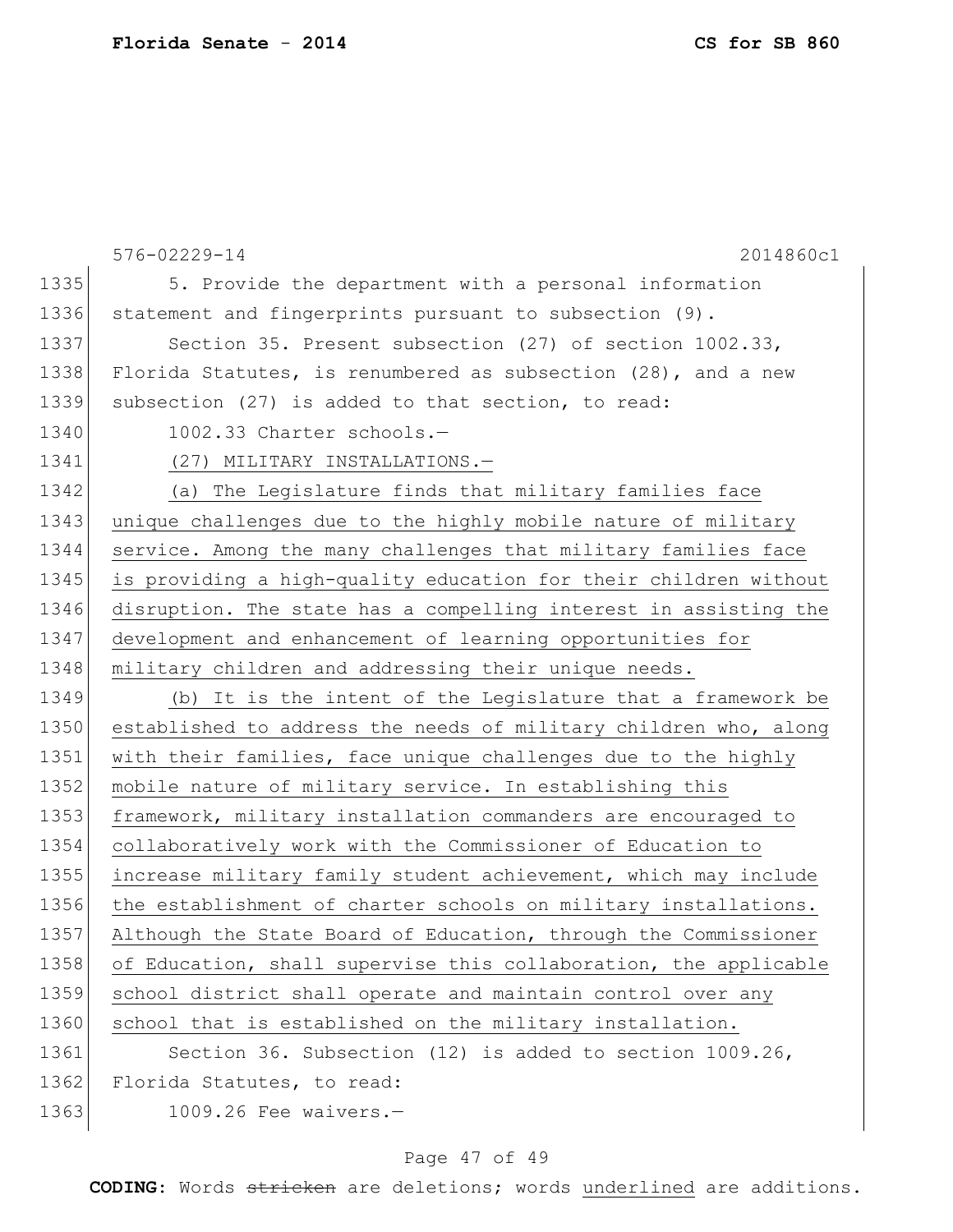576-02229-14 2014860c1 1364 (12) (a) There is established the Congressman C. W. Bill 1365 Young Veteran Tuition Waiver Program. A state university, 1366 Florida College System institution, career center operated by a 1367 school district under s. 1001.44, or charter technical career 1368 center shall waive out-of-state fees for an honorably discharged 1369 veteran of the United States Armed Forces, the United States 1370 Reserve Forces, or the National Guard who physically resides in 1371 this state while enrolled in the institution. Tuition and fees 1372 charged to a veteran who qualifies for the out-of-state fee 1373 waiver under this subsection may not exceed the tuition and fees 1374 charged to a resident student. The waiver is applicable for 110 1375 percent of the required credit hours of the degree or 1376 certificate program for which the student is enrolled. Each 1377 state university, Florida College System institution, career 1378 center operated by a school district under s. 1001.44, and 1379 charter technical career center shall report to the Board of 1380 Governors and the State Board of Education, respectively, the 1381 number and value of all fee waivers granted annually under this 1382 subsection. 1383 (b) This subsection may be cited as the "Congressman C.W. 1384 Bill Young Tuition Waiver Act." 1385 Section 37. For the 2014-2015 fiscal year, the sum of \$12.5 1386 million in nonrecurring funds is appropriated from the General 1387 Revenue Fund to the Department of Military Affairs for the 1388 purpose of continuing renovations to state readiness centers to 1389 meet state and federal building codes. 1390 Section 38. For the 2014-2015 fiscal year, the sum of 1391 \$7,489,975 in nonrecurring funds is appropriated from the 1392 General Revenue Fund to the Department of Environmental

#### Page 48 of 49